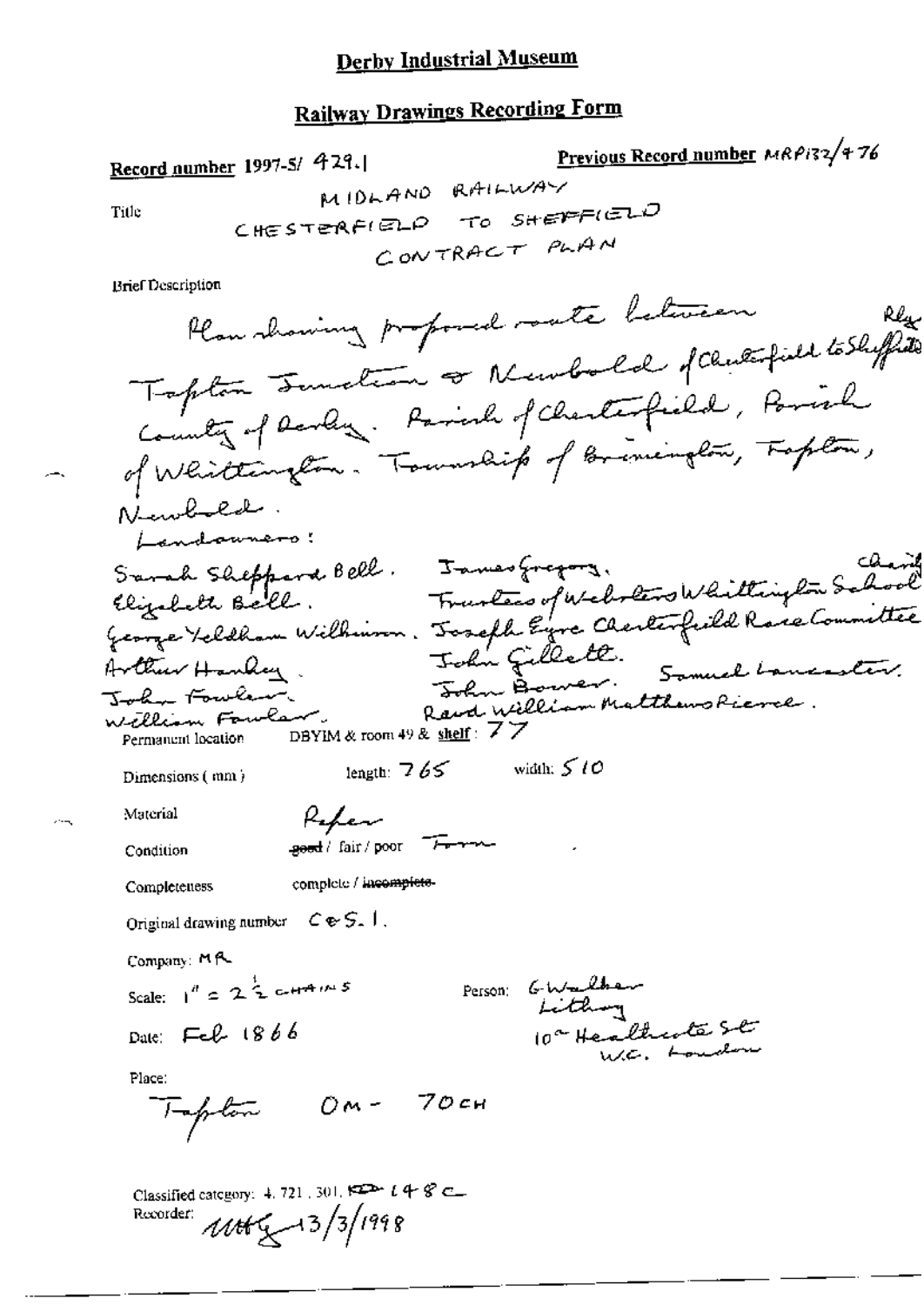### **Railway Drawings Recording Form**

<u>Previous Record number</u>  $MRP/32/476$ Record number 1997-5/ 4 2.9.2 COUNTY OF DERBY Title **Brief Description** Parish of charterfield, Parish of Whitelaylor. Township of Newbold. Plan showing proposed route of centerfull to Shiffield Landonners Revol William Matthews Riever. The Whittington Freehold Colliany Colle. Trantecs Late Elizabeth Mary Smilk Charlotte Millicent Smith Trantees bate Revol William Smith. Churchwardens & Overseas of Whittington & Oltens. DBYIM & room 49 & shelf:  $7\,7$ Permanent location length:  $765$  width:  $500$ Dimensions (mm) Material Paper good / fair / poor Condition complete / incomplete Completeness Original drawing number C & S 2 Company: MR

Scale:  $1^{h}$  = 2  $\frac{1}{2}$  chains

Person:

Date: Feb 1866

Place:

$$
\begin{array}{c}\n\mathsf{N}\text{-}\text{cubold} \\
70 \text{cH} - 1 \text{m} \text{60 cm}\n\end{array}
$$

Classified category: 4, 721, 301,  $\implies$   $14-8$   $\subset$ . Recorder: 11444 13/3/1998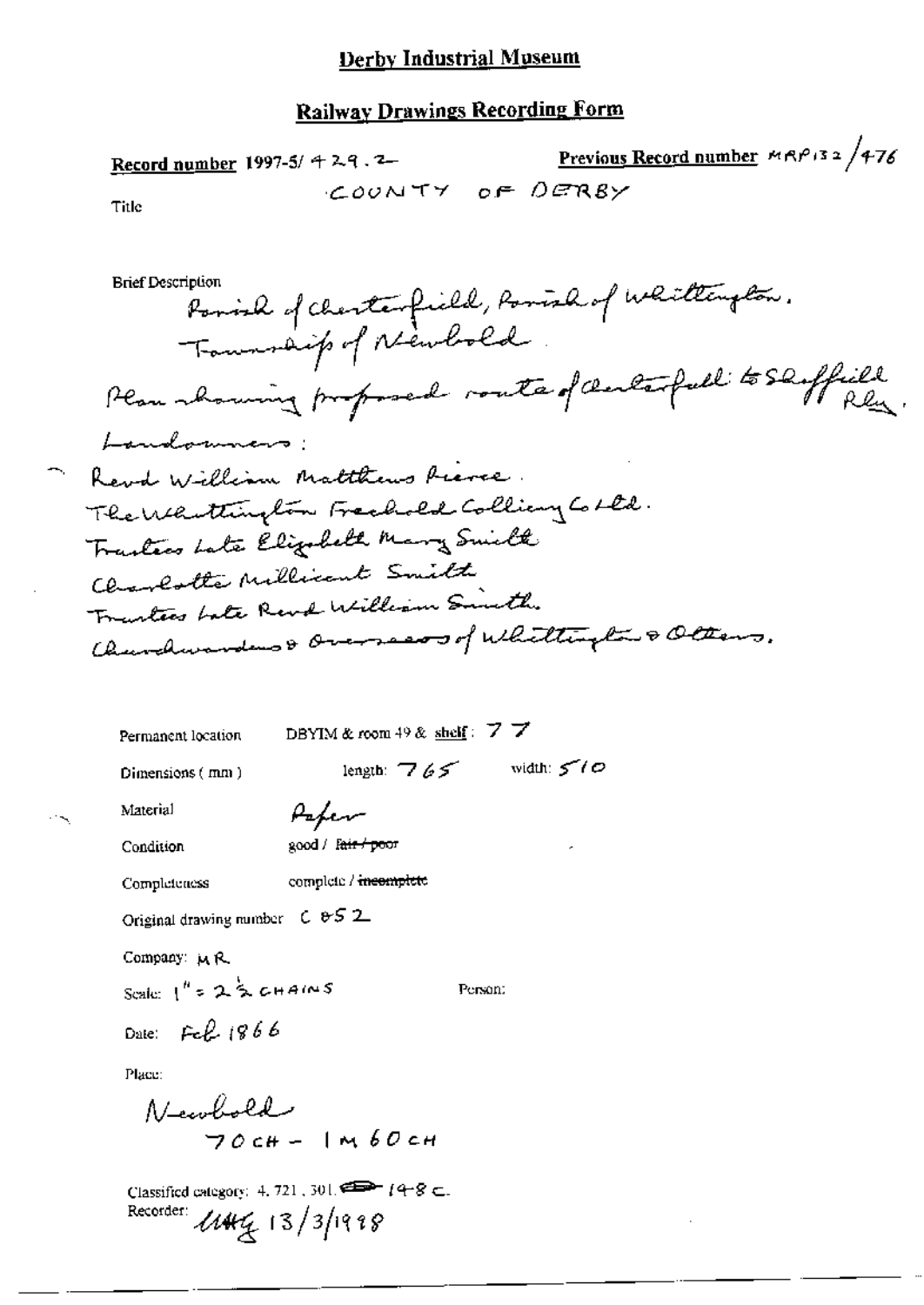# **Railway Drawings Recording Form**

Record number 2005-496/16 Previous Record number L.M. & S.R. UNSTONE Title UNSTONE VIADUCT, BRIDGE Nº 14

**Brief Description** 



|                                                         |                                    | 33              |               |
|---------------------------------------------------------|------------------------------------|-----------------|---------------|
| Permanent location                                      | DBYIM & room <b>a</b> & shelf: 123 |                 |               |
| Dimensions ( mm )                                       |                                    | length: $114.5$ | width: $4-10$ |
| Material                                                | Tracing folice                     |                 |               |
| Condition                                               | good / fair / poor                 |                 |               |
| Completeness                                            | complete / incomplete              |                 |               |
| Original drawing number $+ c$ 7/38 $\frac{1}{2}$ 531/38 |                                    |                 |               |
| Company: LMSR                                           |                                    |                 |               |
| Scale: $1'' = 66$ FEET                                  |                                    | Person:         |               |
| Date.                                                   |                                    |                 |               |
| Place:                                                  |                                    |                 |               |
| UNSTONE                                                 |                                    |                 |               |
|                                                         |                                    |                 |               |

Classified category: 4, 721, 301,  $I \nleftrightarrow S \subset$ Recorder:  $\mu$  $\mu$  10/3/2006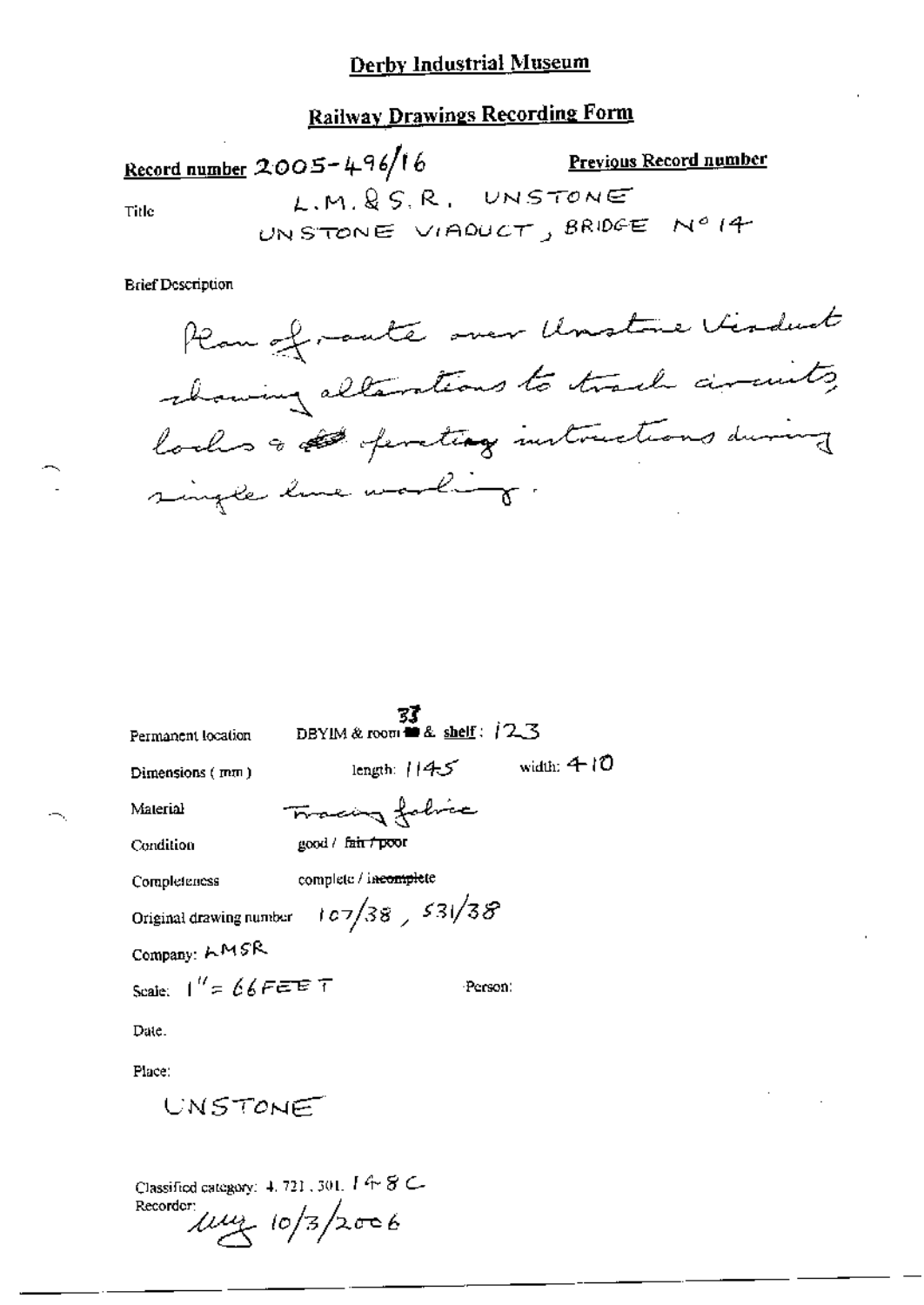$\cdot \sim$ 

| Previous Record number MAP132/476<br>Record number 1997-5/429.3                                                                                                                 |
|---------------------------------------------------------------------------------------------------------------------------------------------------------------------------------|
| COONTY OF OERBY<br>Title                                                                                                                                                        |
|                                                                                                                                                                                 |
| <b>Brief Description</b><br>family of Whittington, Parish of Aroufield                                                                                                          |
| Township of unstand<br>Plou abanning proposed mote of Electorfield to Sleffield Rey                                                                                             |
| Landonners<br>Churchwardens and Overseens furlittington and Ollers.                                                                                                             |
| Thomas Barton Lucas.                                                                                                                                                            |
| Keve William Matthews Rieves                                                                                                                                                    |
| Whittington Freehold Colliany Co.                                                                                                                                               |
| Henry Rangeley<br>Henry Jendinson.                                                                                                                                              |
| Trasters Late Thomas Walker<br>Actor Births.                                                                                                                                    |
| Charles Thorold.                                                                                                                                                                |
| Charlesfield Charity Trartees.                                                                                                                                                  |
| DBYIM & room 49 & shelf: $77$<br>Permanent location                                                                                                                             |
| width: $510$<br>length: $765$<br>Dimensions $(mn)$                                                                                                                              |
| Material<br>Paper                                                                                                                                                               |
| cood / fair / poor<br>Condition<br>٠                                                                                                                                            |
| complete / incomplete<br>Completeness                                                                                                                                           |
| Original drawing number $C \mathfrak{B}5$ 3                                                                                                                                     |
| Company: MR                                                                                                                                                                     |
| Scale: $1^H = 2\frac{\lambda}{2}$ chaires<br>Person:                                                                                                                            |
| Date: $\mathcal{L}$ $1866$                                                                                                                                                      |
| Place:                                                                                                                                                                          |
| Unstone                                                                                                                                                                         |
| $l_{un}k$ <i>D<sub>c</sub>H - 2m 50cH</i>                                                                                                                                       |
| Classified category: 4, 721, 301, $\overline{\leftarrow}$ $\overline{=}$ $\overline{L}$ $\overline{=}$ $\overline{L}$ $\overline{>}$ $\overline{C}$<br>Recorder:<br>W49/13/1998 |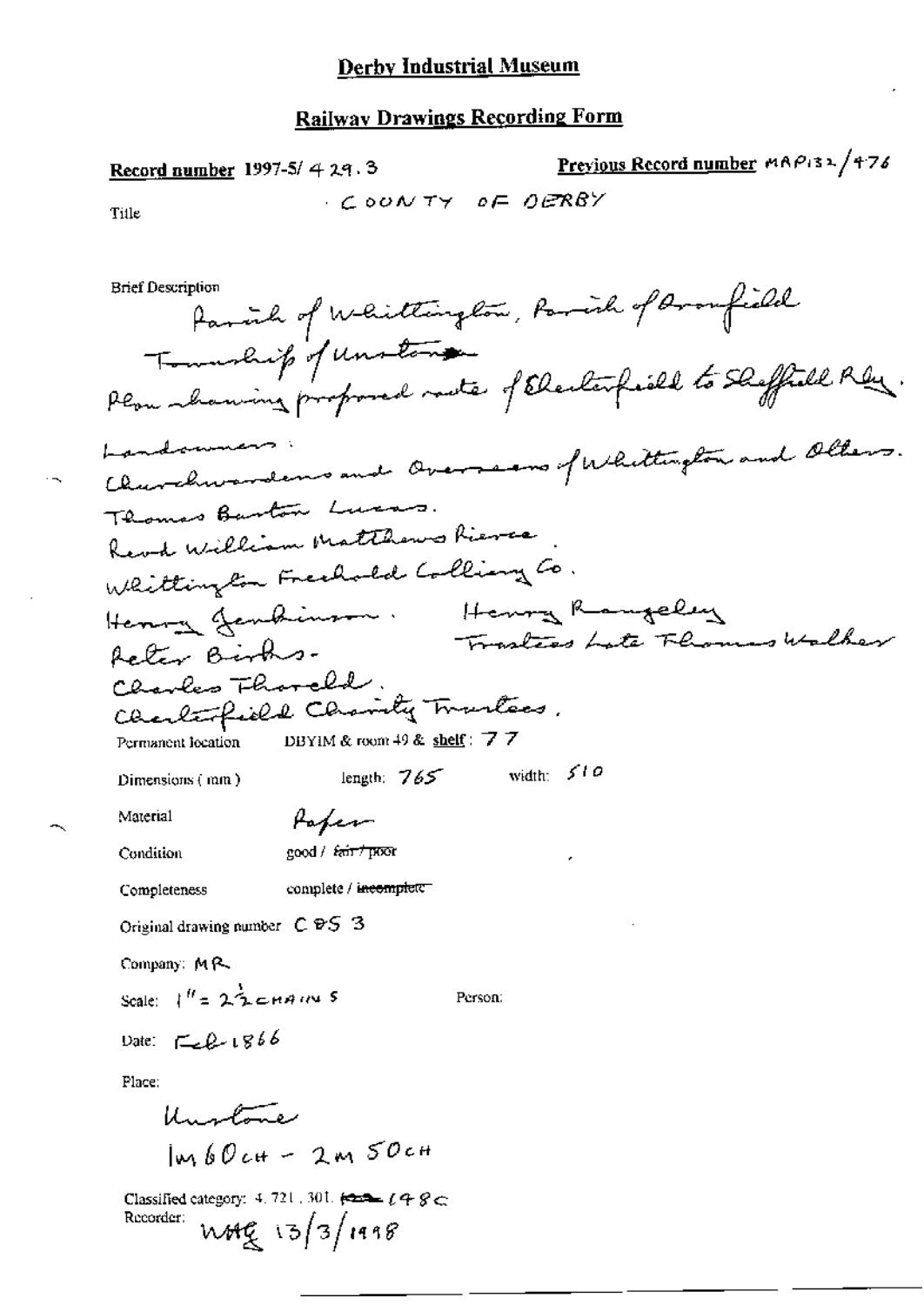Record number 1997-5/429.4

Previous Record number HAP 132/476

Title

**Brief Description** Parish of Doonfield, Township of Unstan Plan showing proposed vante of Clerkerfield to Shoffield Rly. Landowners: Henry Rangelis Tohn Brooker. Edward Brookes.  $H_{\text{max}}$ Henry Jembinson Transfers Late Thomas Walker Clarles Thoreld Welliam fill. Thomas Ward. DBYIM & room 49 & shelf:  $77$ Permanent location length:  $765$  width:  $510$ Dimensions (mm) Paper Material Condition  $\text{good}/\text{-fair}/\text{port}$ complete / <del>incomplete</del> Completeness Original drawing number  $CBS$  4-Company: MR

Scale:  $1^{4}$  =  $2\frac{1}{2}$  c+ AIN S

Person:

Date: Feb 1866

Place:

Unston

 $2MSO$   $cm - 3M$  40  $cm$ 

Classified category: 4, 721, 301,  $\overline{++}$  (4  $\overline{S}$   $\subset$ Recorder:  $\mathcal{U}\mathcal{U}^{\text{max}}_{\text{max}}$  13/3/1998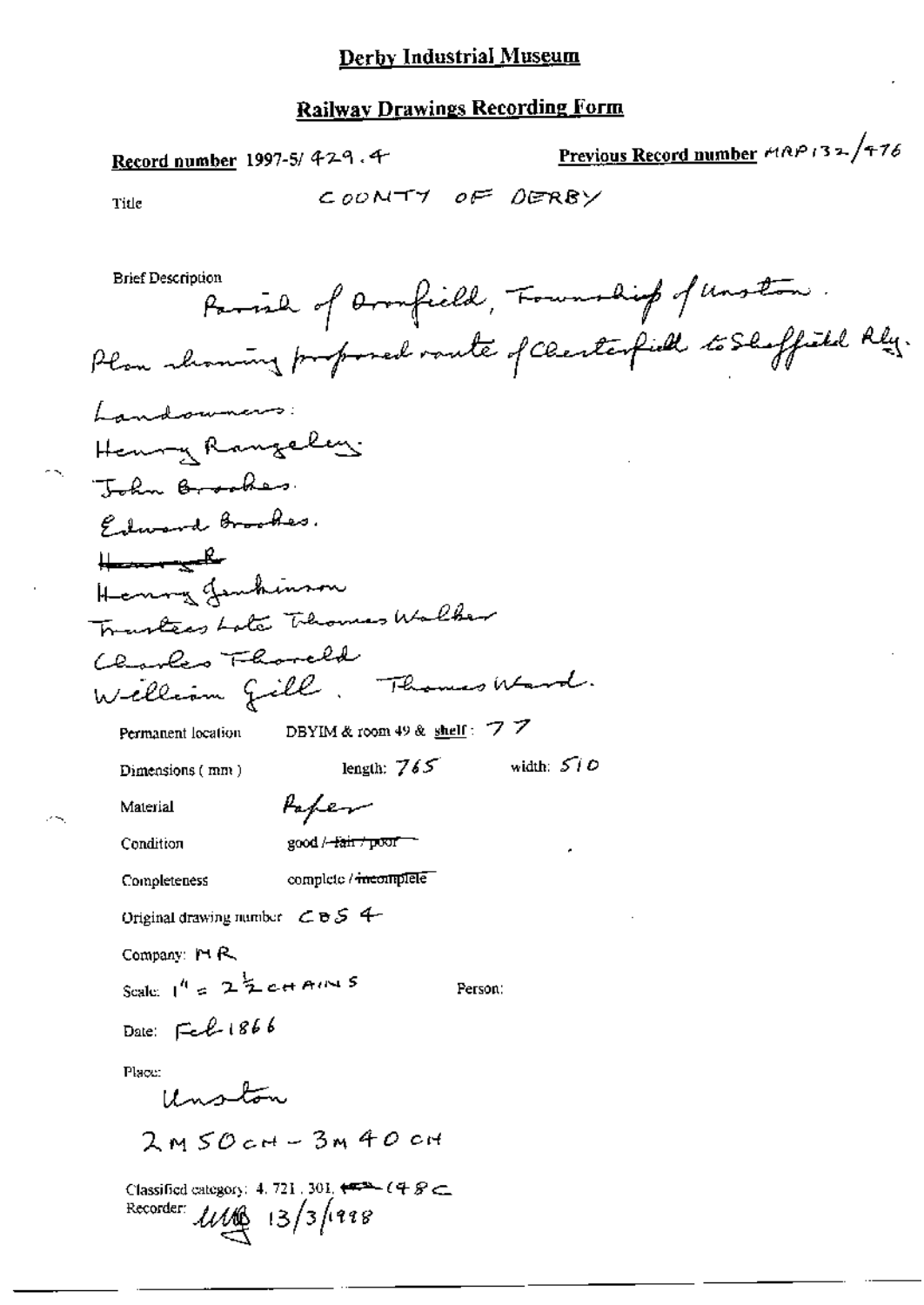÷,

Ń.

| Record number 1997-5/429.5                                                                           | <u>Previous Record number</u> $MRP_132/776$                       |
|------------------------------------------------------------------------------------------------------|-------------------------------------------------------------------|
| COUNTY OF DERBY<br>Title                                                                             |                                                                   |
|                                                                                                      |                                                                   |
| <b>Brief Description</b>                                                                             | Parish of Oranfield. Fourship of Unston, Coreltston,              |
| Dronfield.<br>Plan howing proposed rate of Cherlesfield to Shaffield Ref.                            |                                                                   |
| Landonness                                                                                           |                                                                   |
| Themes word.                                                                                         | Samuel Beale<br>$\overline{\mathbb{J}}$ okn $\mathbb{H}$ un $t$ . |
| Charles Fhaneld.                                                                                     | Henny May.                                                        |
| Christopher Rotherham                                                                                | George Thompe<br>Than Chang.                                      |
| Many Gratton.                                                                                        |                                                                   |
| Trantees of Elizabeth Millicant Smith,                                                               |                                                                   |
| Governors of Aranfield Grammer School.                                                               |                                                                   |
| Revol Somuel Broomhead Ward. Tweestees of late Samuel Lacas.                                         |                                                                   |
| DBYIM & room 49 & shelf: $7\overline{7}$<br>Permanent location                                       |                                                                   |
| length: $765$<br>Dimensions (mm)                                                                     | width: $5/6$                                                      |
| Poper<br>Material                                                                                    |                                                                   |
| <b>seed:</b> fair / poor Forman<br>Condition                                                         |                                                                   |
| complete / incomplete<br>Completeness                                                                |                                                                   |
| $C \otimes S-S$ .<br>Original drawing number                                                         |                                                                   |
| Company: $M$ <sup>2</sup>                                                                            |                                                                   |
| Scale: $I'' = 2\frac{1}{2}$ c $AAMS$<br>Person:                                                      |                                                                   |
| Date: $\Box$ cl $\angle$ 1866                                                                        |                                                                   |
| Place:<br>Oronfield<br>3M40ct-4M30cH                                                                 |                                                                   |
| Classified category: 4, 721, 301, $\overline{1}$ = $(4 - 8 - 1)$<br>Recorder:<br>$1146$ $(3/5/1998)$ |                                                                   |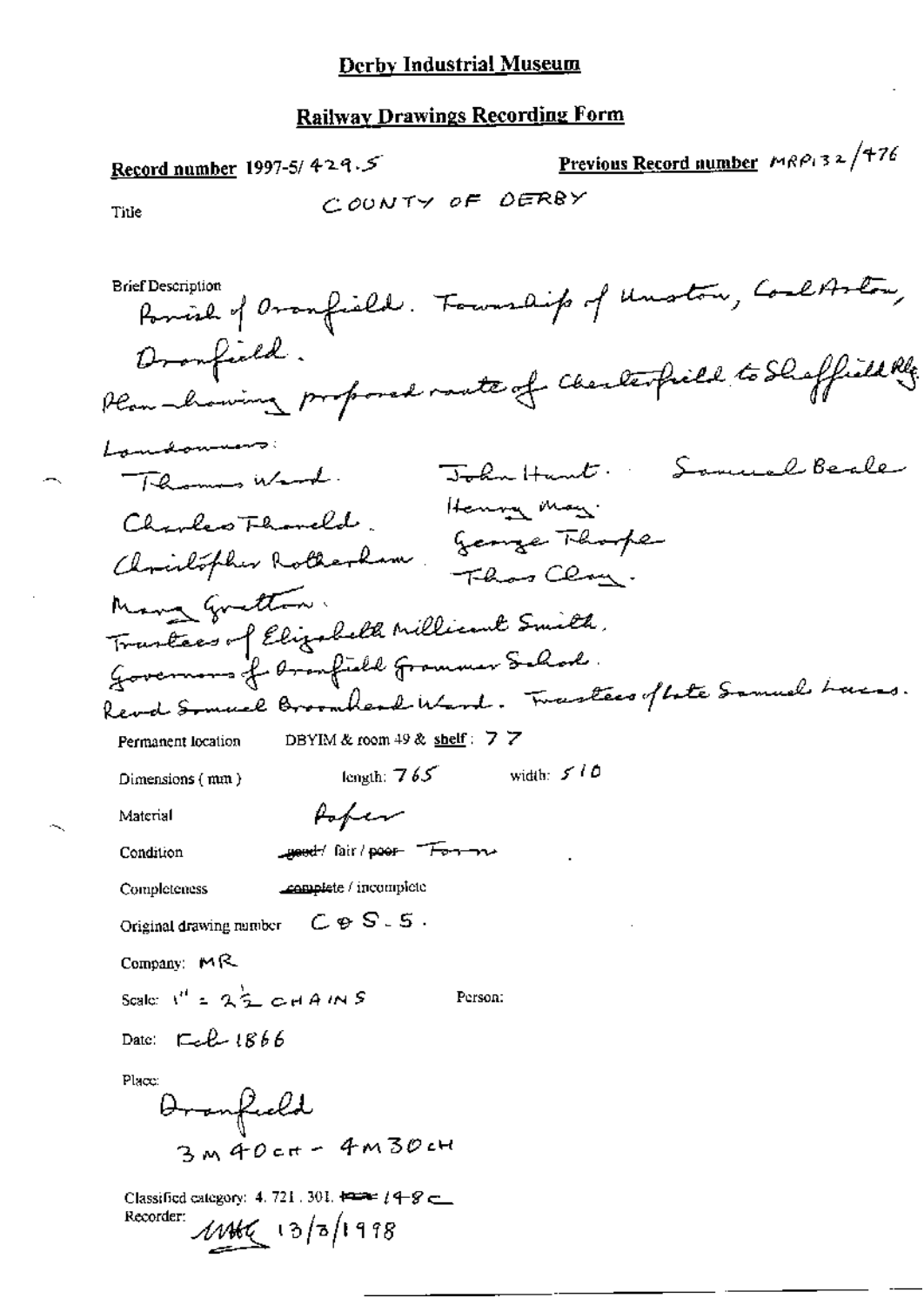# Record number 1997-5/ 429.6

Previous Record number MRP132 476

Title

| Permanent location                                                                             | DBYIM & room 49 & shelf: $7\overline{7}$ |                     |
|------------------------------------------------------------------------------------------------|------------------------------------------|---------------------|
| Dimensions (mm)                                                                                | length: $765$                            | width $5$ / $\circ$ |
| Material                                                                                       | Hafer                                    |                     |
| Condition                                                                                      | $good / 4$ air $+$ poor                  |                     |
| Completeness                                                                                   | complete / incomplete                    |                     |
| Original drawing number $C \in S$ , $\emptyset$ .                                              |                                          | $\rho_H$ 312, 1649  |
| Company: $MA$                                                                                  |                                          |                     |
| Scale: $1^n = 2 \div 0 + A^{n+1}$                                                              |                                          | Person:             |
| Date: $F = L (866)$                                                                            |                                          |                     |
| Place.<br>Doomfield<br>$4M30cH - 5M20cH$                                                       |                                          |                     |
| Classified category: 4, 721, 301, $\Rightarrow$ (4-8<br>Recorder: $\mu$ $\mathbb{Q}$ 13/3/1998 |                                          |                     |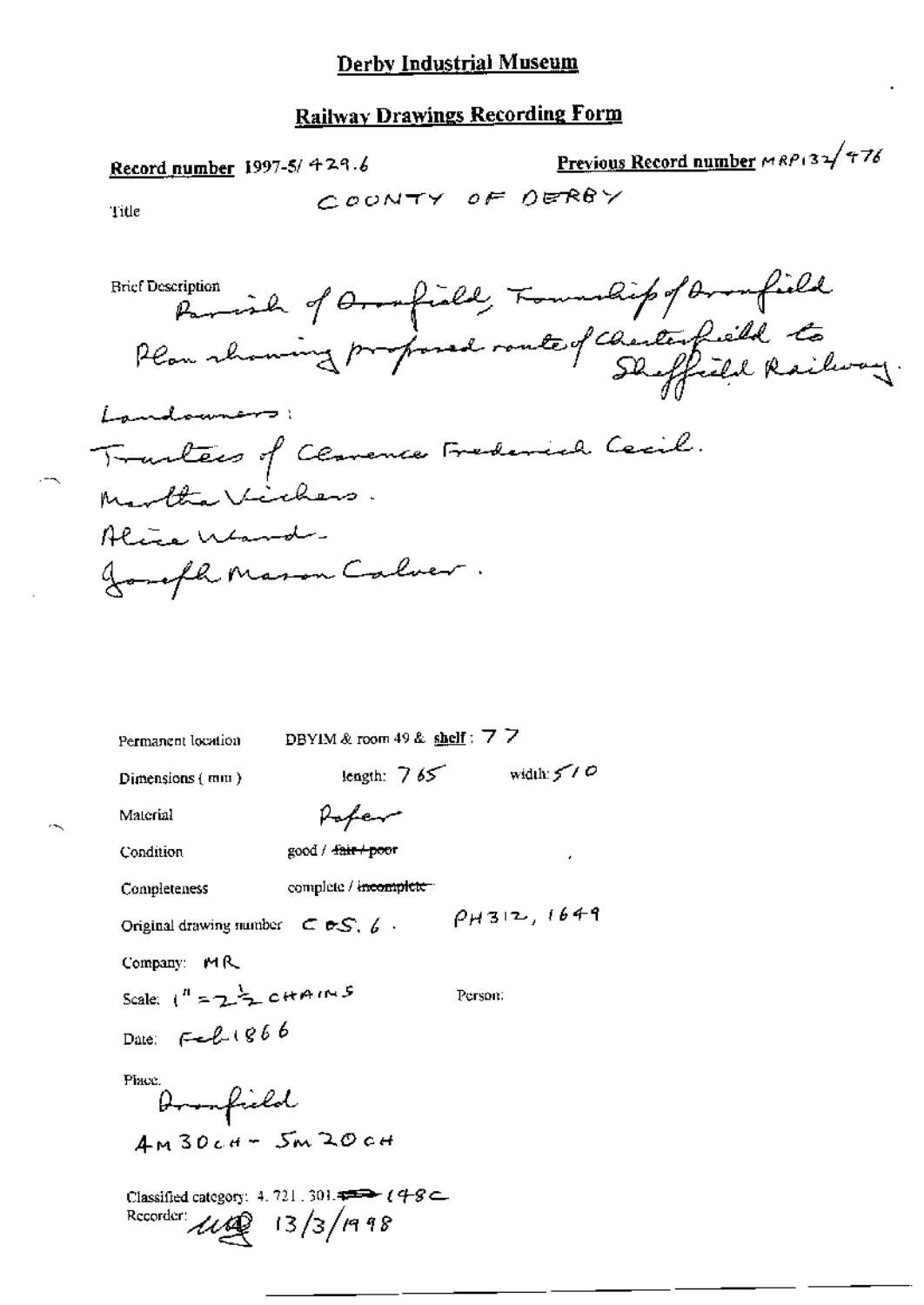# **Railway Drawings Recording Form**

# Record number 1997-5/429.7

Previous Record number MRP132/476

Title

**Brief Description** 

Permanent lecation

DBYIM & room 49 & shelf:  $7\overline{7}$ 

Dimensions (mm)

Paper

length:  $765$  width:  $570$ 

Person:

Condition

Material

×.

good / fair- poor

Completeness

complete / incomplete

Original drawing number  $\mathcal{L}$  & S, 13.

Company:  $M$  $A$ 

Scale:  $1^{n}$  =  $2\frac{1}{2}$ c+4ms Date:  $[4866]$ 

$$
\sum_{n=1}^{p_{\text{lacc}}} S_{\text{eq}} = \int_{0}^{\infty} \int_{0}^{\infty} \int_{0}^{\infty} \int_{0}^{\infty} \int_{0}^{\infty} \int_{0}^{\infty} \int_{0}^{\infty} \int_{0}^{\infty} \int_{0}^{\infty} \int_{0}^{\infty} \int_{0}^{\infty} \int_{0}^{\infty} \int_{0}^{\infty} \int_{0}^{\infty} \int_{0}^{\infty} \int_{0}^{\infty} \int_{0}^{\infty} \int_{0}^{\infty} \int_{0}^{\infty} \int_{0}^{\infty} \int_{0}^{\infty} \int_{0}^{\infty} \int_{0}^{\infty} \int_{0}^{\infty} \int_{0}^{\infty} \int_{0}^{\infty} \int_{0}^{\infty} \int_{0}^{\infty} \int_{0}^{\infty} \int_{0}^{\infty} \int_{0}^{\infty} \int_{0}^{\infty} \int_{0}^{\infty} \int_{0}^{\infty} \int_{0}^{\infty} \int_{0}^{\infty} \int_{0}^{\infty} \int_{0}^{\infty} \int_{0}^{\infty} \int_{0}^{\infty} \int_{0}^{\infty} \int_{0}^{\infty} \int_{0}^{\infty} \int_{0}^{\infty} \int_{0}^{\infty} \int_{0}^{\infty} \int_{0}^{\infty} \int_{0}^{\infty} \int_{0}^{\infty} \int_{0}^{\infty} \int_{0}^{\infty} \int_{0}^{\infty} \int_{0}^{\infty} \int_{0}^{\infty} \int_{0}^{\infty} \int_{0}^{\infty} \int_{0}^{\infty} \int_{0}^{\infty} \int_{0}^{\infty} \int_{0}^{\infty} \int_{0}^{\infty} \int_{0}^{\infty} \int_{0}^{\infty} \int_{0}^{\infty} \int_{0}^{\infty} \int_{0}^{\infty} \int_{0}^{\infty} \int_{0}^{\infty} \int_{0}^{\infty} \int_{0}^{\infty} \int_{0}^{\infty} \int_{0}^{\infty} \int_{0}^{\infty} \int_{0}^
$$

Classified category: 4, 721, 301,  $\overline{PQ}$  (4 8 c.  $118$  (3/3/1998) Recorder: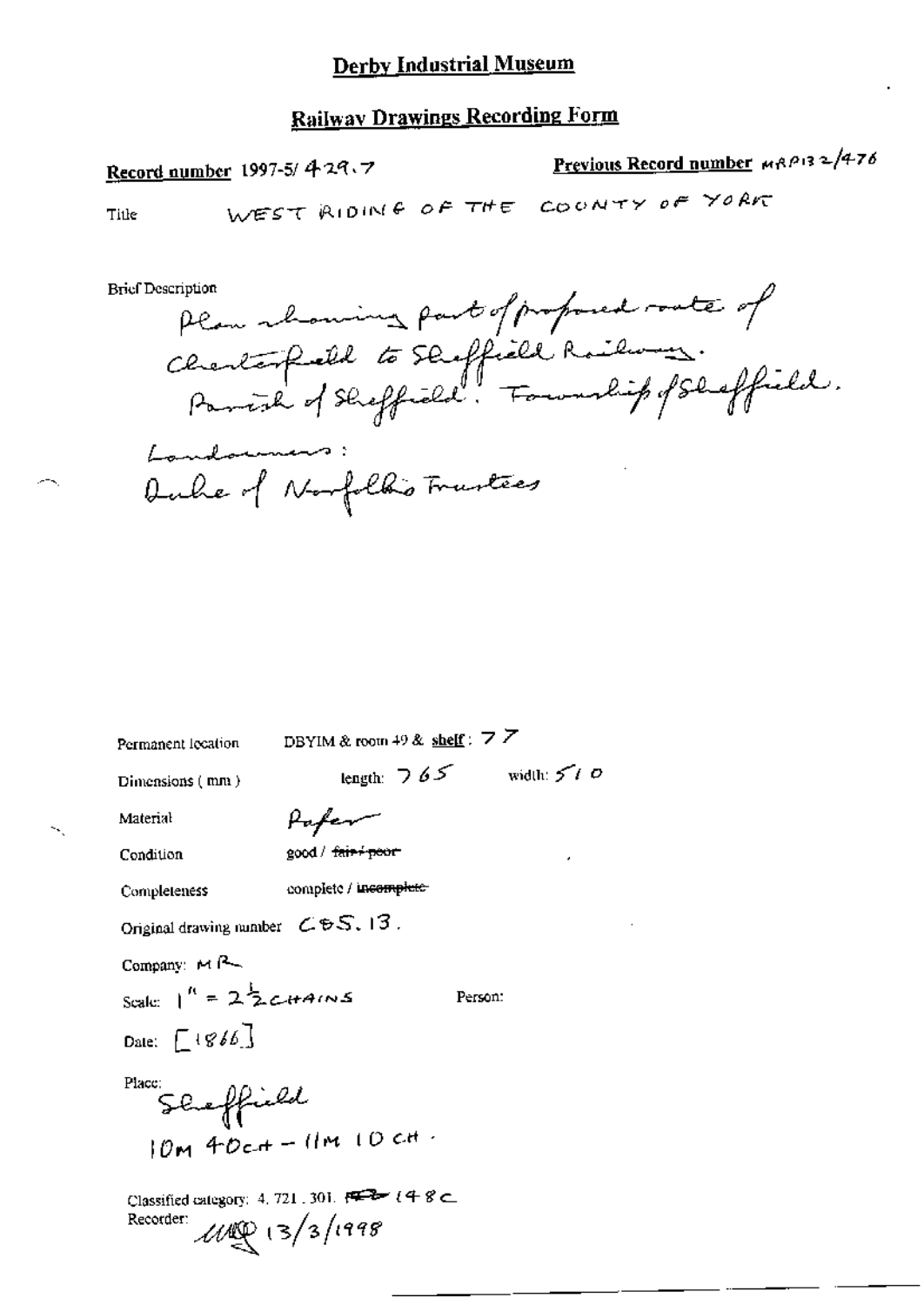# **Railway Drawings Recording Form**

Record number 1997-5/ 429.8  $(2\epsilon_0 f - \epsilon_0)$  Previous Record number  $MRP$ 132- $/776$ <br>429.9 WEST RIDING OF THE COUNTY OF YORK Title

**Brief Description** scription<br>Township of Shepfield, Township of Brightaide Plan channing part of profoned route to Nutterst

Permanent location

DBYIM & room 49 & shelf:  $\geq$   $\geq$ 

Dimensions (mm)

tength:  $765$ 

Material

Paker

Condition

Completeness

good / fair / poor

complete / incomplete

Original drawing number

Company: MR

Scale:  $\int_1^u z \geq \frac{1}{2}$ cHAINS] Date:  $\sqrt{866}$ 

Person:

width:  $570$ 

Place:

Sheffield

Classified category: 4. 721, 301.  $\overline{P}$  if  $\overline{P}$   $\in$   $\overline{P}$  Recorder:  $\overline{M}$   $\overline{M}$   $\overline{M}$   $\overline{13}/3$   $\overline{1498}$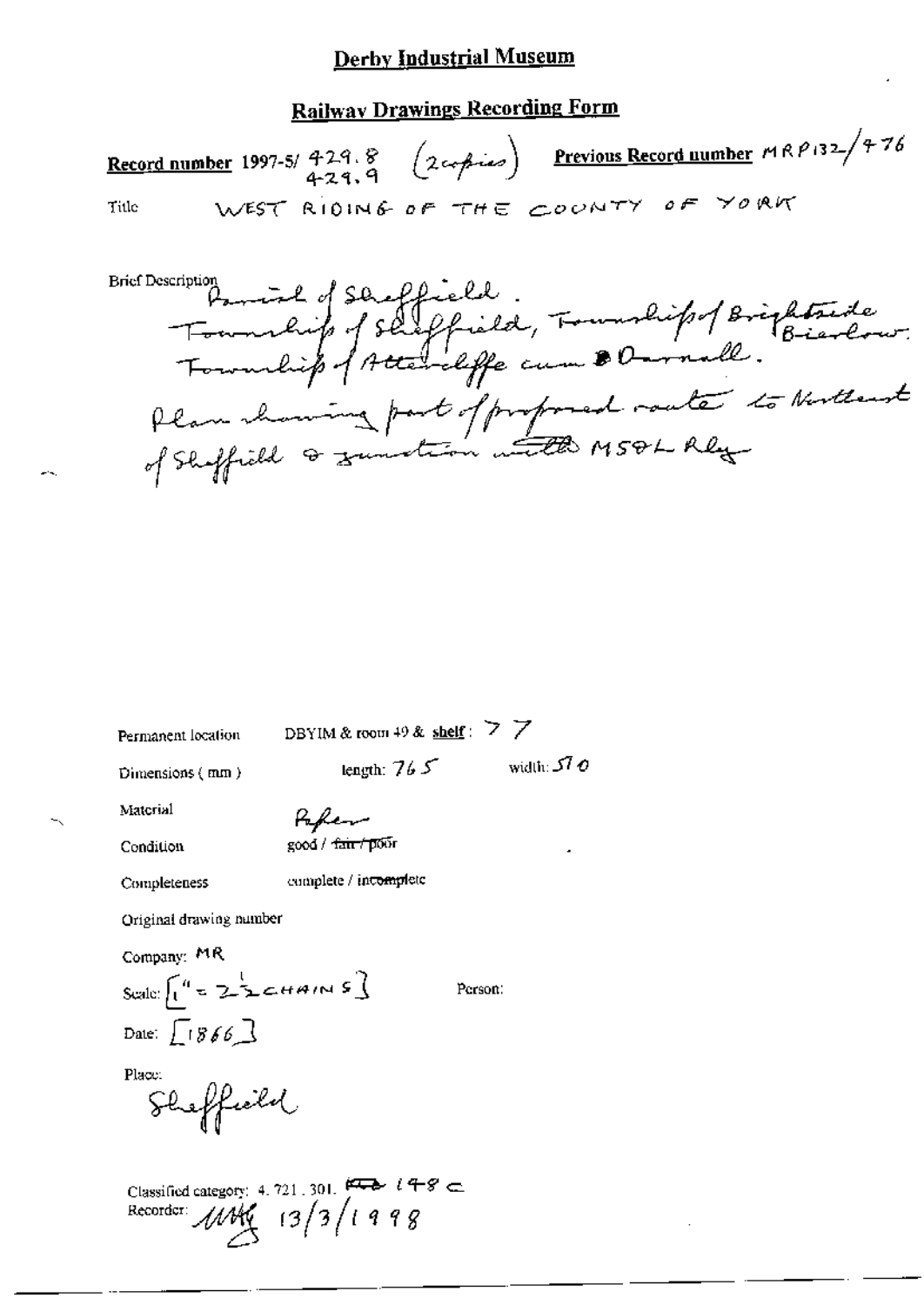# **Railway Drawings Recording Form**

 $\overline{a}$   $\overline{a}$   $\overline{a}$   $\overline{a}$   $\overline{a}$   $\overline{a}$   $\overline{a}$   $\overline{a}$   $\overline{a}$   $\overline{a}$   $\overline{a}$   $\overline{a}$   $\overline{a}$   $\overline{a}$   $\overline{a}$   $\overline{a}$   $\overline{a}$   $\overline{a}$   $\overline{a}$   $\overline{a}$   $\overline{a}$   $\overline{a}$   $\overline{a}$   $\overline{a}$   $\overline{$ 

Record number 1997-5/ 429.10

Previous Record number MRP132/476

Title

**Brief Description** 

Permanent location

DBYIM & room 49 & shelf:  $7\overline{7}$ 

Dimensions (mm)

length:  $765$  width:  $570$ 

Material Condition

÷.

egeed/fair/peer Teen

Afer

Completeness

complete / incomplete-

Original drawing number

Company: MR

Scale:  $Q^{ff} = 2 \frac{1}{2} c_H A_1 N s$ Date:  $[1866]$ 

Person:

Place:

e<br>Sloffield

Classified category: 4, 721, 301,  $\overline{122}$   $(48)$ Recorder:  $13/3/1998$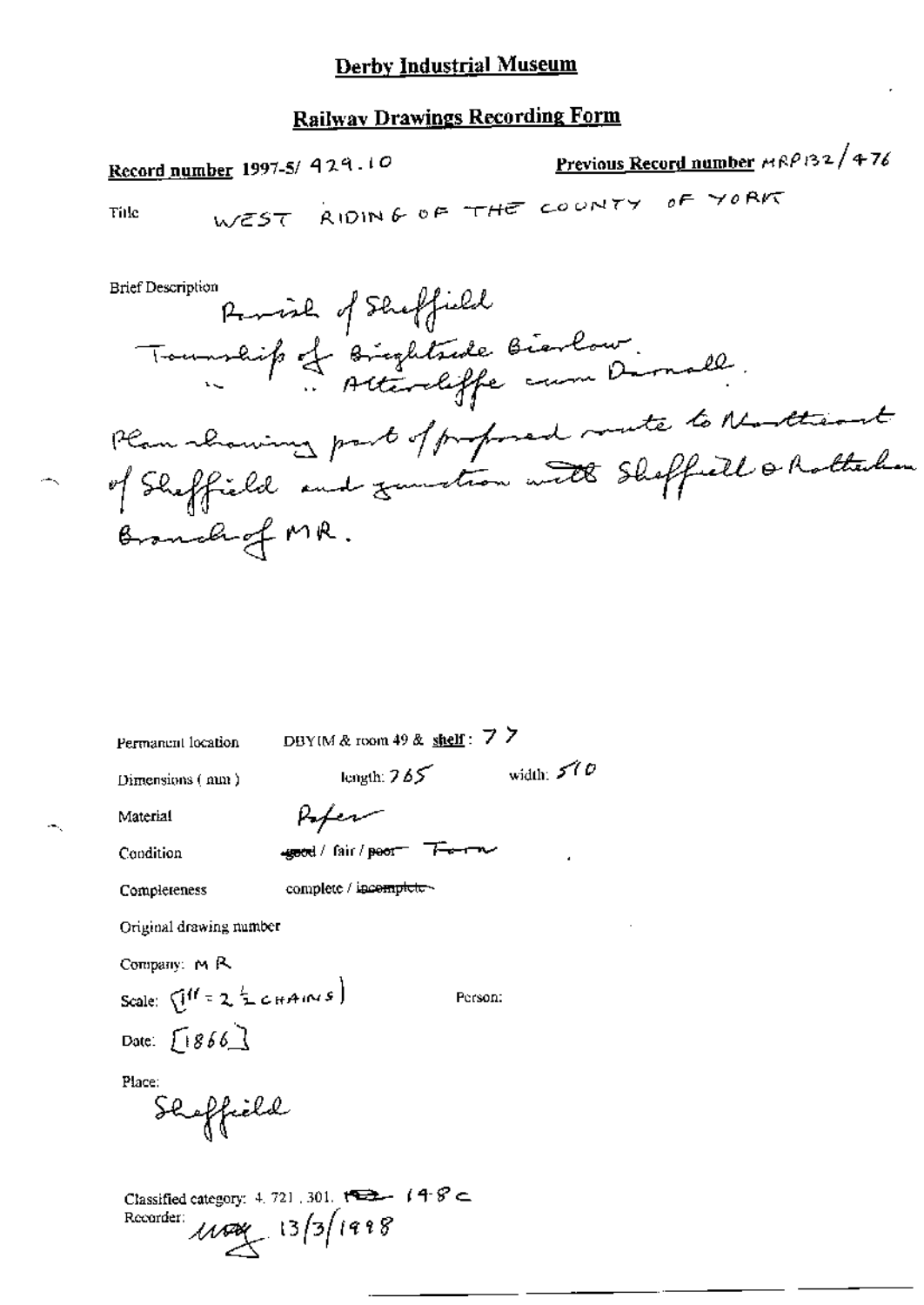## **Railway Drawings Recording Form**

# Record number 1997-5/ 929.11

Previous Record number MRP 132/476

Title

**Brief Description** 

Plan showing mades, buildings, mer ofields. Single straight line drawn presumably to of profound route. Landomners: Tokn Hunt Thomas Clay george Fhorfe Samuel Beale Trustees of both Samuel Lucas DBYIM & room 49 & shelf: 7  $\overline{Z}$ Permanent location

length:  $765$  width:  $510$ Dimensions (mm) Rober Material good / fair / poor- T-e-r-n-Condition complete / incomplete -Completeness Original drawing munber

Company:  $M \rightarrow$ 

Scale:  $1'' = 40$  F E E T

Person:

Date:

Place:

Dromfield

Recorder:  $11/10$   $(3/1998)$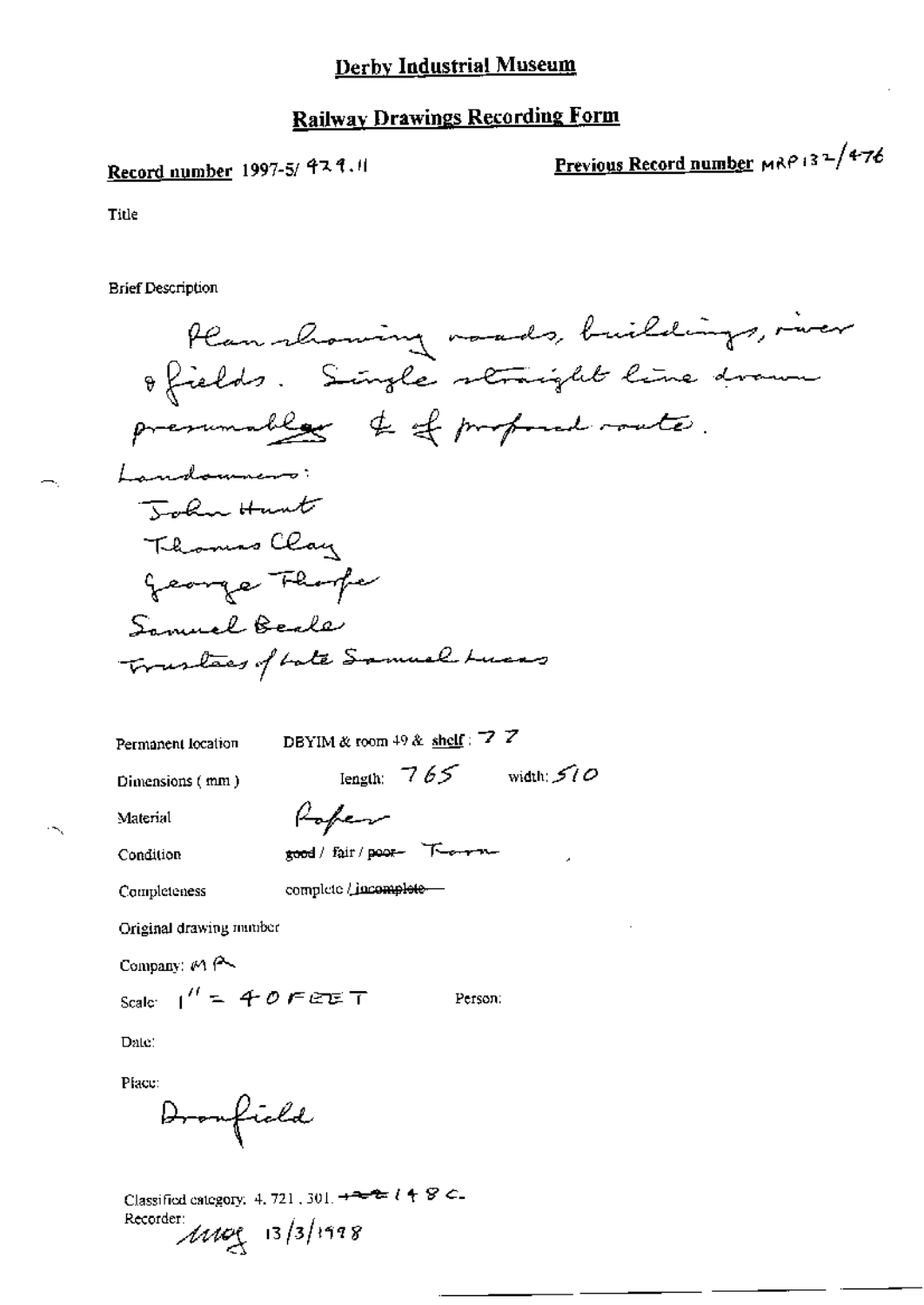Record number 1997-5/429,12

Previous Record number M RP132/476

Title

**Brief Description** 

Plan showing roads, buildings, river ofields. Single line drawn premmables & of proposed raute. Landowners! Stephen Hollaley Thomas Tough Machin. Richard Wright Samuel Luca Richard Wilson Reter Bingham David Hopkinson Sound Secretary Travelies of C.F. Ceich. Tolm Searston Sampson Mason DBYIM & room 49 & shelf:  $77$ Permanent location length:  $765$  width:  $510$ Dimensions (mm) Material Paper Condition good / fair-/-poor complete / incomplete Completeness Original drawing number Company: MR Scale:  $1^H = 40$  FeTE T Person: Date: Place: <del>Dronfield</del>

Classified category: 4, 721, 301, 42 F (4  $\mathcal{G} \subset$ Recorder:  $\mu$   $\mu$   $(3/3/1998)$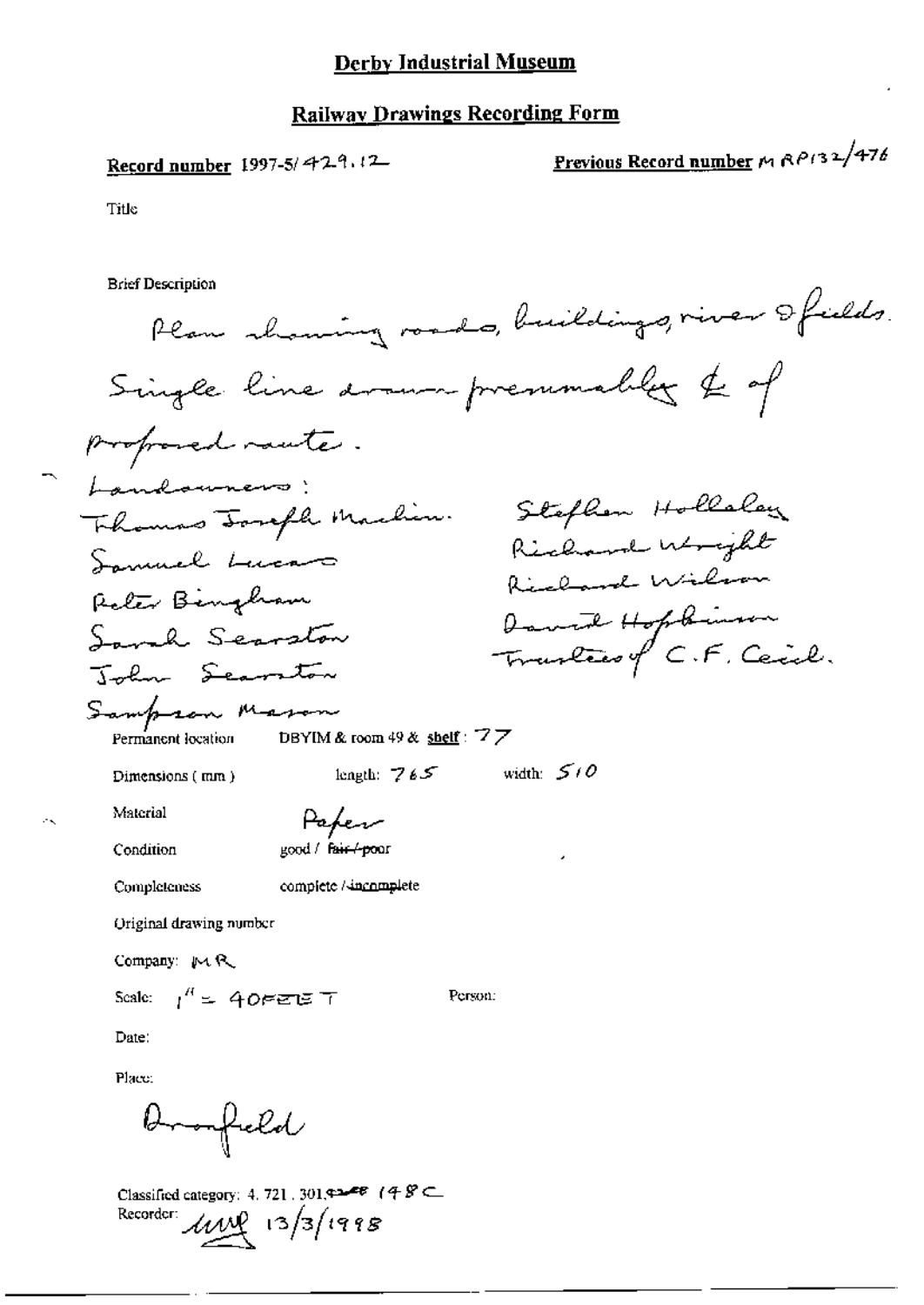Record number 1997-5/429.13

Previous Record number 19 R P 132/476

Title

**Brief Description** 

Plan showing roads, huildings, fields along profosed raule of part of shiffield to heads mountan in Sheffield Landounces: William Edwood Smith. George William Champion & Eliza Warber, hissuife. Many Revell. Reviewilliam Dowson Barton, William Cooper Evens of Frederick Machine, John Hausen Sur William Bucknell. Mary Ann Booth. Townless Late Enoch Gillott Tranters of the Seventh Patriotic Building Society &  $\rho_{\cdot}$ to. Henry Ward. DBYIM & room 49 & shelf:  $7\overline{7}$ Permanent location length:  $765$  width:  $510$ Dimensions (mm) Paper Material good / fair + poor Condition Completeness complete / incomplete Original drawing number Company: MR Scale:  $1'' = 40$  PEE T Person: Date: Place: Shipfield Classified category: 4, 721, 301,  $\overbrace{392}$ ,  $\overbrace{49}$   $\overbrace{6}$ 

Recorder:  $1114$  13/3/1998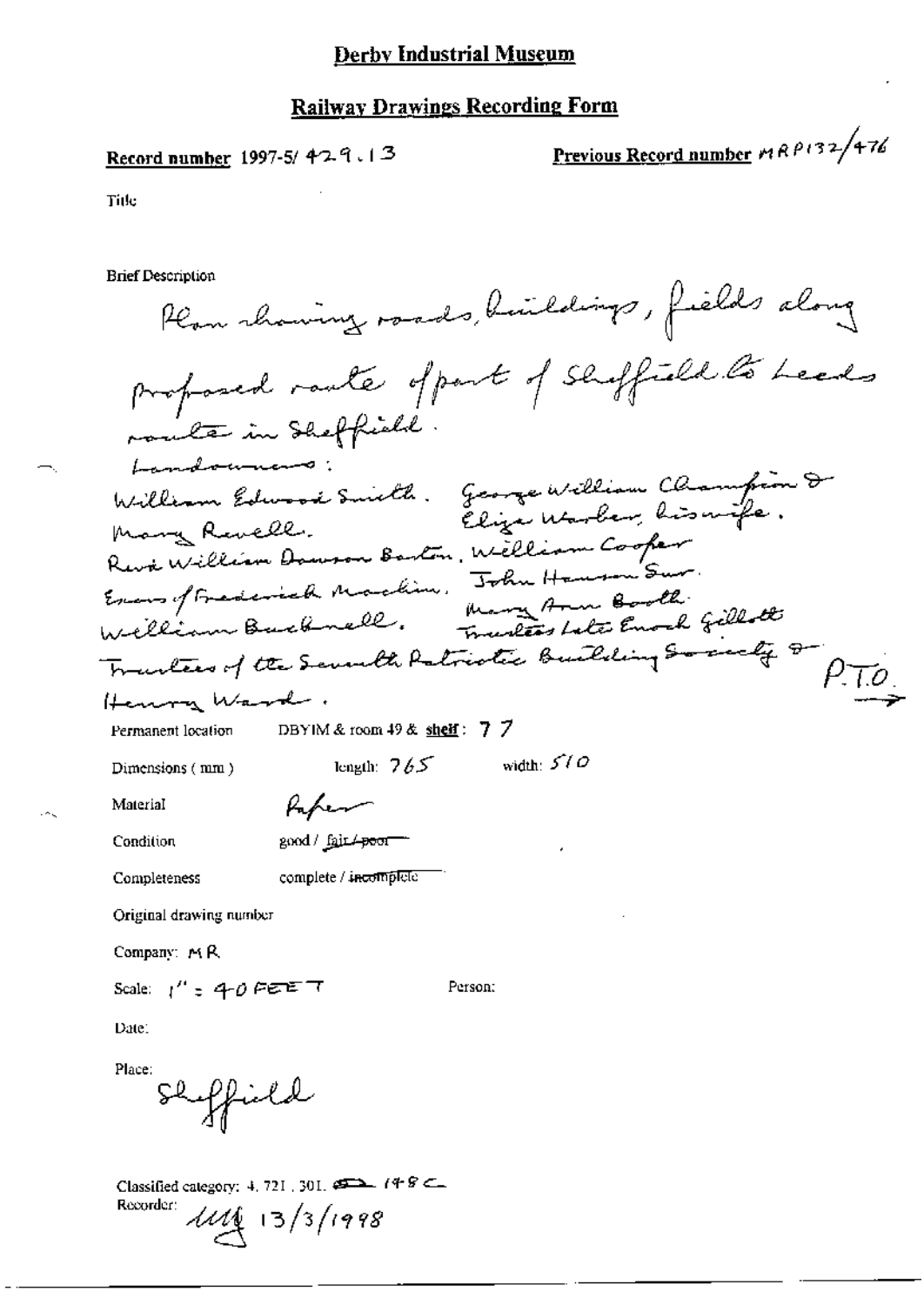#### Railway Drawings Recording Form

Record number 1997-5/429.14 (2copies) Previous Record number MRP132/476 Title **Brief Description** Plan showing roads, buildings, fields, waterrousses and offert of Sheffield. Landonners; - Themas Asline Ward & Joseph Ward Elizabeth Sheamwood James Blunn HammelWard George Housefield Edward Branall Trustees of hate Thomas Birks Alfred Clayton Johns Glaybou DBYIM & room 49 & shelf:  $77$ Permanent location length:  $765$  width:  $510$ Dimensions (mm) Popen Material Condition good / fair / poor-Completeness complete / incomplete Original drawing number Company:  $M R$ Scale:  $1'' = 40$  FEET Person: Date: Place: Sereffiald

Classified category: 4, 721, 301, 1222 14: 8 C. Recorder:  $11444$   $13/3/1978$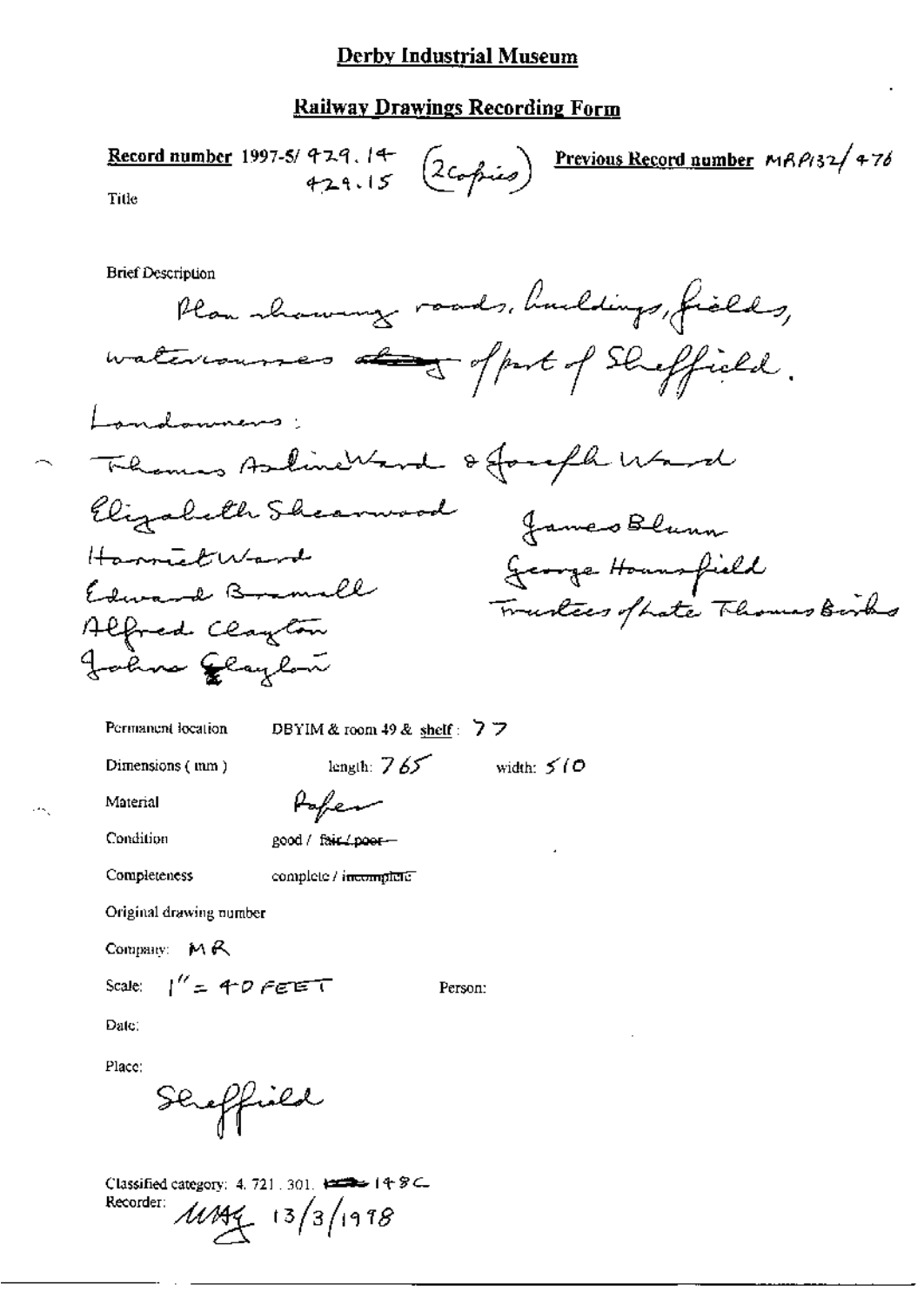#### Railway Drawings Recording Form

Record number 1997-5/ $(248)$ 

Previous Record number  $\alpha_1 R \rho_1$ 32/202

Title

**Brief Description** 



33 DBYIM & room # & shelf: Permanent location Dimensions (mm) length: width: Material Condition good / fair / poor Completeness complete / incomplete Original drawing number Company: Scale: Person: Date: Place: Clarterfield

Classified category: 4, 721, 301,  $\uparrow$  4 8  $\subseteq$ Recorder:

marsin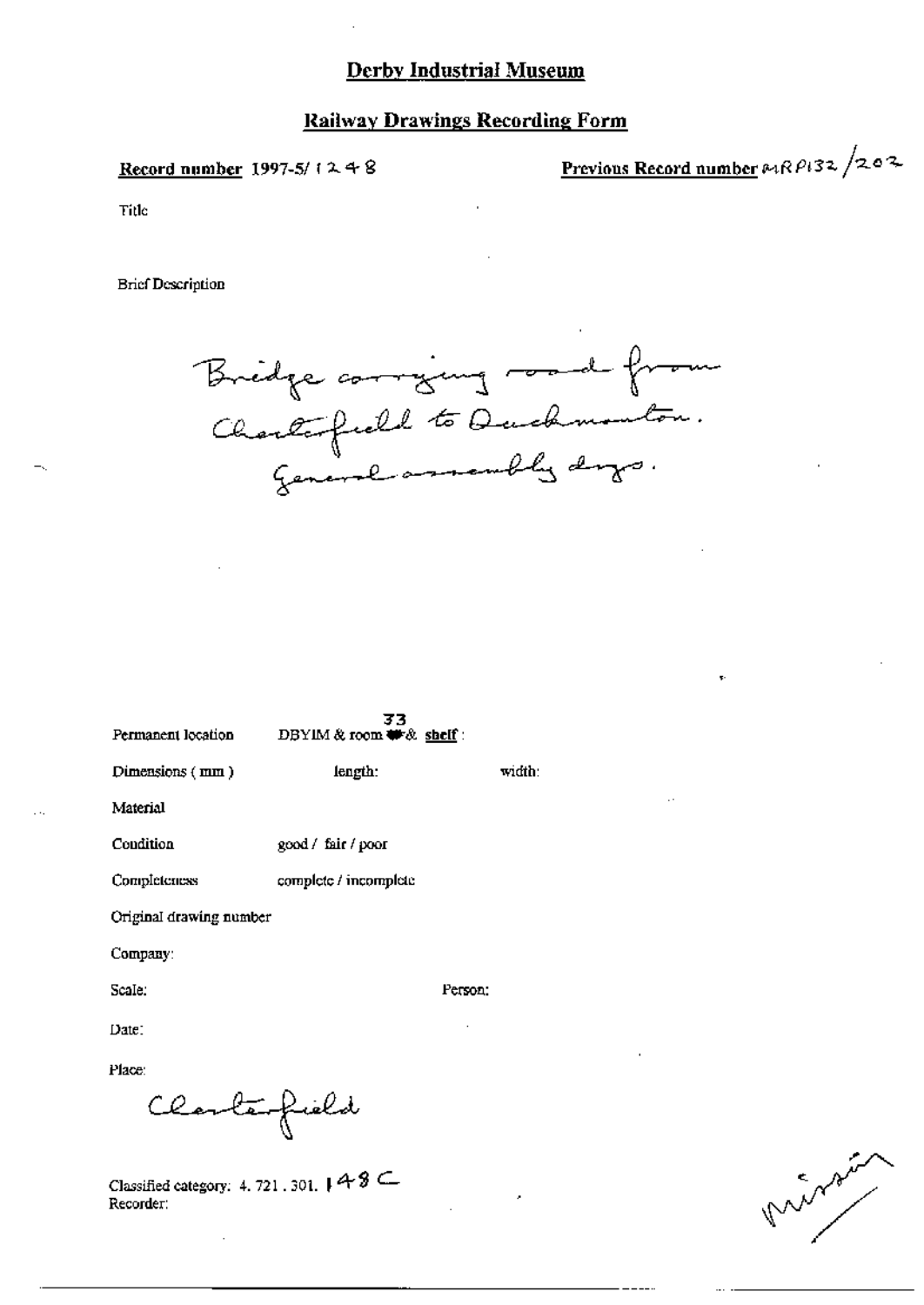## **Railway Drawings Recording Form**

Record number 1997-5/1249

Previous Record number MRP132/203

Title

**Brief Description** 



Person:

| Permanent location      | 33<br>DBYIM & room # & shelf: |        |
|-------------------------|-------------------------------|--------|
| Dimensions (mm)         | length:                       | width: |
| Material                |                               |        |
| Condition               | good / fair / poor            |        |
| Completeness            | complete / incomplete         |        |
| Original drawing number |                               |        |
| Company:                |                               |        |

Scale:

Date:

Place:

Charlesfield

Classified category: 4, 721, 301, 14-8 C Recorder:

promotion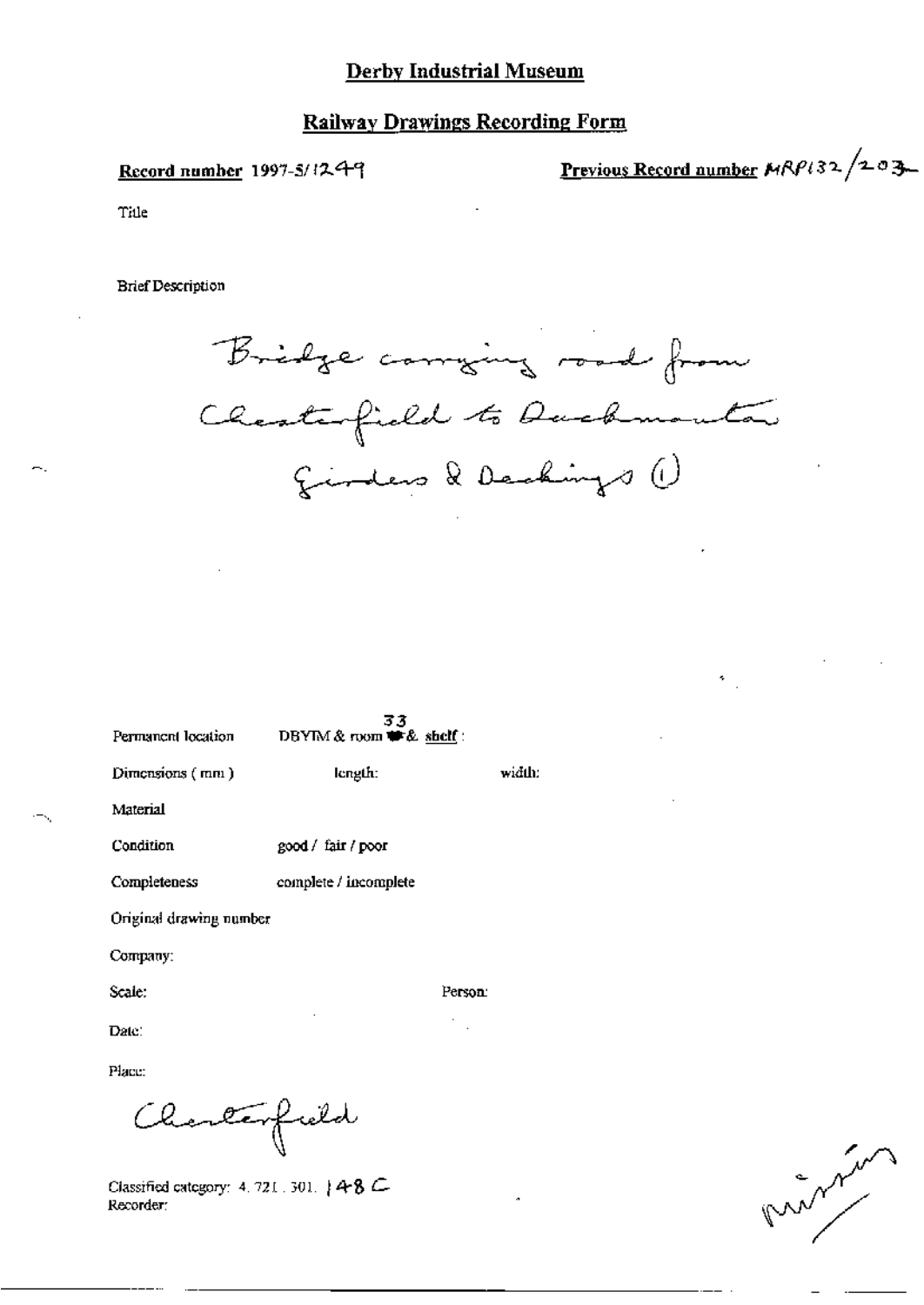#### Record number 1997-5/ t2 50

Previous Record number  $HRP/3$  2/204

Title

**Brief Description** 



Person:  $\mathcal{C}_{\mathcal{A}}$ 

| Permanent location      | 33<br>DBYIM & room # & shelf: |        |
|-------------------------|-------------------------------|--------|
| Dimensions $($ mm $)$   | length:                       | width: |
| Material                |                               |        |
| Condition               | good / fair / poor            |        |
| Completeness            | complete / incomplete         |        |
| Original drawing number |                               |        |

Company:

Scale:

Date:

Place:

Charlesfield

Classified category: 4, 721, 301,  $(48$  C-Recorder:

ستمهم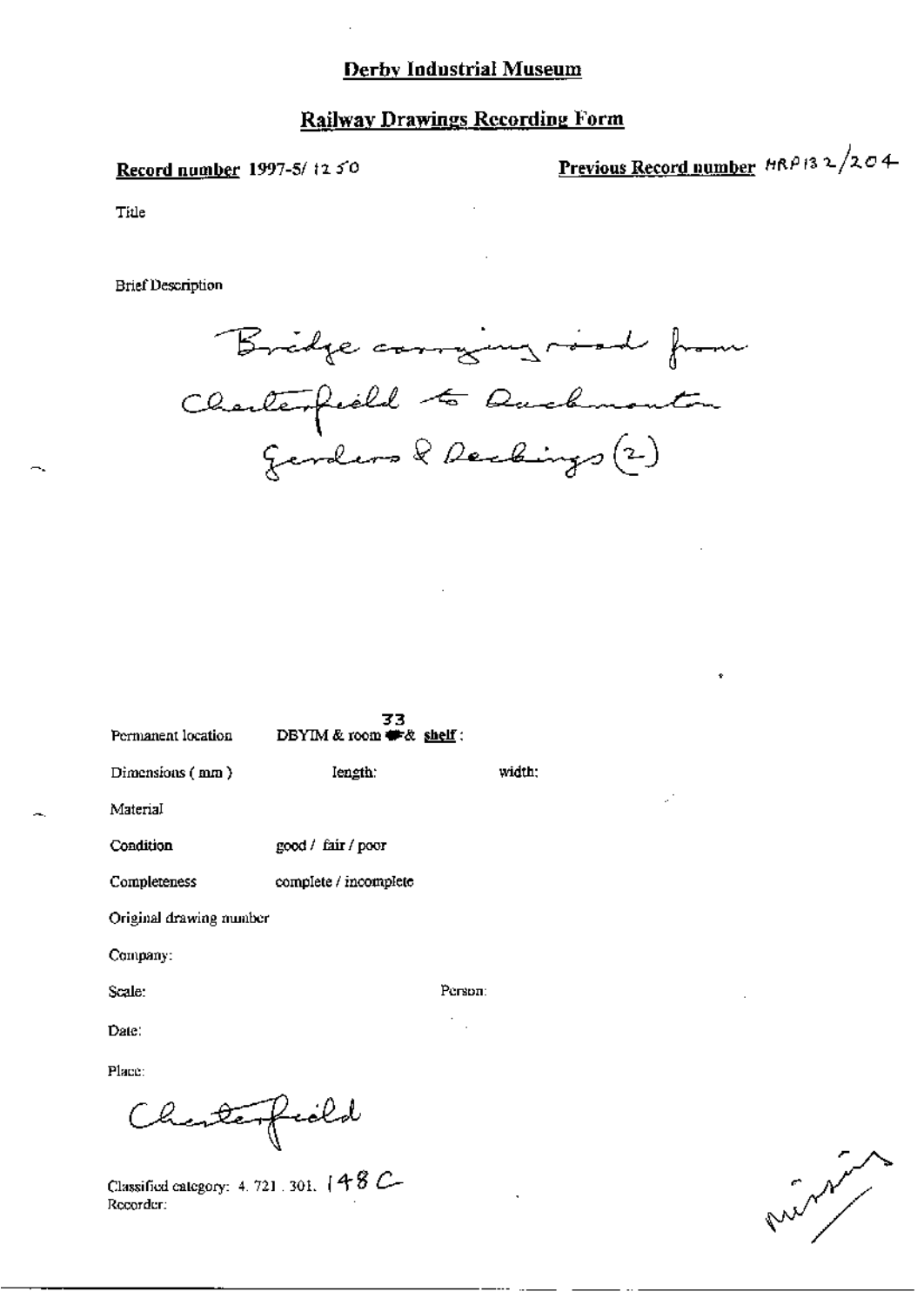#### Record number 1997-5/1251

Previous Record number MRP 13  $2/205$ 

Title

**Brief Description** 



| Permanent location                             | د ډ<br>DBYIM & room # & shelf: |         |        |
|------------------------------------------------|--------------------------------|---------|--------|
| Dimensions (mm)                                | length:                        |         | width: |
| Material                                       |                                |         |        |
| Condition                                      | good / fair / poor             |         |        |
| Completeness                                   | complete / incomplete          |         |        |
| Original drawing number $\mathsf{X}\mathsf{V}$ |                                |         |        |
| Company:                                       |                                |         |        |
| Scale: $1''$ = $5$ FEET                        |                                | Person: |        |
| Date:                                          |                                |         |        |
| Place:                                         |                                |         |        |
| Charlespield                                   |                                |         |        |

Classified category: 4, 721, 301,  $148$  C-Recorder:

what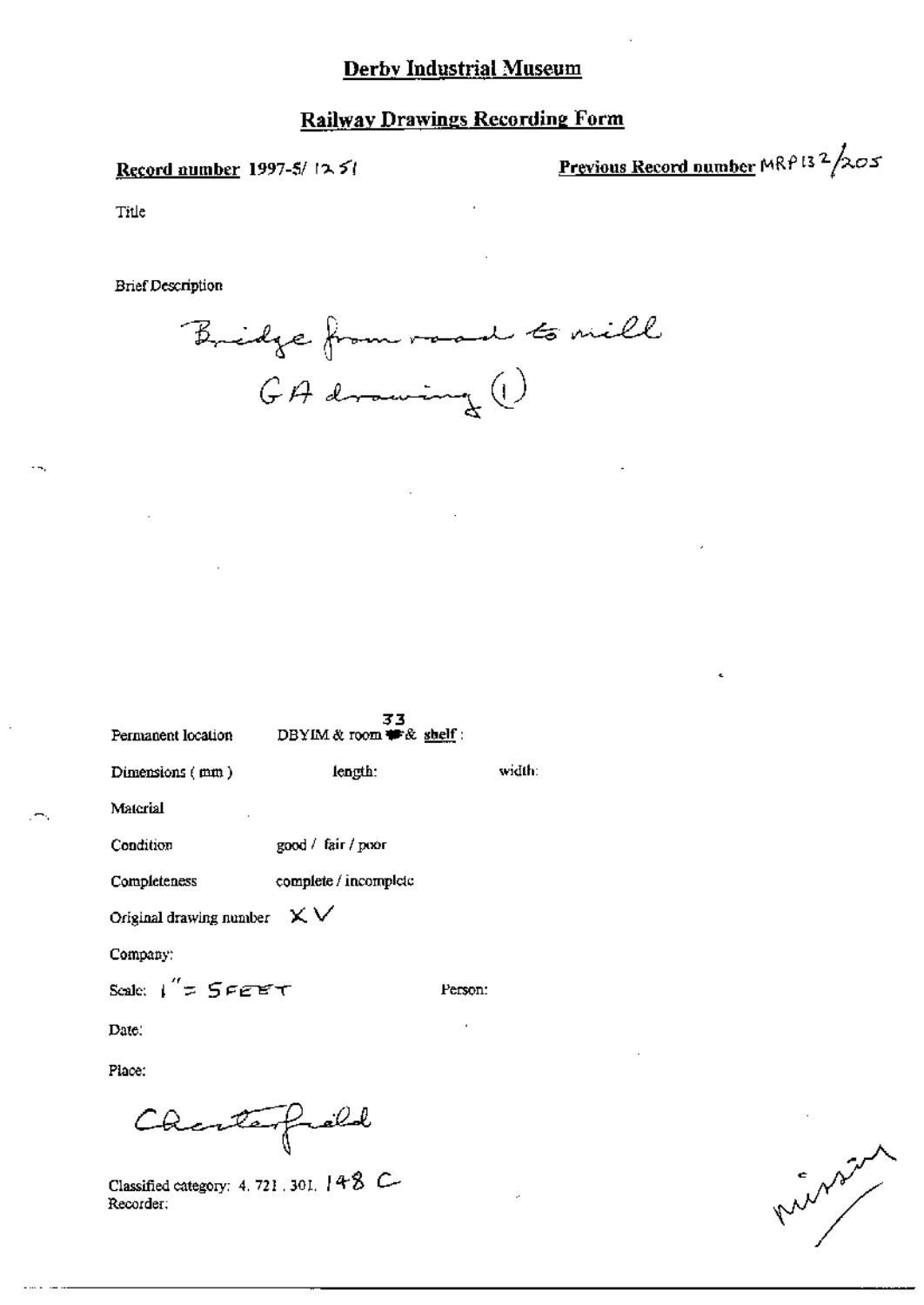Record number 1997-5/12 52

Previous Record number  $MRPI32/2.06$ 

Ł

Title

**Brief Description** 

Bridge from road to mell  $GA$  drawing  $(x)$ 

| Permanent location               | 55<br>DBYIM & room # & shelf: |         |
|----------------------------------|-------------------------------|---------|
| Dimensions (mm)                  | length:                       | width:  |
| Material                         |                               |         |
| Condition                        | good / fair / poor            |         |
| Completeness                     | complete / incomplete         |         |
| Original drawing number $X \vee$ |                               |         |
| Company;                         |                               |         |
| Scale: $1^k = S$ FEET            |                               | Person: |
| Date∶                            |                               |         |
|                                  |                               |         |

Place:

Charlesfield

Classified category: 4, 721, 301,  $48$  C-Recorder:

minux.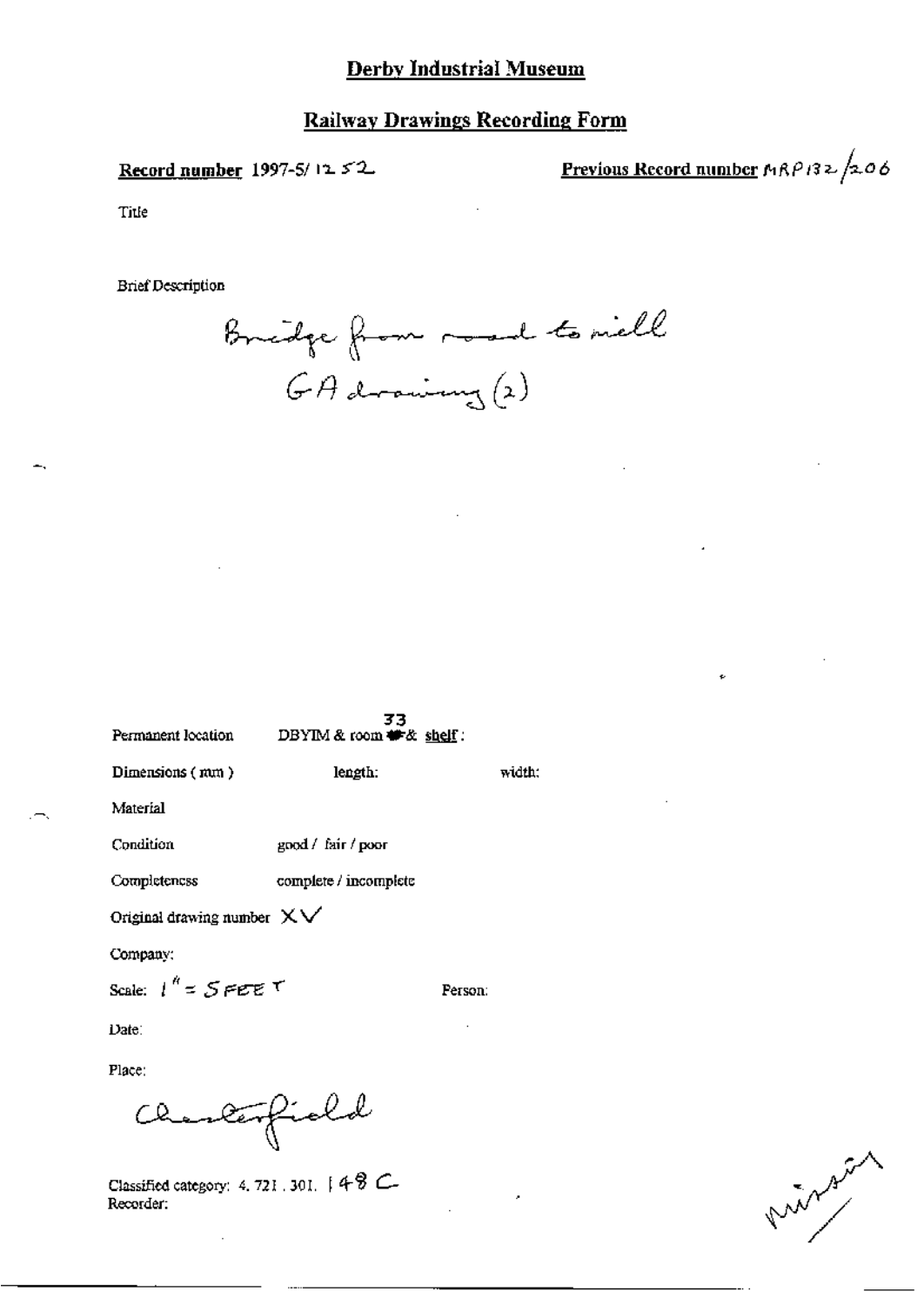Record number 1997-5/1253

Previous Record number  $\theta$ 189182/208

Title

**Brief Description** 

GA drawing of bridge

| Permanent location.     | 33<br>DBYIM & room $\blacktriangleright$ & shelf: |         |
|-------------------------|---------------------------------------------------|---------|
| Dimensions (mm)         | length:                                           | width:  |
| Material                |                                                   |         |
| Condition               | good / fair / poor                                |         |
| Completeness            | complete / incomplete                             |         |
| Original drawing number | $N \odot S$                                       |         |
| Company:                |                                                   |         |
| Scale: ("⇒ 5eetet"      |                                                   | Person: |
| Date:                   |                                                   |         |
| Place:                  |                                                   |         |
| Cherterfield            |                                                   |         |

Classified category: 4, 721, 301, 14 8 C. Recorder:

in the world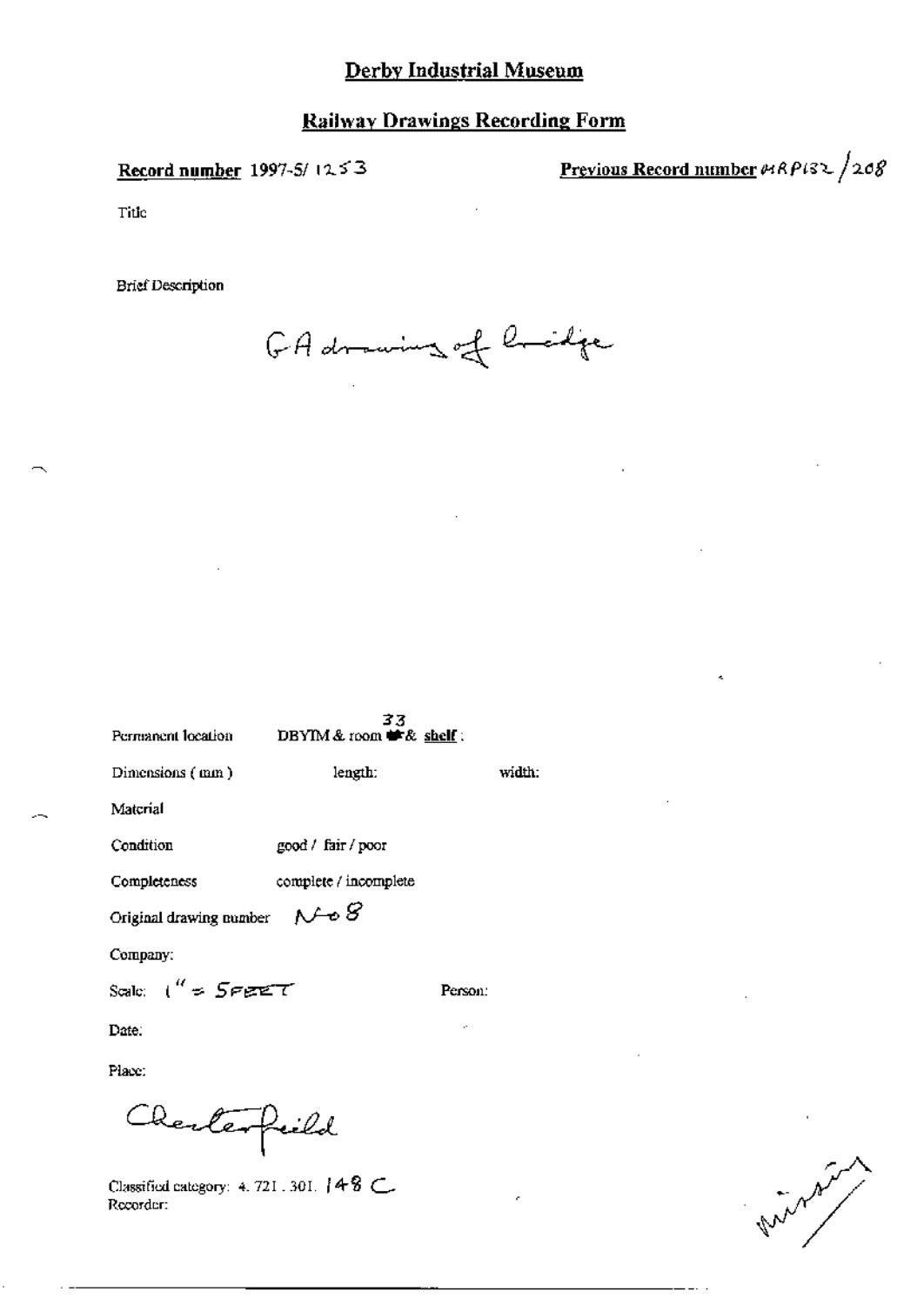## **Railway Drawings Recording Form**

#### Record number 1997-5/1254-

Previous Record number  $P(32/210)$ 

Title

**Brief Desemption** 



| Permanent location                                     | 33<br>DBYIM & room $#$ & shelf: |         |        |
|--------------------------------------------------------|---------------------------------|---------|--------|
| Dimensions (mm)                                        | length:                         |         | width: |
| Material                                               |                                 |         |        |
| Condition                                              | good / fair / poor              |         |        |
| Completeness                                           | complete / incomplete           |         |        |
| Original drawing number $\mathcal{N}$ $\rightarrow$ 17 |                                 |         |        |
| Company:                                               |                                 |         |        |
| Scale:                                                 |                                 | Person: |        |
| Date:                                                  |                                 |         |        |

Place:

Charlespield

Classified category: 4, 721, 301,  $[48 \text{ C}$ Recorder:

maring the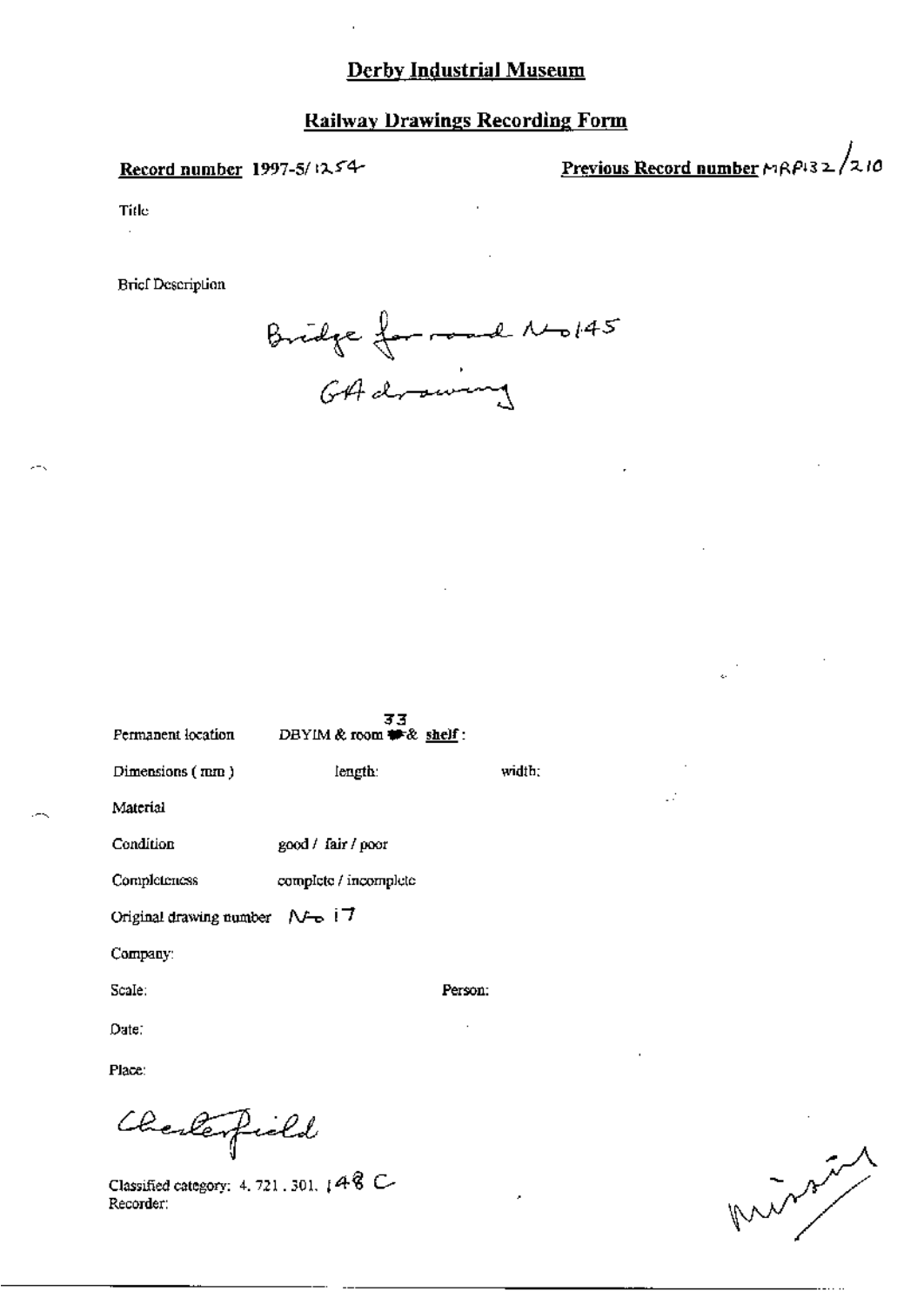Record number 1997-5/1255

Previous Record number  $MRP$ 132/2121

Title

**Brief Description** 

Bridge for road No 145

| Permanent location                    | د د<br>DBYIM & room # & shelf: |         |        |
|---------------------------------------|--------------------------------|---------|--------|
| Dimensions (mm)                       | length:                        |         | width: |
| Material                              |                                |         |        |
| Condition                             | good / fair / poor             |         |        |
| Completeness                          | complete / incomplete          |         |        |
| Original drawing number $\sqrt{6}$ 17 |                                |         |        |
| Company:                              |                                |         |        |
| Scale: $1'' = 5FEET$                  |                                | Person: |        |
|                                       |                                |         |        |

Date:

Place:

Charlespield

Classified category: 4, 721, 301, 148 C Recorder:

mining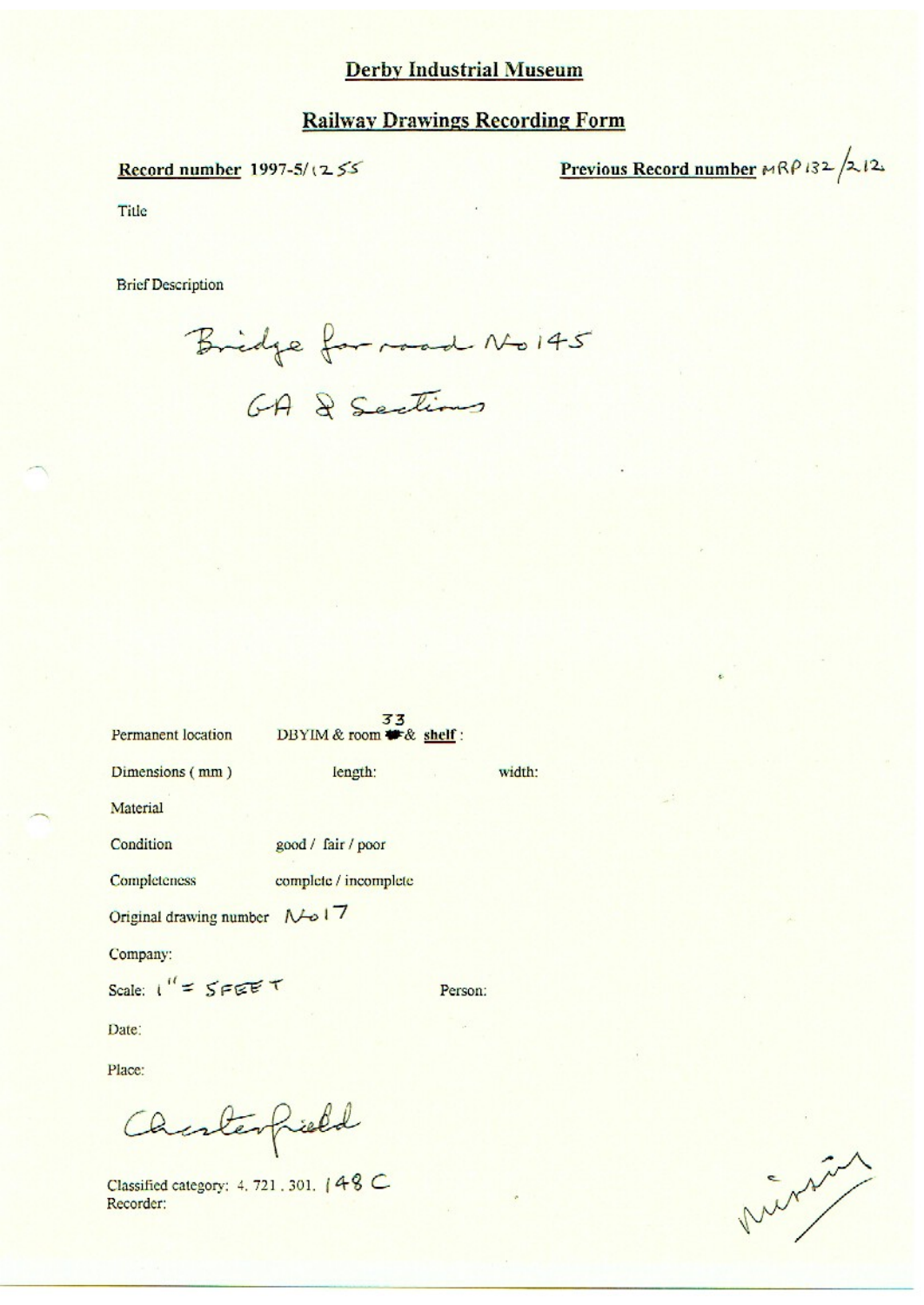Record number 1997-5/1256, 1

Previous Record number MRP132/346

 $\epsilon_{\rm f}$ 

Title

**Brief Description** 

Details of Cubinets

| Permanent location                                          | 33<br>DBYIM & room 書& shelf: |         |
|-------------------------------------------------------------|------------------------------|---------|
| Dimensions $(mn)$                                           | length:                      | width:  |
| Material                                                    |                              |         |
| Condition                                                   | good / fair / poor           |         |
| <b>Completeness</b>                                         | complete / incomplete        |         |
| Original drawing number $\Lambda \rightarrow 4\text{ }Q$ (2 |                              |         |
| Company:                                                    |                              |         |
| Scale.                                                      |                              | Person: |
| Date:                                                       |                              | ٠       |
| Place:                                                      |                              |         |

minute of

Classified category: 4, 721, 301,  $48C$ Recorder:

Charlesfield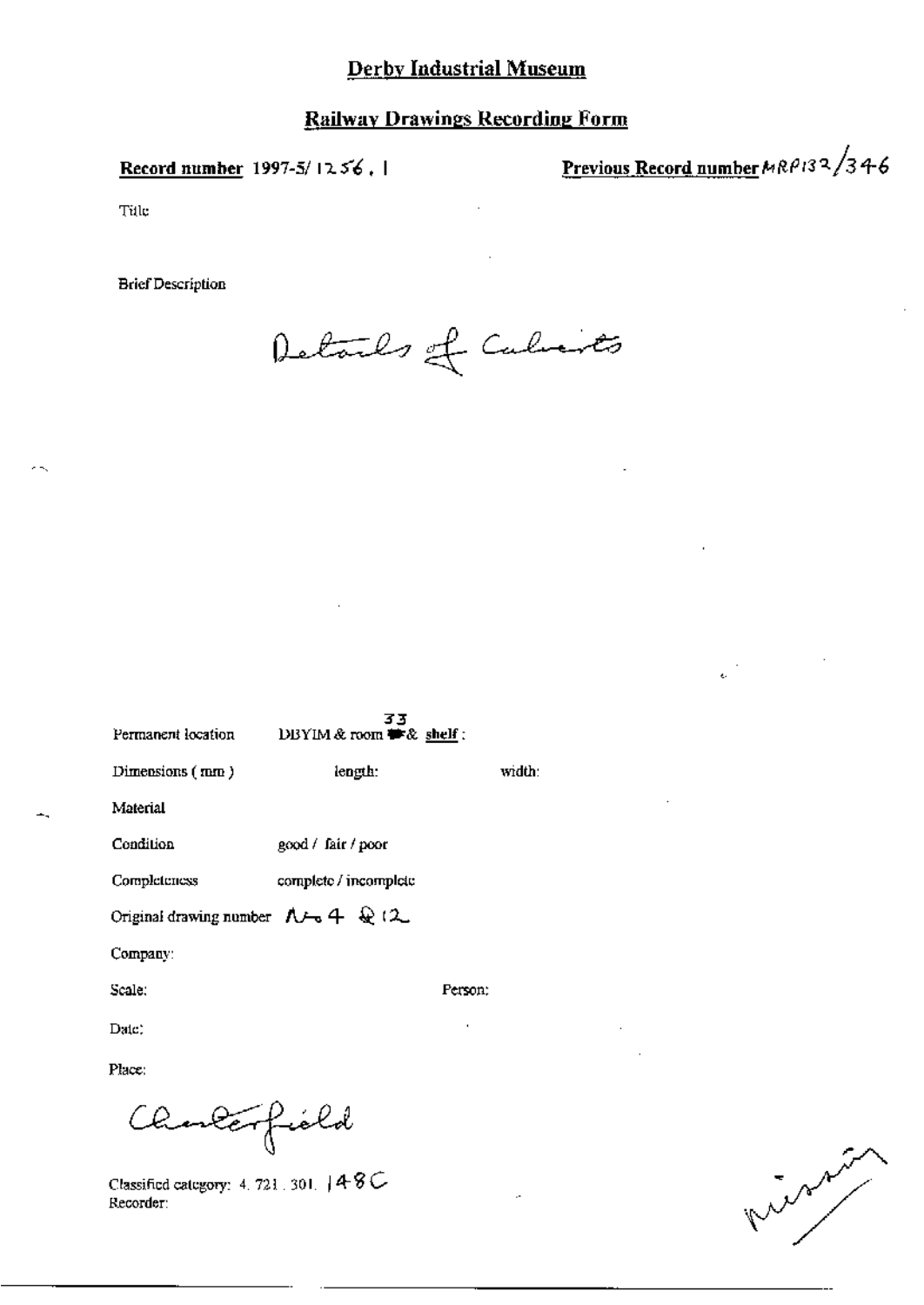### **Railway Drawings Recording Form**

Record number 1997-5/ $56\phi$ .

Previous Record number  $MRPI32/630$ 

Title

**Brief Description** 

| Permanent location                                | DBYIM & room $49$ & shelf: $85$                                                                                                        |
|---------------------------------------------------|----------------------------------------------------------------------------------------------------------------------------------------|
| Dimensions (mm)                                   | length: 755<br>width $500$                                                                                                             |
| Material                                          | voren                                                                                                                                  |
| Condition                                         | $\text{good}/\text{f}$ fair $\tau$ poor                                                                                                |
| Completeness                                      | complete / incomplete-                                                                                                                 |
| Original drawing number $C \oplus S$ $\downarrow$ | ,880                                                                                                                                   |
| Company: $M \rightarrow \infty$                   |                                                                                                                                        |
|                                                   | Scale: $HOR(T_2 : 1' = 2^{\frac{1}{2}} \epsilon HAPMS$<br>$VERN(T_1 : 1' = 25 FEET$ Person:<br>GWalker Lithon<br>10ª Healthcote Street |
| Date: $FEB$ 1866                                  | oundou WC                                                                                                                              |

Place:

 $\mathbb{R}$ 

 $Q_{M}$  - 70cm

Classified category: 4.721.301. 2222 (4-8-4-4-C) Recorder  $100\frac{1}{2}$  24/7/1998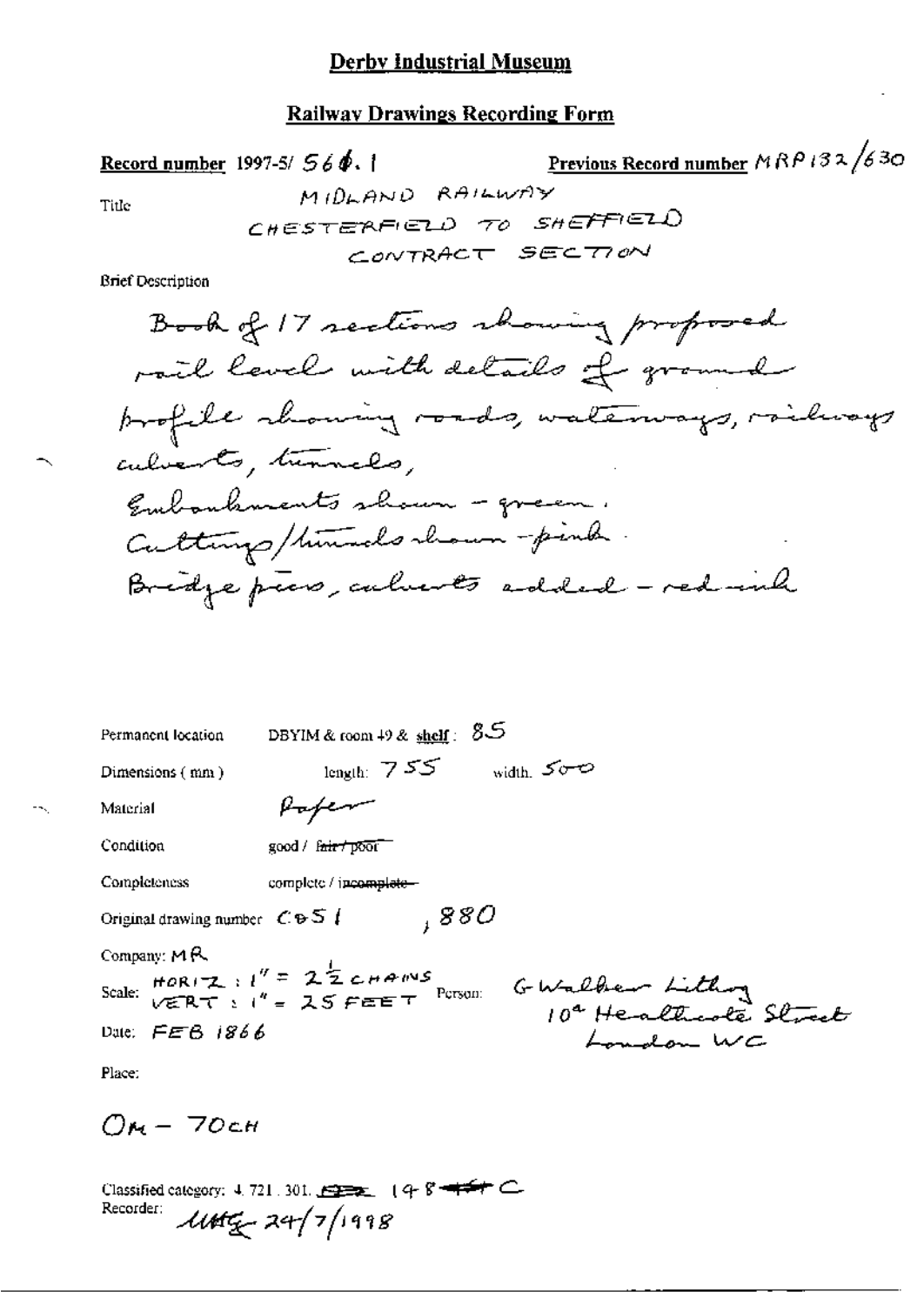Record number 1997-5/  $56\phi$ , 2

<u>Previous Record number</u>  $MRP$  132/630

Title

**Brief Description** 

Book of 17 sections showing proposed rail level with details of ground brofile showing roads, waterways, railways calvarts, turnels, Embankments shown - green. Cuttungs/times lo chann-pink Bridge pres, culments added - red inh

| Permanent location                     | DRYIM & room 49 & shelf: $8-5$                                                                                                      |
|----------------------------------------|-------------------------------------------------------------------------------------------------------------------------------------|
| Dimensions (mm)                        | length: $755$<br>width: $500$                                                                                                       |
| Material                               | <i>Hoter</i>                                                                                                                        |
| Condition                              | good / Fair + poor                                                                                                                  |
| Completeness                           | complete / incomplete -                                                                                                             |
| Original drawing number $C \oplus S$ 2 | .880                                                                                                                                |
| Company: $M R$                         |                                                                                                                                     |
|                                        | Company: $mR$<br>Scale: $mR$ $T$ : $1'' = 2\frac{1}{2}$ contras<br>Scale: $nR$ $T$ : $1'' = 25$ FEET Person: G Walker Little Street |
| Date: $FEB$ 1866                       | whom WC                                                                                                                             |
| Place:                                 |                                                                                                                                     |

 $70c + 1Mb0c +$ 

Classified category: 4-721 . 301.  $+2.2$ ,  $+9.8 + 7$ Recorder:  $445 - 24/7/1998$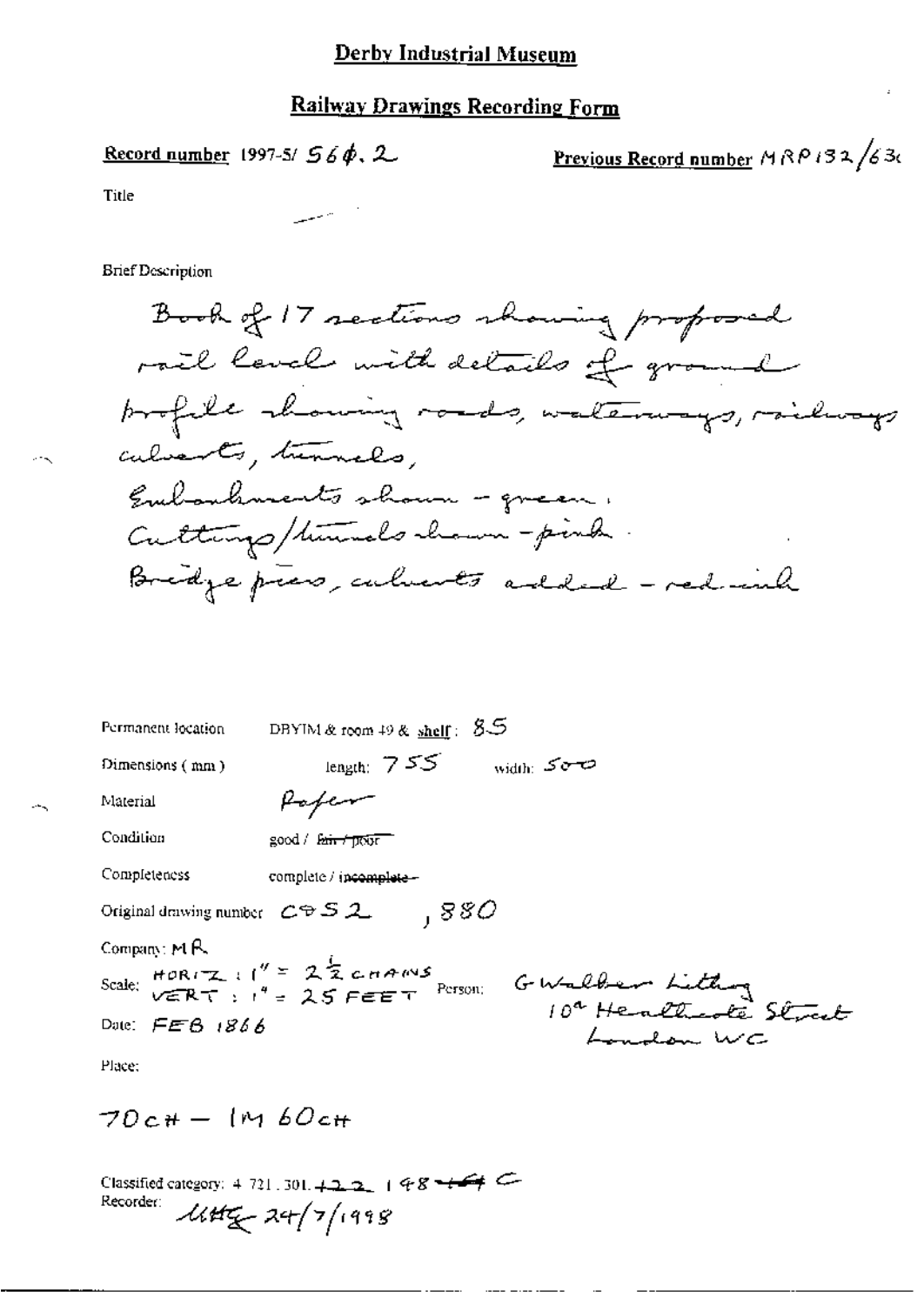Record number 1997-5/  $56\phi$ , 3

<u>Previous Record number</u>  $M$   $R$   $P$   $i$   $3$   $2$   $/$   $6$   $3$ c

Title

**Brief Description** 

Book of 17 sections abouring proposed rail level with details of ground profile showing roads, waterways, miliways alverts, tunnels, Embankments shown - green. Culturys/times lo chann-pinh. Bridge press, calverts added - red with

| Permanent location                                                                                        | DBYIM & room 49 & shelf: $55$ |  |
|-----------------------------------------------------------------------------------------------------------|-------------------------------|--|
| Dimensions (mm)                                                                                           | length: $755$<br>width: Sere  |  |
| Material                                                                                                  | Hapen                         |  |
| Condition                                                                                                 | good / l <del>air/poor</del>  |  |
| Completeness                                                                                              | complete / incomplete-        |  |
| Original drawing number $\epsilon$ $\epsilon$ S 3                                                         | .880                          |  |
| Company: $M R$                                                                                            |                               |  |
| Scale: $HOR(T_1, t'') = 2\frac{1}{2}CHAMS$<br>$VERN(T_1, t'') = 25FEET$ Person.<br>GWalbert Lithon Street |                               |  |
| Date: $FERB$ 1866                                                                                         | don WC                        |  |
|                                                                                                           |                               |  |

Place:

 $ImbOcH - 2MSOcH$ 

Classified category: 4.721.301.  $1222 - 1488 - 157$ Recorder:  $1145 - 24/7/1998$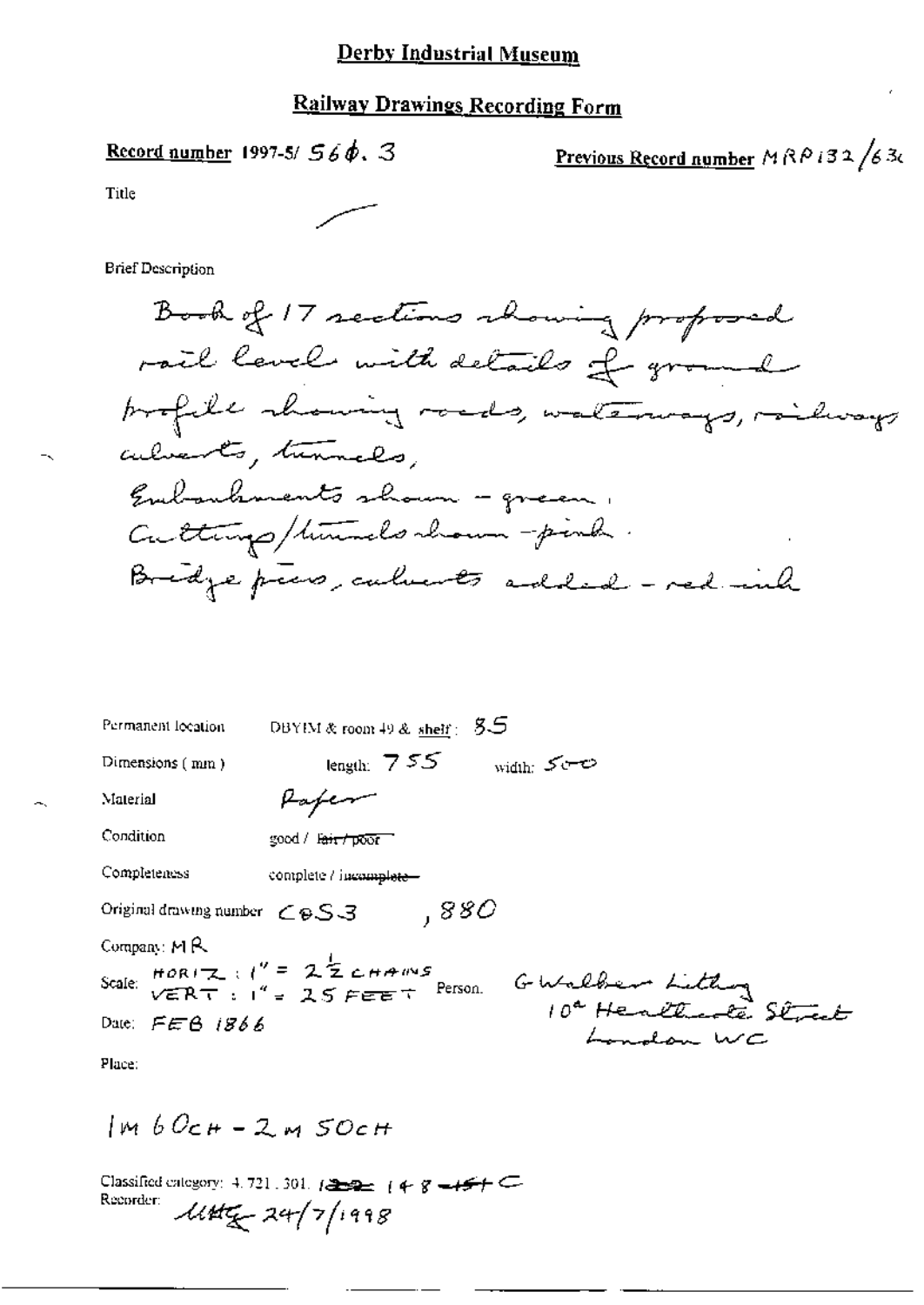Record number 1997-5/ 566.4

<u>Previous Record number</u>  $MRP$  i 32  $/63$ 

Title

**Brief Description** 

Book of 17 sections showing proposed rail levels with details of ground profile channing roads, waterways, railways adverts, turnels. Embarbanents shown - green. Culturys/times chann-pink. Bridge press, culments added - red inh

| Permanent location                                        | DBYIM & room 49 & shelf: $85$                                                                                                       |
|-----------------------------------------------------------|-------------------------------------------------------------------------------------------------------------------------------------|
| Dimensions (mm)                                           | length: $755$<br>width: 500                                                                                                         |
| Material                                                  | Kaper                                                                                                                               |
| Condition                                                 | good / Feirt poor                                                                                                                   |
| Completeness                                              | complete / incomplete-                                                                                                              |
| Original drawing number $\bigcirc$ $\circ$ S <sup>4</sup> | ,880                                                                                                                                |
| Company: $M R$                                            |                                                                                                                                     |
|                                                           | Scale: $\frac{\text{HOR}(\pm)}{\sqrt{\epsilon}RT + t} = \frac{1}{\sqrt{\epsilon}} \sum_{i=1}^{n} \frac{1}{\sqrt{\epsilon}}$ Person: |
| Date: $FEB$ 1866                                          | GWalker Lithon<br>10ª Healthcole Street<br>London WC                                                                                |
| Place:                                                    |                                                                                                                                     |

 $2m50c$ H - 3M40cH

Classified category: 4-721, 301, 1-2-2-148-8-4-4-4-Recorder:  $144\frac{1}{2}7/1998$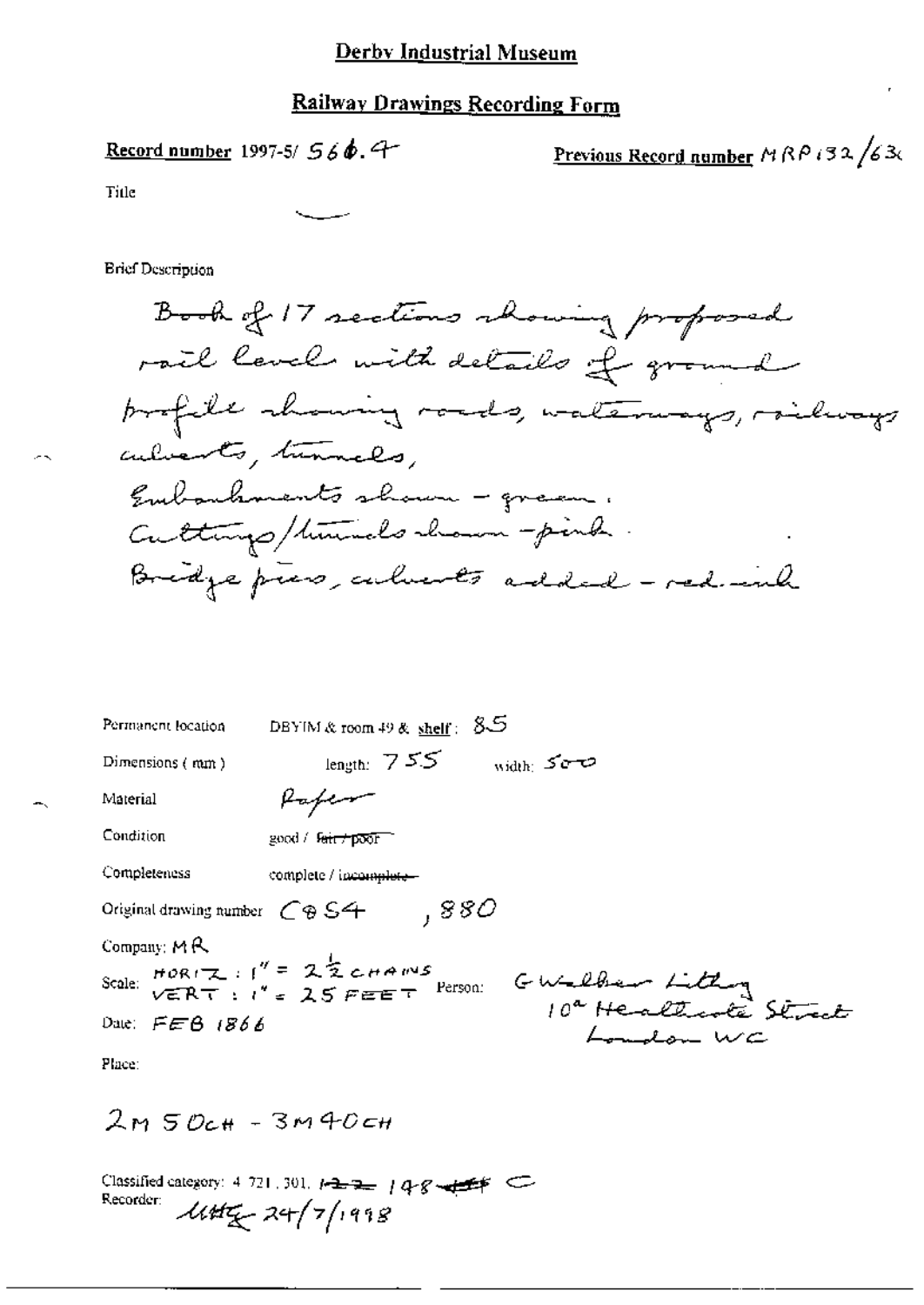#### **Railway Drawings Recording Form**

Record number 1997-5/  $56\phi$ ,  $5$ 

<u>Previous Record number</u>  $MRPI32/63$ 

Title

**Brief Description** 

Book of 17 sections showing proposed rail level with details of ground profile showing roads, waterways, michways culvents, tunnels, Embouhments shown - green. Culturys/himmals whom - pink Bridge press, calverts added - red inh

| Permanent location        | DBYIM & room 49 & shelf: $85$                                                                                               |
|---------------------------|-----------------------------------------------------------------------------------------------------------------------------|
| Dimensions (mm)           | length: $755$<br>width: Sero                                                                                                |
| Material                  | ٠                                                                                                                           |
| Condition                 | $good /$ fair $\tau$ poor                                                                                                   |
| Completeness              | complete / incomplete-                                                                                                      |
|                           | Original drawing number $\mathcal{L}_{\Theta}$ S S $\Box$ , $880$                                                           |
| Company: $M$ $\mathbb{R}$ |                                                                                                                             |
|                           | Company: $PIN$<br>Scale: $HORIZ: l'' = 2\frac{1}{2}CHPINS$<br>Scale: $VERT: l'' = 2SFEET$ Person: $GMLQBear$ Littley Street |
| Date: FEB 1866            |                                                                                                                             |
| Distances of the U.S.     |                                                                                                                             |

Place:

 $3440c$ H - 4M  $30c$ H

Classified category: 4, 721, 301,  $\leftarrow 2, -2$  +  $\leftarrow 8, -4, -4$ Recorder:  $445 - 24/7/1998$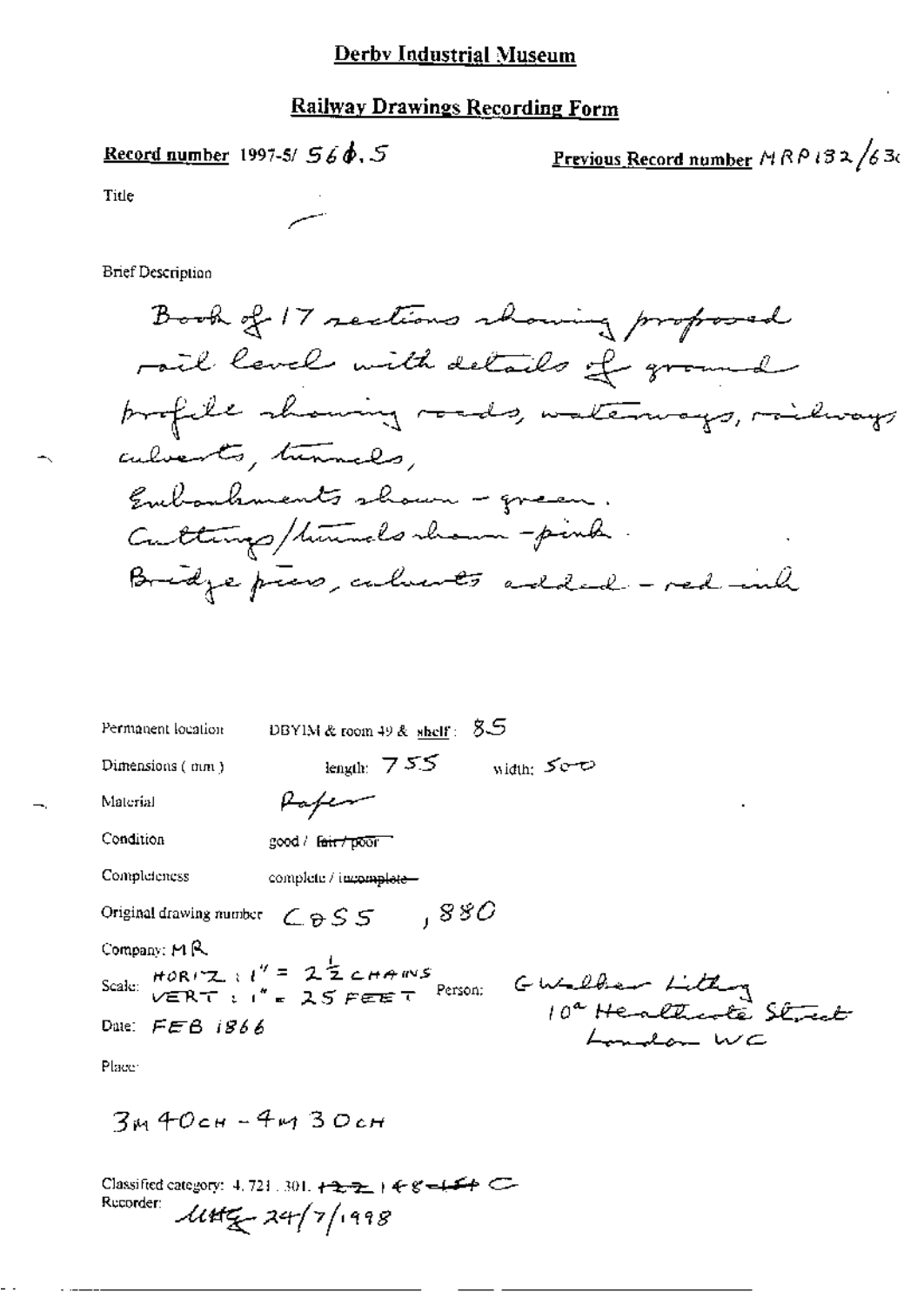# **Railway Drawings Recording Form**

Record number 1997-5/  $56b.6$ 

Previous Record number MRP 132/630

Title

**Brief Description** 

Book of 17 sections showing proposed rail level with details of ground profile chancing roads, waterways, railways culvents, turnals. Embankments shown - green, Culturys/timels chown-pink Bridge piers, calvests added - red ind

| Permanent location                                               | DBYIM & room 49 & shelf: $85$                                                                                                   |
|------------------------------------------------------------------|---------------------------------------------------------------------------------------------------------------------------------|
| Dumensions (mm)                                                  | $_{\rm length}$ 755<br>width: Somo                                                                                              |
| Material                                                         |                                                                                                                                 |
| Condition                                                        | good / fair / poor                                                                                                              |
| Completeness                                                     | complete / incomplete                                                                                                           |
| Original drawing number $C\oplus S$ $\delta$                     | ,880                                                                                                                            |
| Company: MR                                                      |                                                                                                                                 |
|                                                                  | Scale: $HOR(TZ : 1^{\prime\prime} = 2\frac{1}{2}C HAMS$<br>$VERNT : 1^{\prime\prime} = 25 FET$ Person:<br>GWalber Lithon Street |
| Date: $FEB$ 1866                                                 |                                                                                                                                 |
| $\mathbf{D}$ $\mathbf{L}$ $\mathbf{L}$ $\mathbf{L}$ $\mathbf{L}$ |                                                                                                                                 |

Place:

 $4M3Ocm - 5M2Ocm$ 

Classified category: 4.721.301. +2-2. (4-8-42+ C-Recorder  $1145 - 24/7/1998$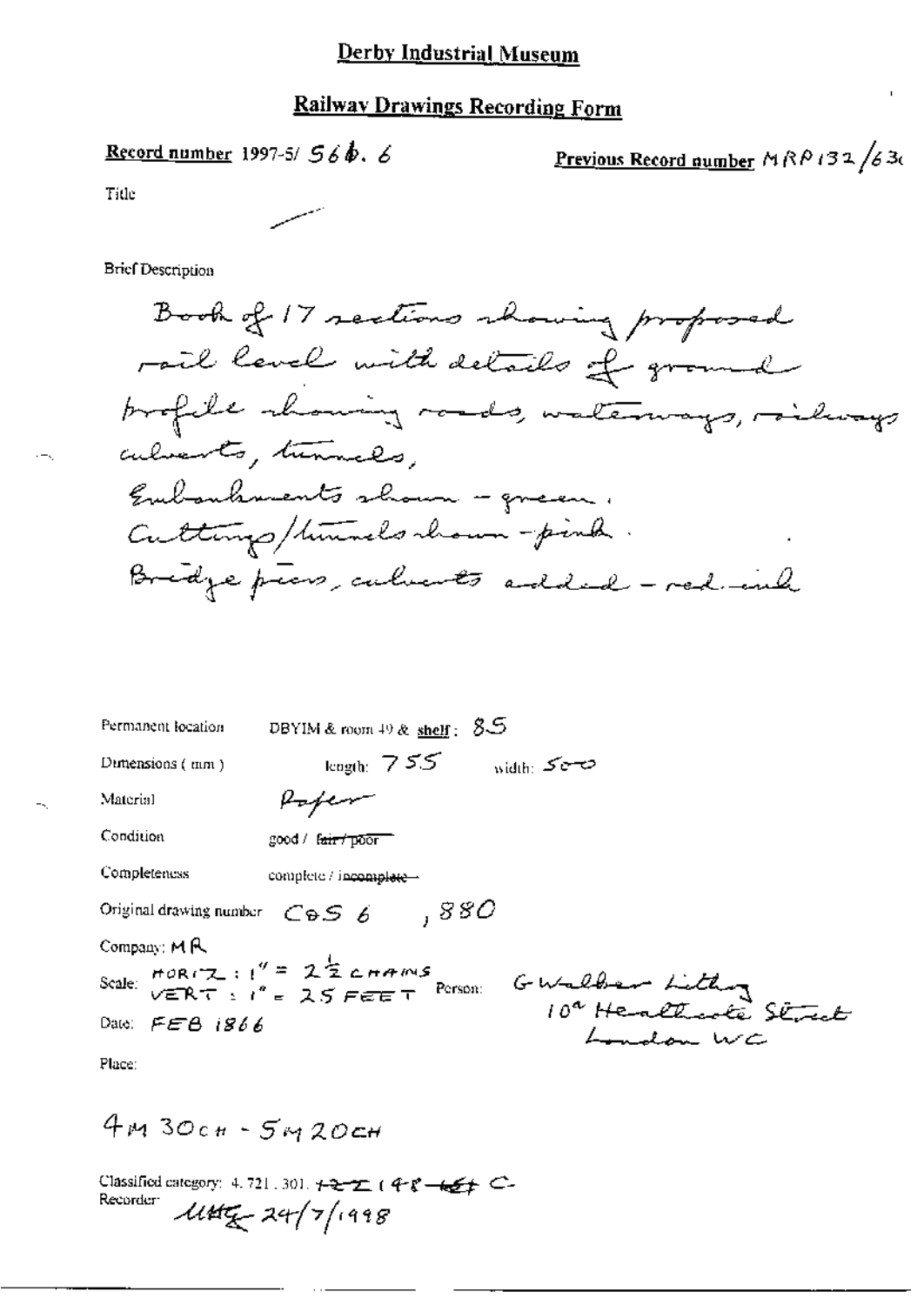#### Railway Drawings Recording Form

Record number 1997-5/  $560.7$ 

<u>Previous Record number</u>  $MRP$  i 32  $/$ 63c

Title

**Brief Description** 

Book of 17 sections showing proposed rail level with details of ground profile showing reads, waterways, railways culverts, tunnels. Embankments shown - green. Culturys/times chown-people. Bridge piers, culients added - red inh

| Permanent location                                                      | DBYIM & room 49 & shelf : $55$                                                                                                                                 |
|-------------------------------------------------------------------------|----------------------------------------------------------------------------------------------------------------------------------------------------------------|
| Dimensions (mm)                                                         | length: $755$<br>width: So-O                                                                                                                                   |
| Material                                                                | Hafem                                                                                                                                                          |
| Condition                                                               | good / fair / poor                                                                                                                                             |
| Completeness                                                            | complete / incumplete-                                                                                                                                         |
| Original drawing number $\mathcal{L} \otimes \mathcal{S}$ $\mathcal{I}$ | ,880                                                                                                                                                           |
| Company: $M \mathcal{R}$                                                |                                                                                                                                                                |
|                                                                         | Scale: $HOR(T_{\text{max}}; l^{\prime\prime} = 2\frac{1}{2} \text{C} HAM^{\prime\prime}S$<br>$VERN(T = l^{\prime\prime} = 2S FEE T$ Person:<br>GWalker Litting |
| Date: $FEB$ 1866                                                        |                                                                                                                                                                |
| DL                                                                      |                                                                                                                                                                |

Place:

 $5M2OCH - 6M1OCH$ 

Classified category: 4.721.301.  $\overline{1272}$   $198$  extract C Recorder  $445 - 24/7/1998$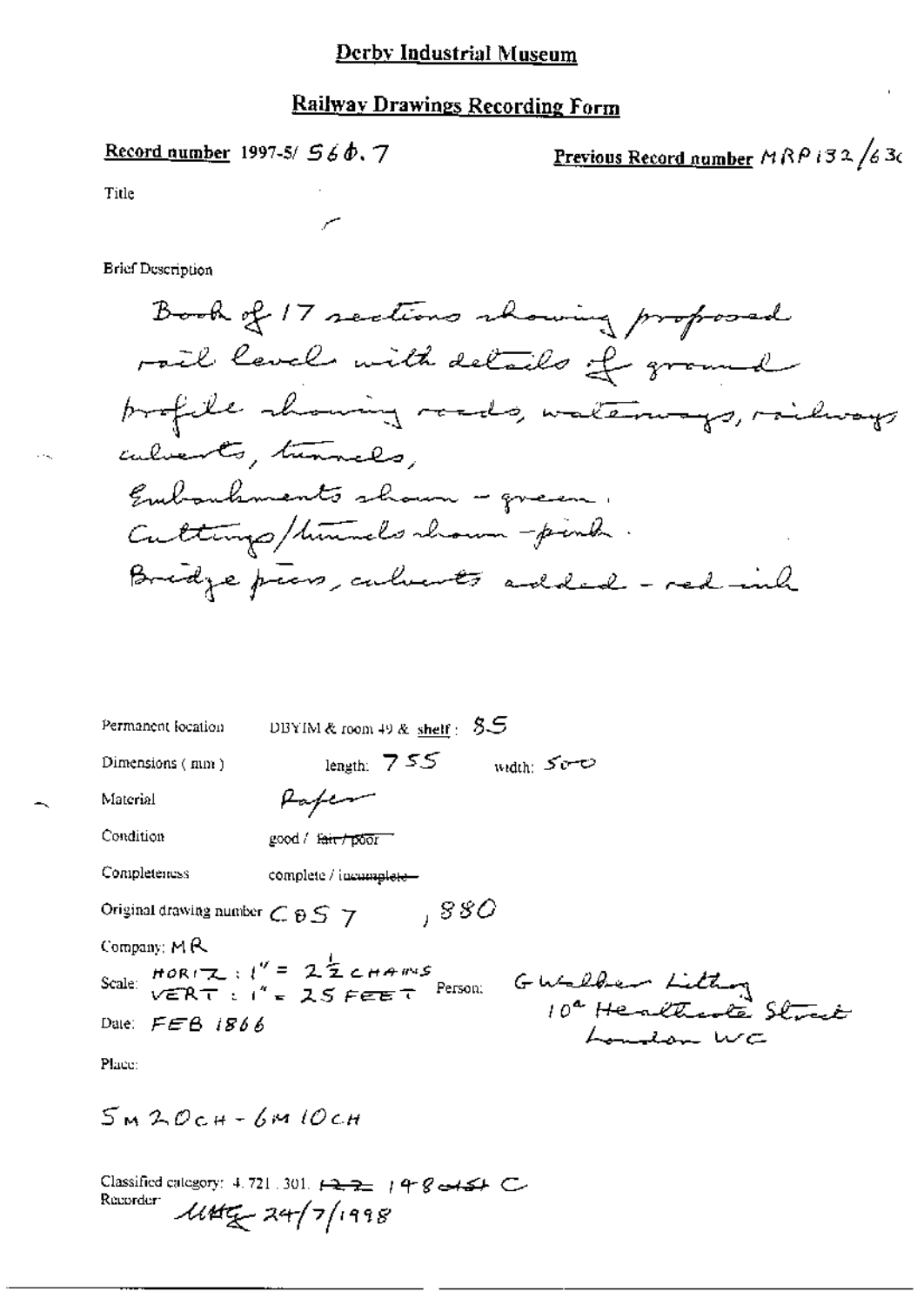# **Railway Drawings Recording Form**

Record number 1997-5/  $56$ ,  $8$ 

Previous Record number  $M \wedge P$  i 32 /630

Title

**Brief Description** 

Book of 17 sections showing proposed rail level with details of ground profile chawing roads, waterways, miliways culments, turnals, Embankments shown - green. Cuttings/timeds chain - pink. Bridge press, calments added - red with

| Permanent location                                                     | DBYIM & room 49 & shelf. | 85          |                                                                                                               |
|------------------------------------------------------------------------|--------------------------|-------------|---------------------------------------------------------------------------------------------------------------|
| Dimensions $(mn)$                                                      | length: $755$            | width $500$ |                                                                                                               |
| Material                                                               | <i><b>Kaferr</b></i>     |             |                                                                                                               |
| Condition                                                              | good / Friend poor       |             |                                                                                                               |
| Completeness                                                           | complete / incomplete-   |             |                                                                                                               |
| Ortginal drawing number $\mathcal{L} \oplus \mathcal{S}$ $\mathcal{B}$ | ,880                     |             |                                                                                                               |
| Company: $M R$                                                         |                          |             |                                                                                                               |
|                                                                        |                          |             | Company $ms$<br>Scale: $HORIZ: I'' = 2\frac{1}{2}cnRMS$<br>Person: $GWallkem Lilda$<br>$I04 Heallkachk 56meb$ |
| Date: $FETB$ 1866                                                      |                          |             | don WC                                                                                                        |
| Place:                                                                 |                          |             |                                                                                                               |

 $6M10CH-7M$ 

Classified category: 4.721.501. +2== (4-8  $\leq L$ Recorder:  $\mathcal{L}(\mathcal{H}_{\mathcal{K}}^{\mathcal{L}})$  24/7/1998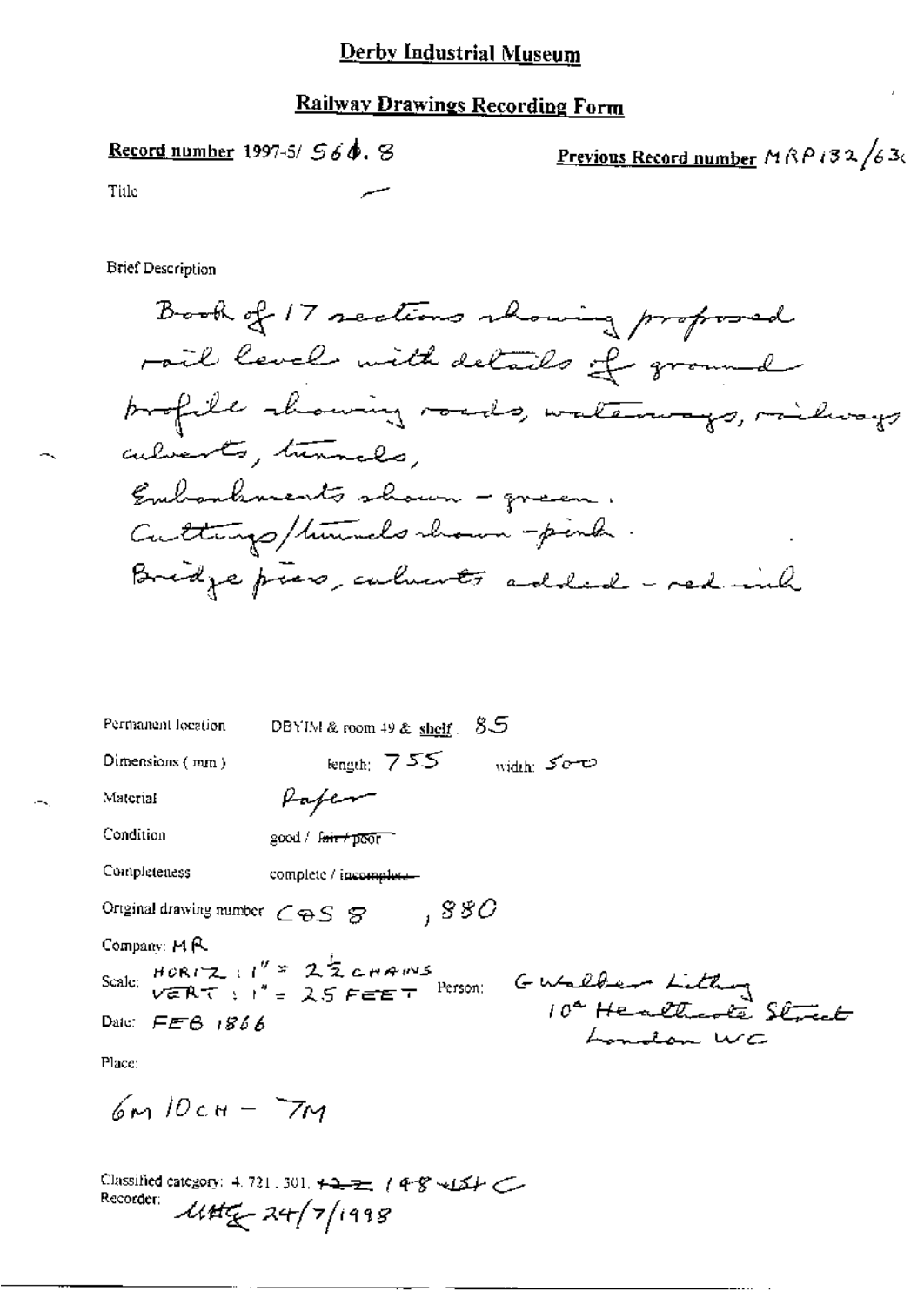## **Railway Drawings Recording Form**

Record number 1997-5/  $56b$ , 9

Previous Record number MRP 132/630

Title

**Brief Description** 

Book of 17 sections showing proposed rail level with details of ground profile showing roads, waterways, railways culverts, turnals, Eubouhments shown - green. Cuttings/times chown-pink. Bridge press, culments added - red inh

| Permanent location                     | DBYIM & room 49 & $\frac{\text{sheff}}{2}$ : $85$                            |
|----------------------------------------|------------------------------------------------------------------------------|
| Dimensions (mm)                        | length: $755$<br>width: Somo                                                 |
| Material                               |                                                                              |
| Condition                              | good / fair / poor                                                           |
| Completeness                           | complete / incomplate -                                                      |
| Original drawing number $C \oplus S$ 9 | ,880                                                                         |
| Company: $M$ $R$ .                     |                                                                              |
|                                        | Scale: $HOR(T_1, 1) = 2\frac{1}{2}C HAMS$<br>$VERNT : 1^4 = 25 FEFT$ Person: |
| Dulc: $FEB$ 1866                       | GWalber Lithon<br>10ª Henltwole Street                                       |
| Place:                                 |                                                                              |

 $7M - 7M$  70 $cm$ 

Classified category: 4, 721, 301,  $1 - 2 - 2 - 1$   $4 - 8 - 4 - 4 = 0$ Recorder: 1145 24/7/1998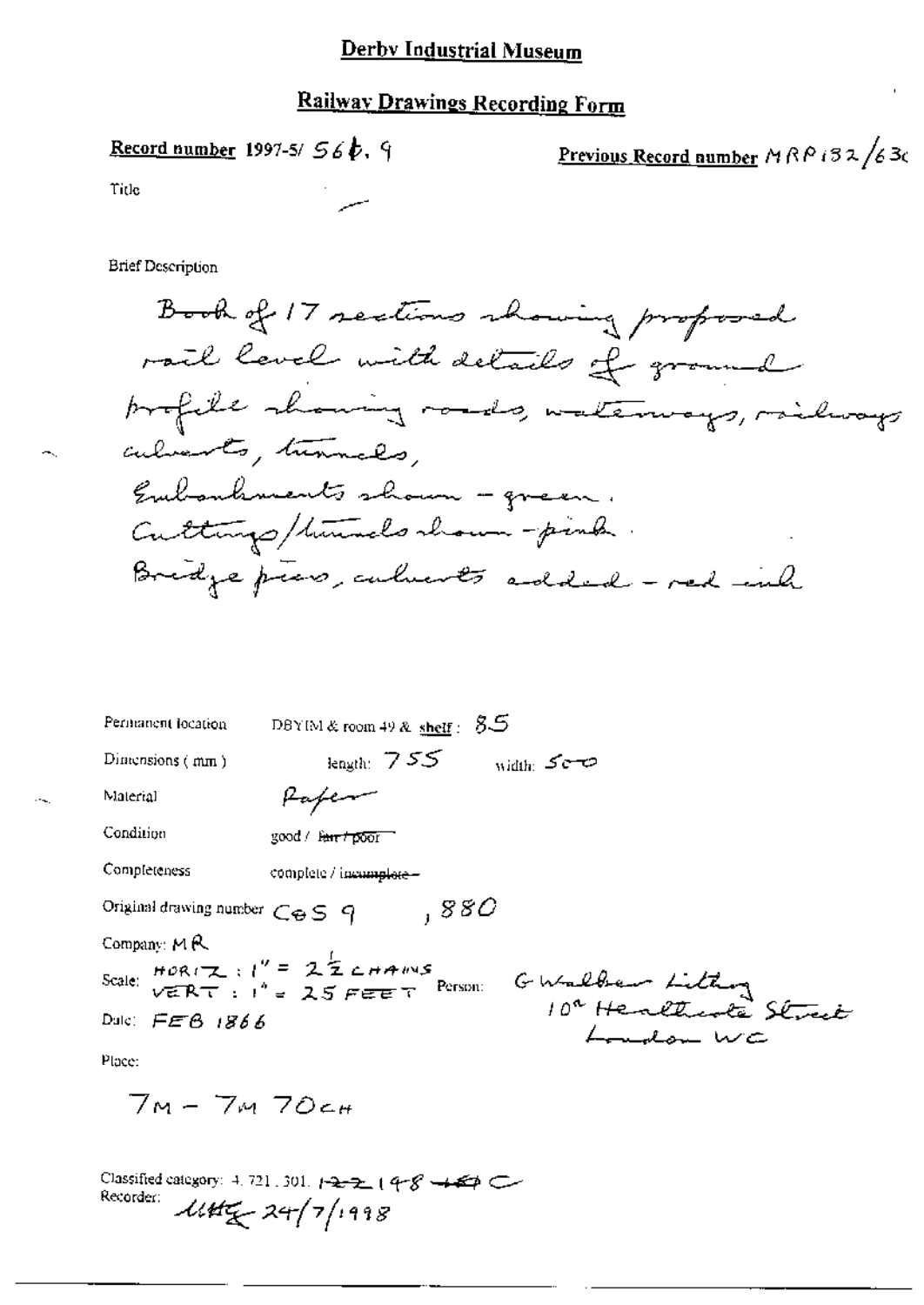### **Railway Drawings Recording Form**

Record number 1997-5/  $56\phi$ , 10

Previous Record number MRP i 32/630

Title

**Brief Description** 

Book of 17 sections whoming proposed rail levels with details of ground profile chancing roads, waterways, roilways culverts, tunnels, Embankments shown - green. Culturys/times how -pinh. Bridge pres, calverts added - red inh

| Permanent location      | DBYIM & room 49 & shelf: $8-5$                                                                     |
|-------------------------|----------------------------------------------------------------------------------------------------|
| Dimensions (mm)         | length: $755$<br>width: $5 - 3$                                                                    |
| Material                | taten                                                                                              |
| Condition               | guod / fan 11000F                                                                                  |
| Completeness            | complete / incomplete-                                                                             |
| Original drawing number | $C_{\Theta}S$ 10 $-$ , $880$                                                                       |
| Company: MR             |                                                                                                    |
|                         | Scale: $HOR(Z)$ : $I'' = 2\frac{1}{2}CHAMS$<br>VERT : $I'' = 2.5 FETERT$ Person:<br>GWalder Lithog |
| Date: $FEB$ $1866$      | don wc                                                                                             |
| Place:                  |                                                                                                    |

 $7M70cH - 8M60cH$ 

Classified category: 4.721, 301,  $\frac{1}{2}$  =  $\frac{1}{2}$  +  $\frac{1}{2}$  +  $\frac{1}{2}$  +  $\frac{1}{2}$  +  $\frac{1}{2}$ Recorder:  $\mathcal{U}\sharp\sharp_{\mathcal{K}}$  24/7/1998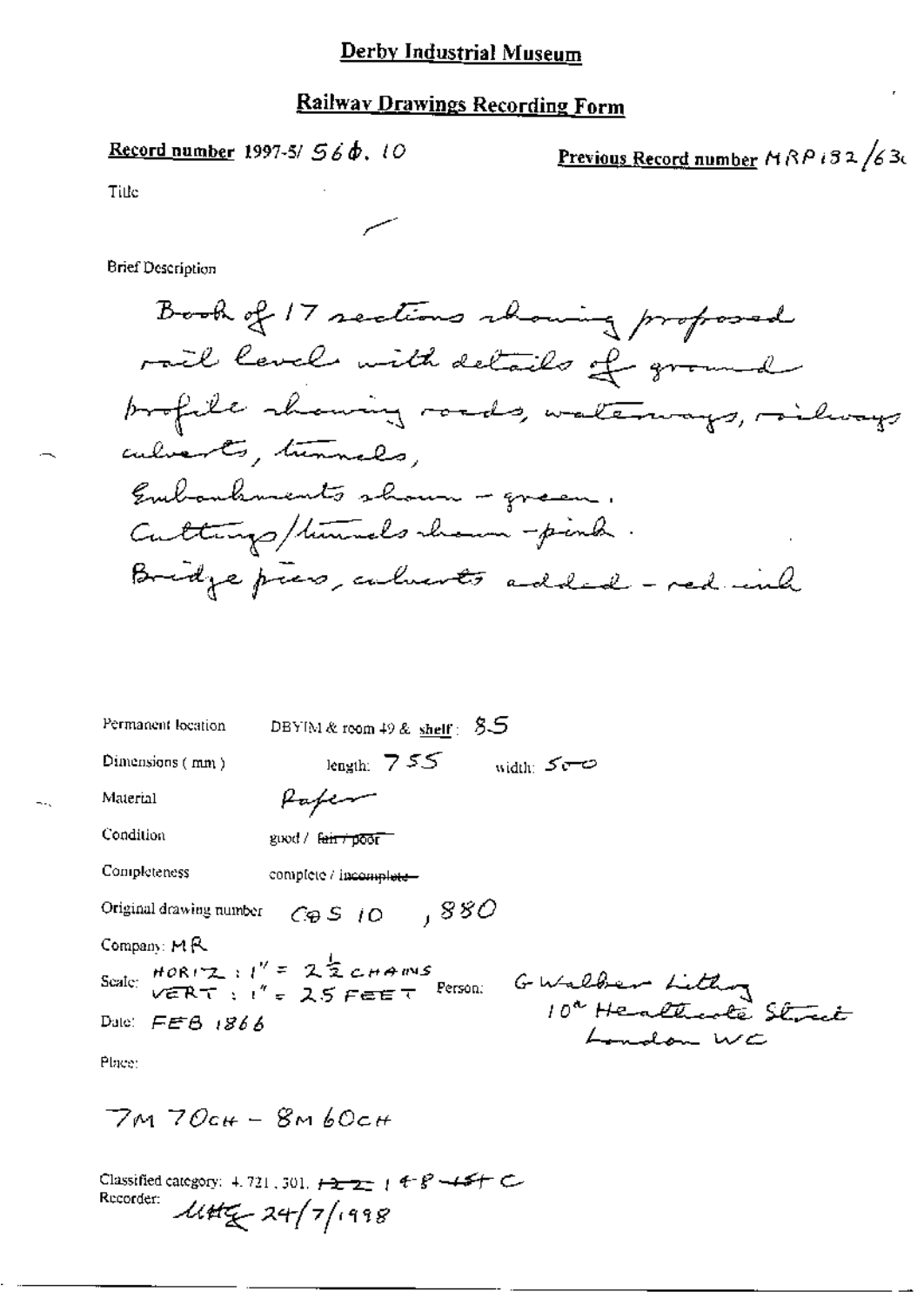## **Railway Drawings Recording Form**

Record number 1997-5/ 56  $\phi$ , il

<u>Previous Record number</u>  $MRP$  i 32/63c

Title

**Brief Description** 

Book of 17 sections showing proposed rail levels with details of ground brofile showing roads, waterways, railways culvents, tunnels, Embouhments shown - green. Culturys/timedo chann-pinh. Bridge press, culverts added - red inh

| Permanent location                      | DBYIM & room 49 & shelf: $5-5$                                                                             |
|-----------------------------------------|------------------------------------------------------------------------------------------------------------|
| Dimensions (mm)                         | length: $755$<br>width: $5 - 3$                                                                            |
| Material                                |                                                                                                            |
| Condition                               | good / fair 7 poor                                                                                         |
| Completeness                            | complete / incomplete -                                                                                    |
| Original drawing number $C \oplus S$ if | ,88C                                                                                                       |
| Company: $M \mathcal{R}$                |                                                                                                            |
|                                         | Scale: $HOR(T_{\text{A}} : 1^9 = 2\frac{1}{2} \text{C} HANS$<br>$VERN(T : 1^9 = 25 FERT$<br>GWalder Lithon |
| Date: $FEG$ 1866                        | سلمد لملاث                                                                                                 |
| Place.                                  |                                                                                                            |

 $8M60cH - 9M50cH$ 

Classified category: 4.721.301.  $\rightarrow 22$  | 4  $\rightarrow$  -15/ Recorder:  $144\frac{1}{2}7/1998$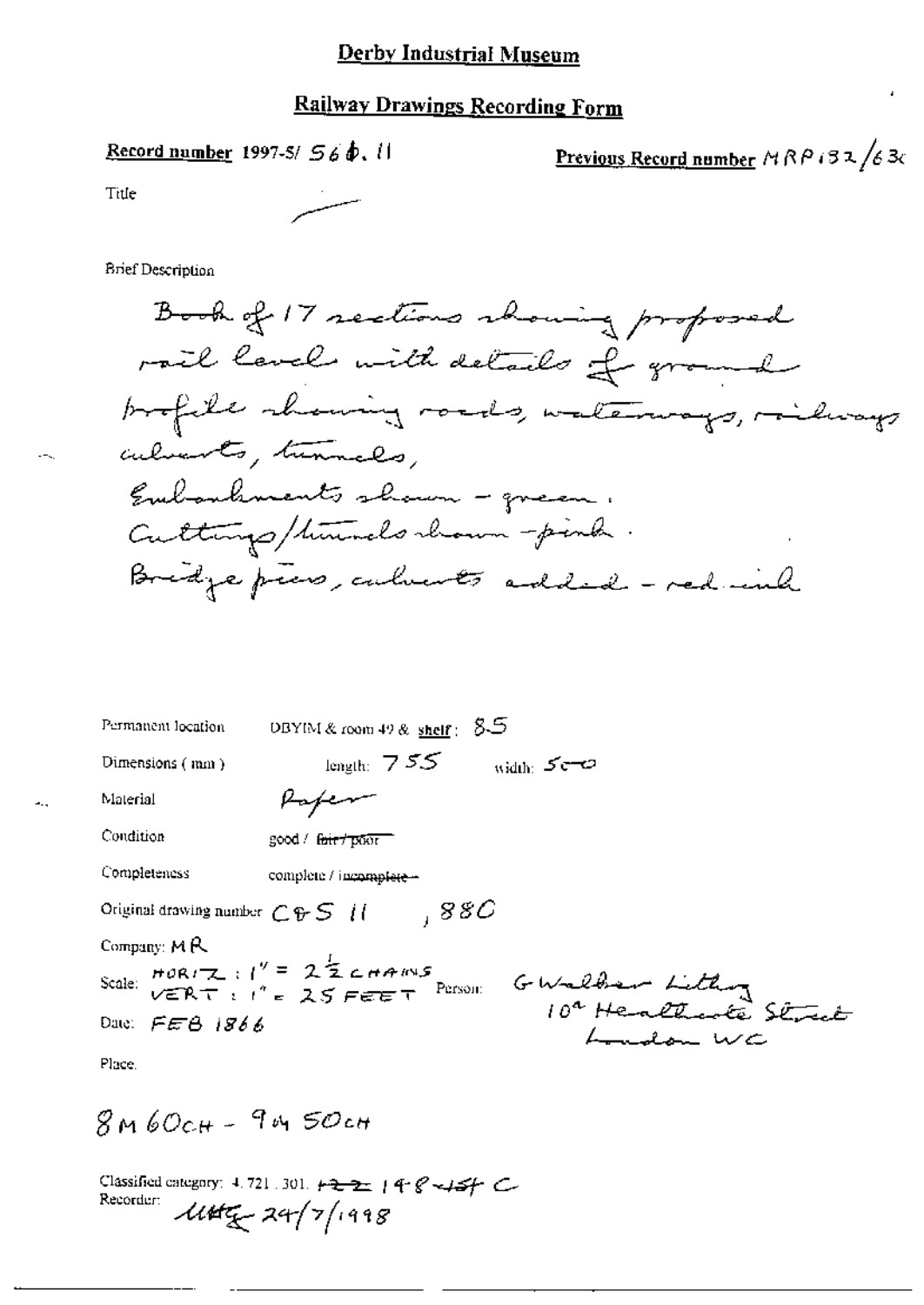## **Railway Drawings Recording Form**

Record number 1997-5/ 
$$
56b
$$
, 12-

Previous Record number 
$$
MP
$$
  $132$  /63 $\epsilon$ 

Title

**Brief Description** 

Book of 17 sections showing proposed rail levels with details of ground profile chancing roads, waterways, railways culverts, tunnels, Embankments shown - green, Culturys/times lo chann-pinh. Bridge pros, culients added - red inh

| Permanent location                              | DBYIM & room 49 & shelf: $85$                                                                                                           |
|-------------------------------------------------|-----------------------------------------------------------------------------------------------------------------------------------------|
| Dimensions (mm)                                 | length: $755$<br>width: Se-O                                                                                                            |
| Material                                        | faferr                                                                                                                                  |
| Condition                                       | good / fair / poor                                                                                                                      |
| Completeness                                    | complete / incomplate-                                                                                                                  |
| Original drawing number $C \otimes S$ (2.       | ,880                                                                                                                                    |
| Company: $M \uparrow \hspace{-.07cm}\mathsf{R}$ |                                                                                                                                         |
|                                                 | Company: MRIZ : $1'' = 2\frac{1}{2}$ cHAMS<br>Scale: VERT : $1'' = 25$ FEET Purson: GWalber Littley<br>10 <sup>4</sup> Healthate Street |
|                                                 | $\frac{1}{2}$                                                                                                                           |
| Place:                                          |                                                                                                                                         |

 $9m50cm-l$  OM  $40cm$ 

Classified category: 4, 721, 301,  $\frac{1}{2}$ ,  $\frac{1}{2}$  ( $\frac{2}{3}$  +  $\frac{1}{2}$ ) Recorder:  $144\frac{1}{14}$   $24/7/1998$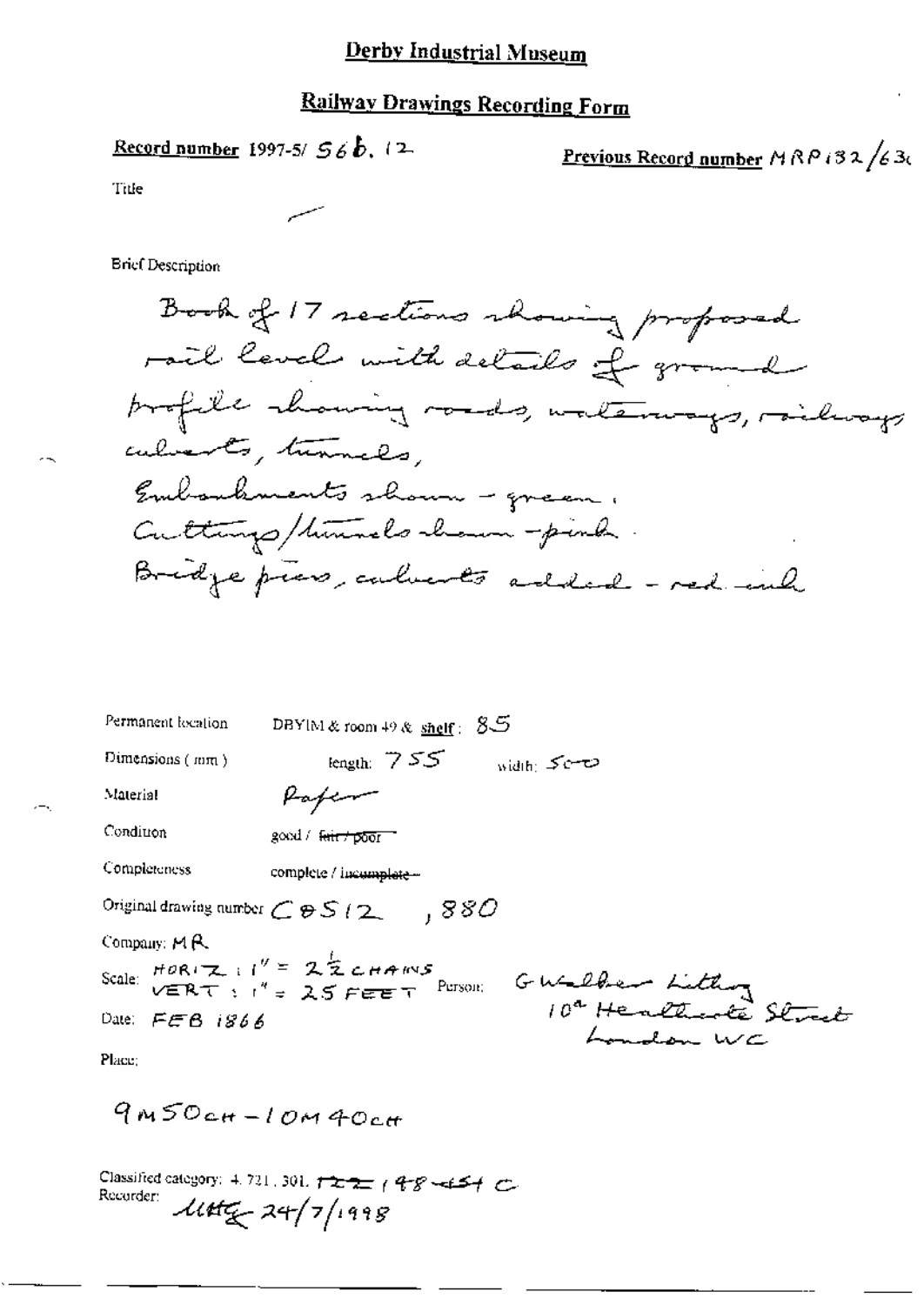# **Railway Drawings Recording Form**

Record number 1997-5/  $56\phi$ , 13

Previous Record number MRP 132/630

Title

**Brief Description** 

Book of 17 sections showing proposed rail level with details of ground profile showing roads, waterways, railways culments, turnels, Embankments shown - green. Cuttings/himsels chann-pink. Bridge piers, culments added - red ind

| Permanent location                      | DBYIM & room 49 & shelf: $35$                                                                                          |
|-----------------------------------------|------------------------------------------------------------------------------------------------------------------------|
| Dimensions (mm)                         | length: $755$<br>width: 500                                                                                            |
| Material                                | Kafem                                                                                                                  |
| Condition                               | good / farry poor                                                                                                      |
| Completeness                            | complete / incomplete                                                                                                  |
| Original drawing number $C\oplus$ 5 / 3 | .880                                                                                                                   |
| Company: $M R$                          |                                                                                                                        |
|                                         | Company Mr.<br>Scale: $HORIZ: l'' = 2\frac{1}{2}c$ nANS<br>Scale: VERT: l'' = 25 FEET Pressen: GWaldear Lútlande Skræt |
|                                         |                                                                                                                        |
| Place:                                  |                                                                                                                        |

 $10m40cH - 11m13cH$ 

Classified category: 4, 721, 301,  $\overline{122}$ ,  $\overline{12}$  ( $\overline{12}$   $\overline{12}$ ) Recorder:  $1145 - 24/7/1998$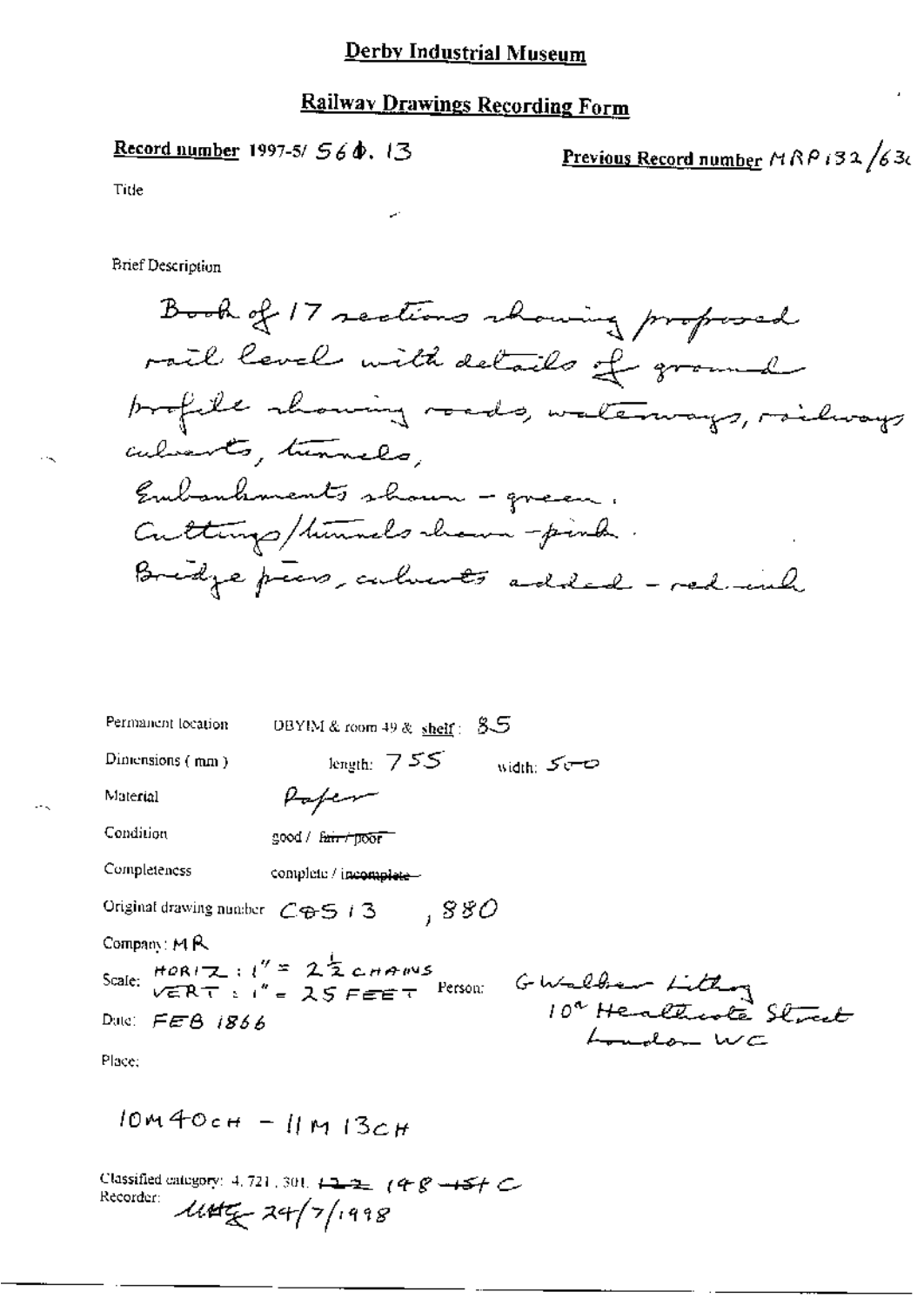# Railway Drawings Recording Form

Record number 1997-5/ 
$$
56\beta
$$
, 14-

Previous Record number 
$$
MPRPA32/636
$$

Title

**Brief Description** 

High Street

Classified category: 4, 721, 301,  $\overline{122}$  (9.8 -15+C)<br>Recorder:  $\mathcal{U}4f\mathcal{L}$  24/7/1998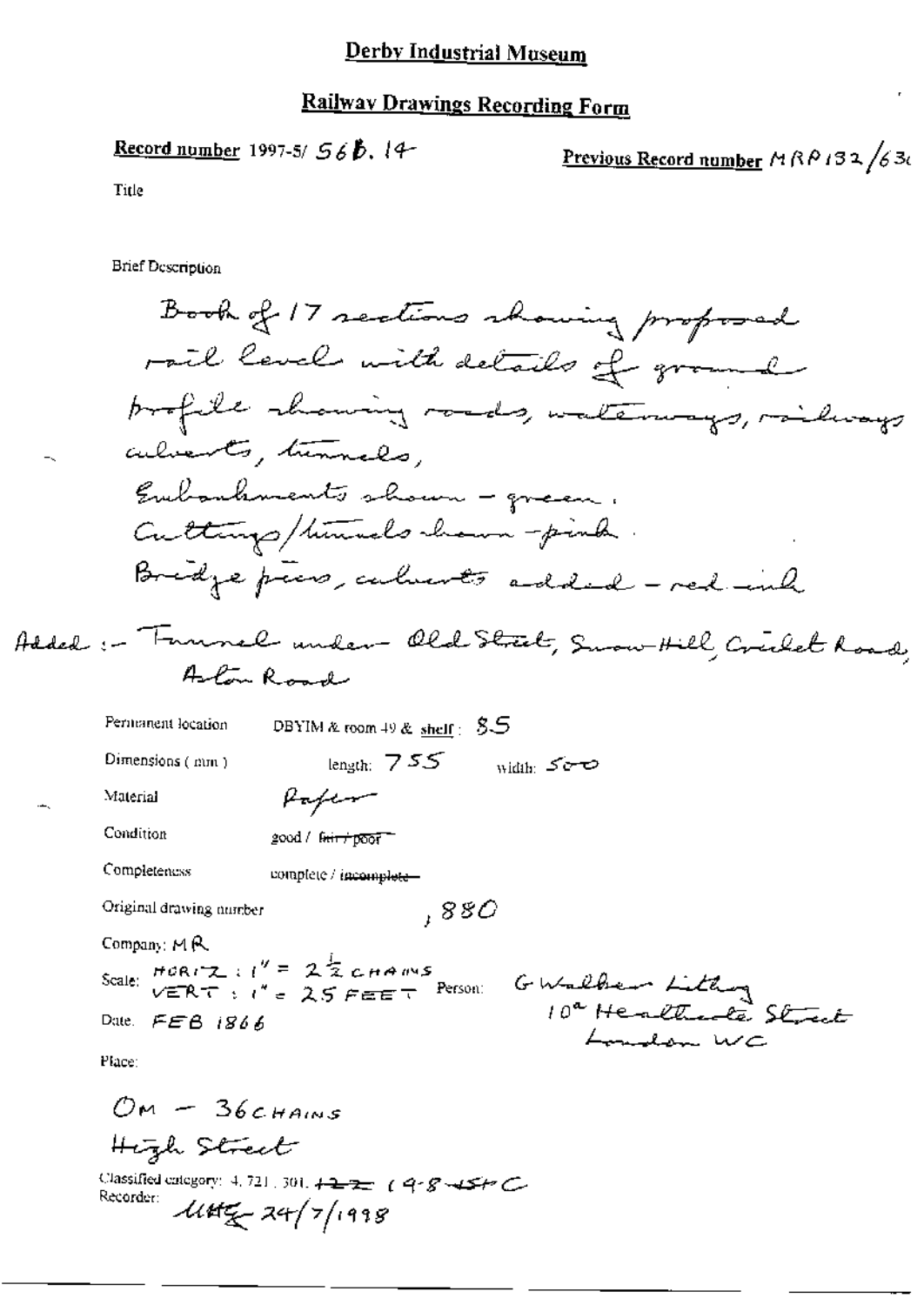# Railway Drawings Recording Form

سيمد

Previous Record number 
$$
MP132/63c
$$

ł

Title

**Brief Description** 

 $-$ 

 $\ddotsc$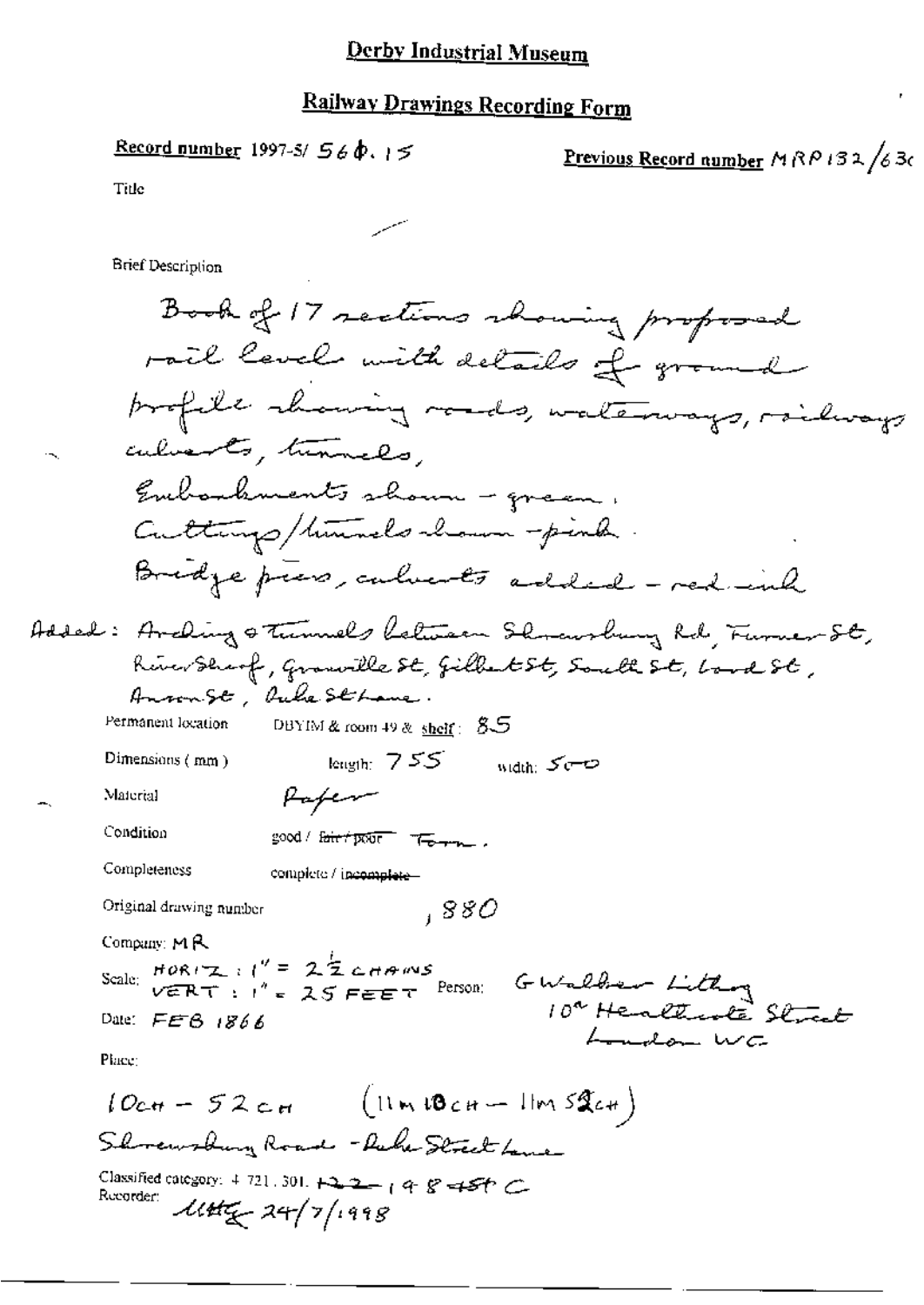Record number 1997-5/  $56\,\Phi$ . 16

Previous Record number  $A \wedge B$  i 32 /630

Title

**Brief Description** 

Book of 17 sections chairing proposed rail level with details of ground profile showing roads, waterways, railways culverts, tunnels. Eubankments shown - green. Culturys/times chann-pink. Bridge piers, culments added - red inh Addel: Trumels visdents between Anke St, Crown Alley Lone, High St, New Sthone, New Street, Broad St, Creeket Road, Arton Road, MSL Rly, Fromways, Comel, Survey St, Effengham Rd & Street.<br>River Oor, Sultanland St, Famfield St.<br>Permanen location DBYIM& room 49 & s<u>helt</u>: 85 Permanent location length:  $755$  width:  $500$ Dimensions (mm) Rapen Material Condition good / fair / poor complete / incomplete-Completeness  $,880$ Original drawing number Company: MR Scale:  $HOR(T2 : l'' = 2\frac{1}{2}CHANS$ <br>Scale:  $VERNT : l'' = 25 FEET$  Person:  $G-Wallber-Lifting$ 10ª Healtrack Street Date:  $EEB$   $1866$ Landon WC Place.  $\lim_{x \to 2c}$   $\mu$  - 12 m 42c+ Classified category: 4, 721, 301,  $P3-2$ ,  $q$  of  $8-45T$ 

Recorder:  $\mathcal{U}$ tt $\mathcal{F}$  24/7/1998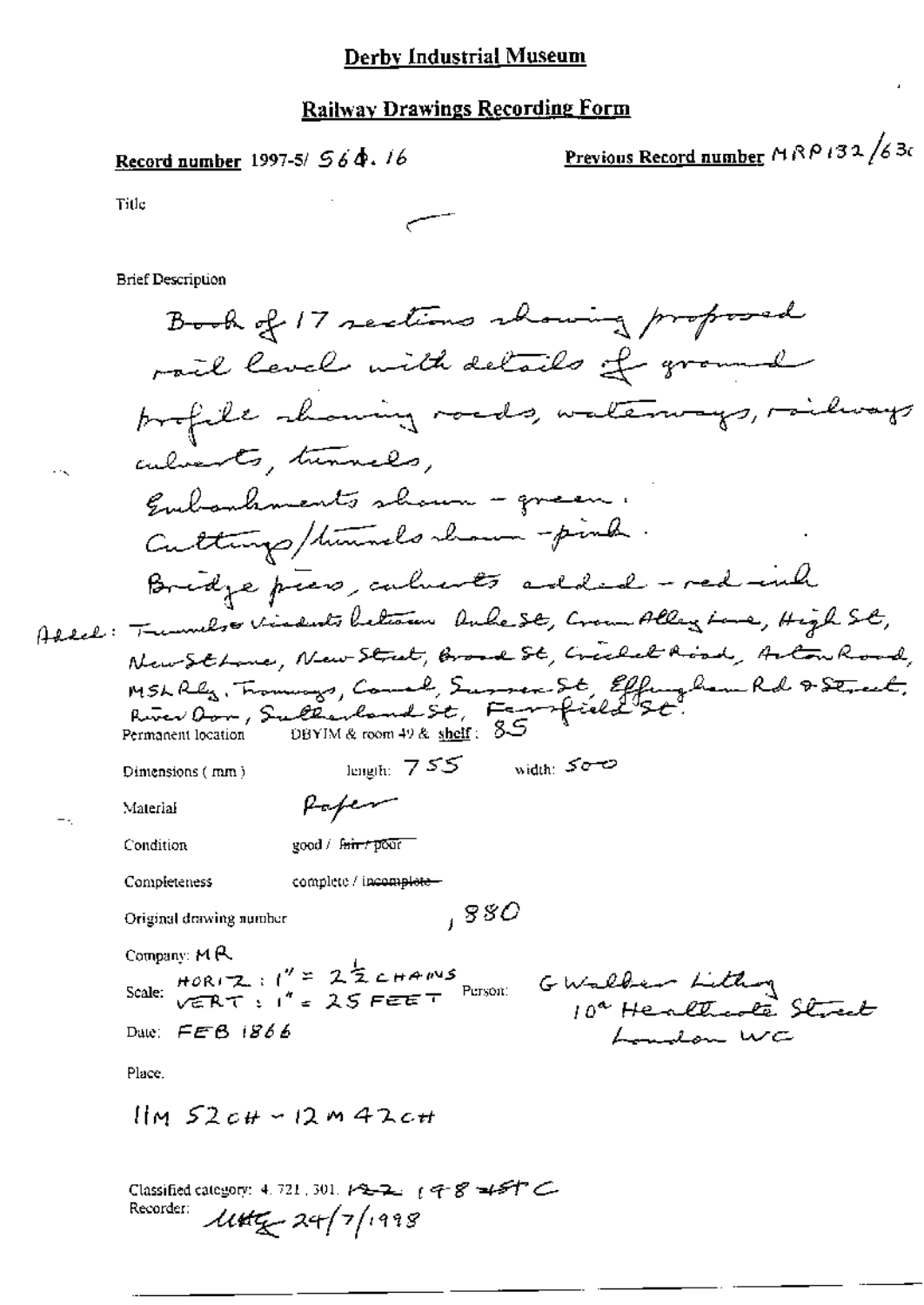### Record number 1997-5/  $560.17$

Previous Record number  $\triangle R$   $\triangle B$   $\triangle$   $\triangle$  3c

Title

**Brief Description** 

 $12m + 2c_{H} - 13m$  26cH

 $\ddot{\phantom{0}}$ 

Classified category: 4, 721, 301,  $1-2$  1 4 8 454 C<br>Recorder:  $\mathcal{U}HZ = 24/7/1998$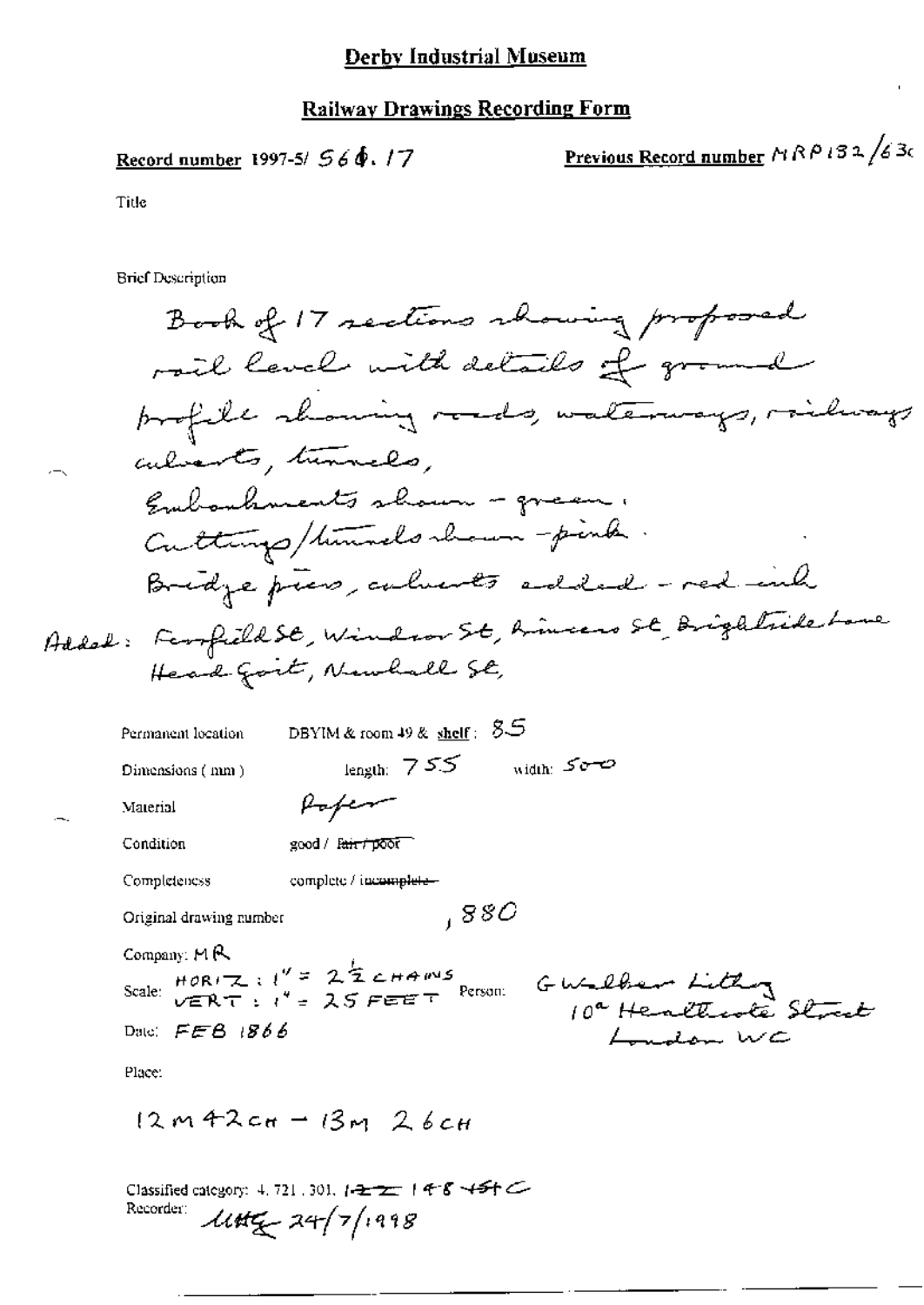# Record number 1997-5/ $56\phi$ ,  $18$

Previous Record number  $MRP132/630$ 

Title

 $-$ 

**Brief Description** 

Book of 17 sections showing proposed rail level with details of ground profile rhowing roads, unterways, railways, culverts turnels.

| Permanent location                                              | DBYIM & room $49$ & shelf: $85$         |
|-----------------------------------------------------------------|-----------------------------------------|
| Dimensions (mm)                                                 | width: 50-0<br>$length: Z \subsetneq Z$ |
| Material                                                        | Hoper                                   |
| Condition                                                       | good / fair 7 poor                      |
| Completeness                                                    | complete / incorrigional                |
| Original drawing number $\mathcal{C} \oplus \mathcal{S}$ /      | 880                                     |
| Company: $M R$                                                  |                                         |
| Scale: $HORIZ: I'' = 2ZCDIANIS$<br>Scale: $VERT: I'' = 2S FEFF$ | Person: Gulalder Lithog                 |
| Date: $N_{\text{grav}}$ 1865                                    | London WC                               |
| Place:                                                          |                                         |

 $O_M - 70c$ 

Classified category: 4, 721, 301,  $\leftarrow$  - 19 8 457 C Recorder.  $1000 - 24/7/1998$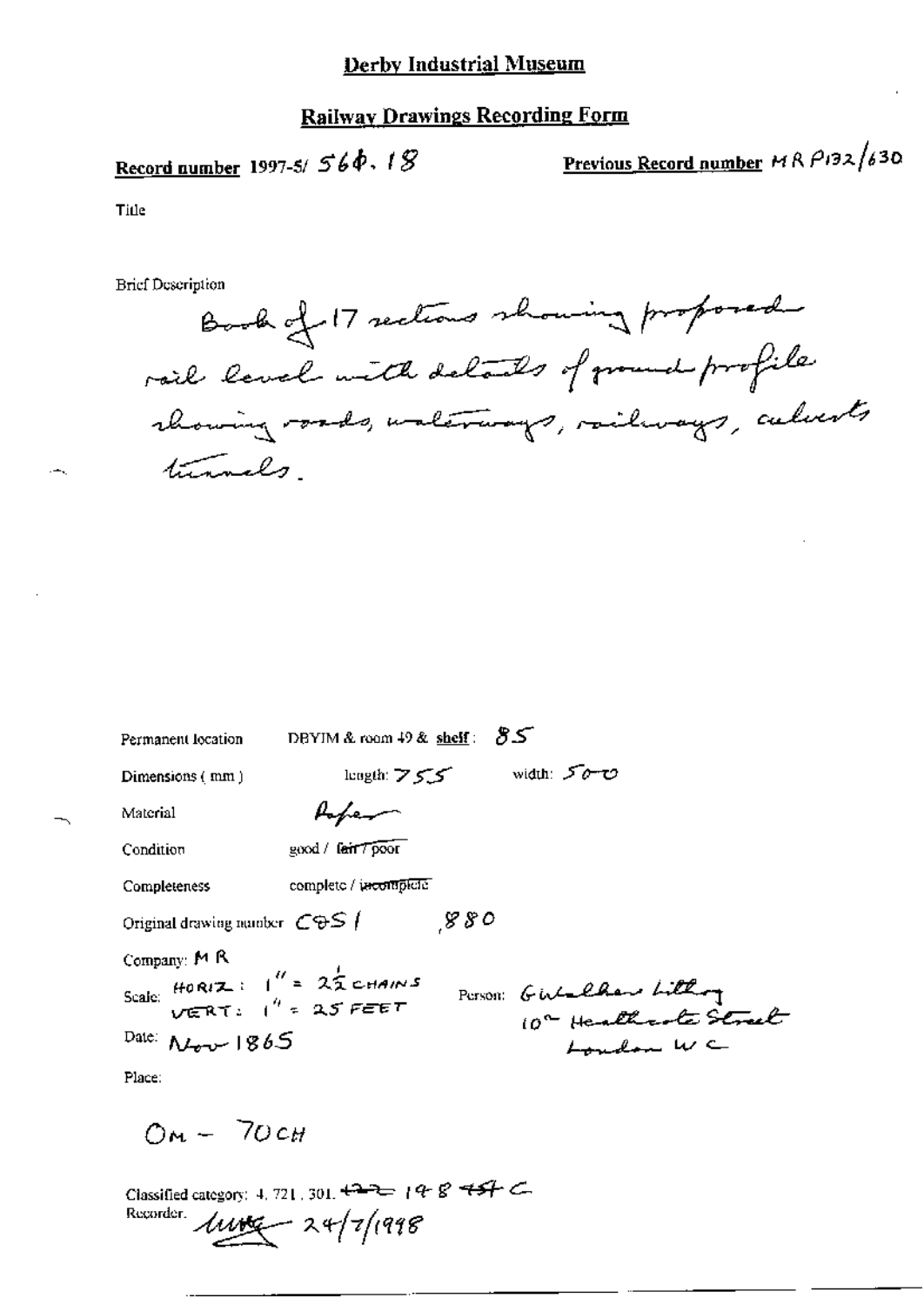# Record number 1997-5/ $560.19$

<u>Previous Record number</u>  $MRP$ (32/630)

Title

**Brief Description** 

Book of 17 sections showing proposed rail laval with details of ground profile chancing roads, unlerways, railways, culverts turnels.

| Permanent location                                       | <b>DBYIM &amp; room 49 &amp; shelf</b> : $85$ |      |                        |
|----------------------------------------------------------|-----------------------------------------------|------|------------------------|
| Dimensions $(mn)$                                        | length: $755$                                 |      | width: $500$           |
| Material                                                 |                                               |      |                        |
| Condition                                                | 200d / farr poor                              |      |                        |
| Completeness                                             | complete / incomplete                         |      |                        |
| Original drawing number $C \otimes S$ 2                  |                                               | 88 O |                        |
| Company: $M R$                                           |                                               |      |                        |
| Scale: $HORIZ: I'' = 25$ CHAINS<br>VERT: $I'' = 25$ FEET |                                               |      | Person: GWalker Lithog |
| Date: $\mathcal{N}_{\text{grav}}$ 1865                   |                                               |      | لمستدينك لملائك        |
| Place:                                                   |                                               |      |                        |

 $70cH - 1460cH$ 

Classified category: 4, 721, 301, 422, 14-8 +5+C Recorder  $100 - 24/7/1998$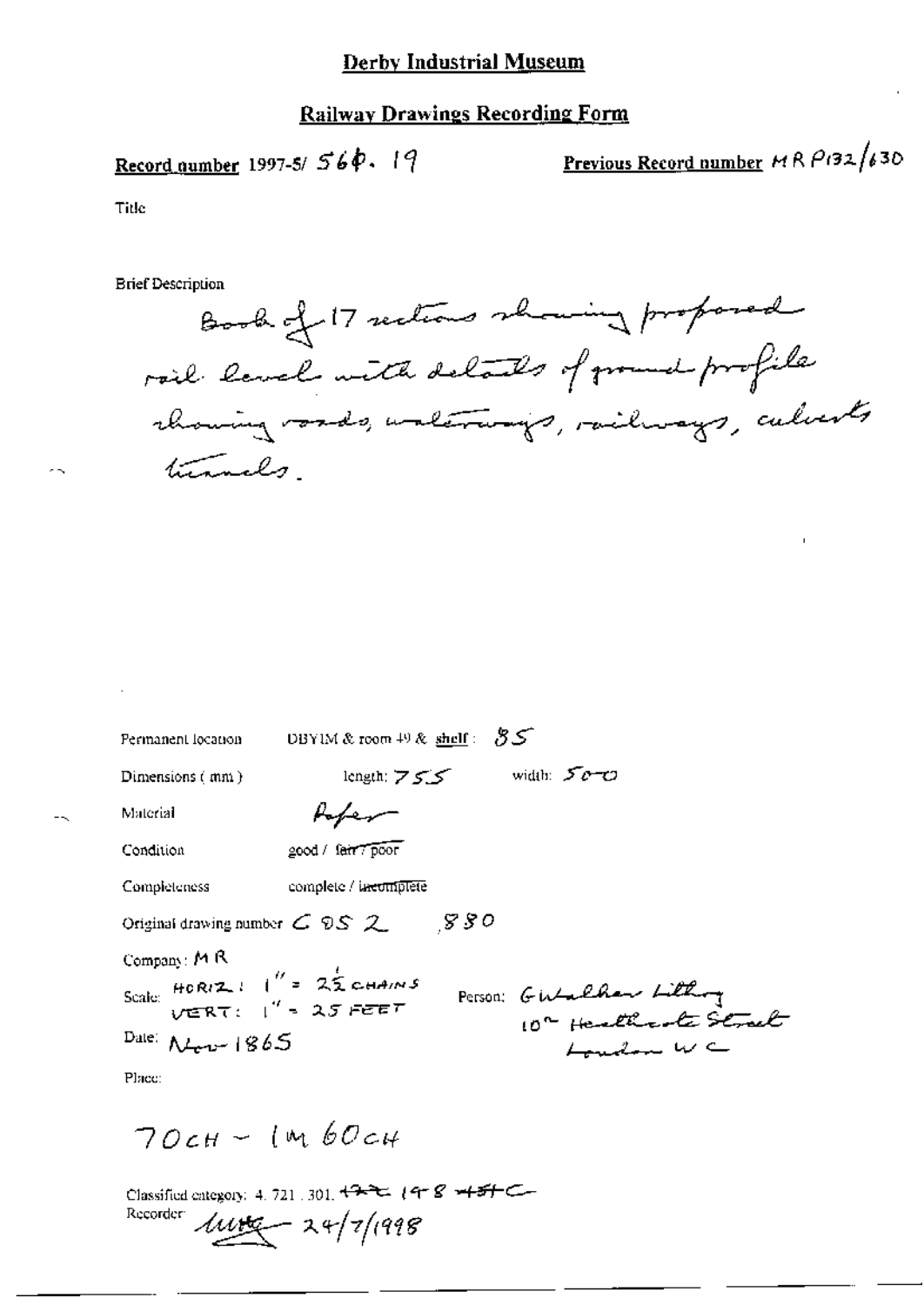Record number 1997-5/ $560 - 20$ 

Previous Record number HR P132/630

Title

**Brief Description** 

Book of 17 sections showing proposed rail land with delands of ground profile rhaming roads, walerways, railways, calcerts turnals.

| Permanent location                                                                                   | DBYIM & room 49 & shelf: $55$ |                                     |
|------------------------------------------------------------------------------------------------------|-------------------------------|-------------------------------------|
| Dimensions (mm)                                                                                      | length: $755$                 | width: 500                          |
| Material                                                                                             | Kefer                         |                                     |
| Condition                                                                                            | good / fair / poor            |                                     |
| Completeness                                                                                         | complete / incomplete         |                                     |
| Original drawing number $\subset$ 8 S $\geq$                                                         | 880                           |                                     |
| Company: MR<br>Scale: $HCR(Z)$   $'' = 2\frac{1}{2}$ CHAINS<br>Date: $N_{\text{tot}}$ 1865<br>Place: |                               | Person: GWalker Lithog<br>Landon WC |
|                                                                                                      | $m60c$ H - 2m50cH             |                                     |

Classified category: 4, 721, 301, 122 148-464 Recorder:  $118$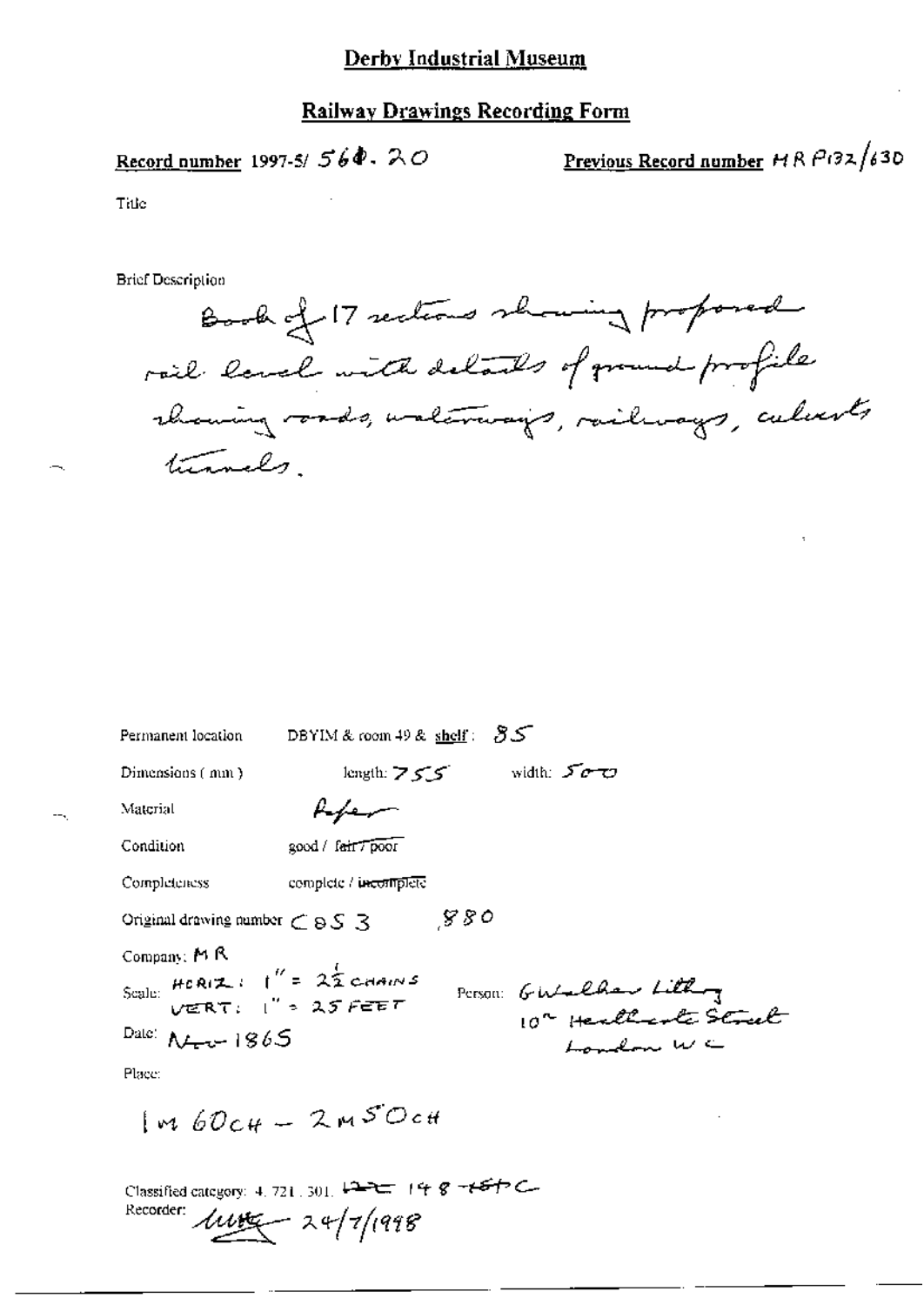Record number 1997-5/ $566 - 21$ 

Previous Record number  $MRP132/630$ 

Title

 $--$ 

**Brief Description** 

Book of 17 sections showing proposed rail land with debails of ground profile chancing voods, waterways, railways, culverts times.

| Permanent location                                                                                    | DBYIM & room 49 & shell: $55$                          |
|-------------------------------------------------------------------------------------------------------|--------------------------------------------------------|
| Dimensions (mm)                                                                                       | width: 50<br>length: $755$                             |
| Material                                                                                              |                                                        |
| Condition                                                                                             | good / fair7 poor                                      |
| Completeness                                                                                          | complete / incomplete                                  |
| Original drawing number $C \otimes S$ +                                                               | - 880                                                  |
| Company: $M$ R<br>Scale. HORIZ : $l'' = 2\frac{1}{2}$ CHAINS<br>Date: $N_{\text{grav}}$ 1865<br>Place | Person: Gutalhan Lithog<br>ر<br>ساختمان است این است که |

 $2m50c$ <sup>+</sup> -  $3m40c$ 

Classified category: 4.721, 301, 19-2: (9-8 +45+ C Recorder:  $118$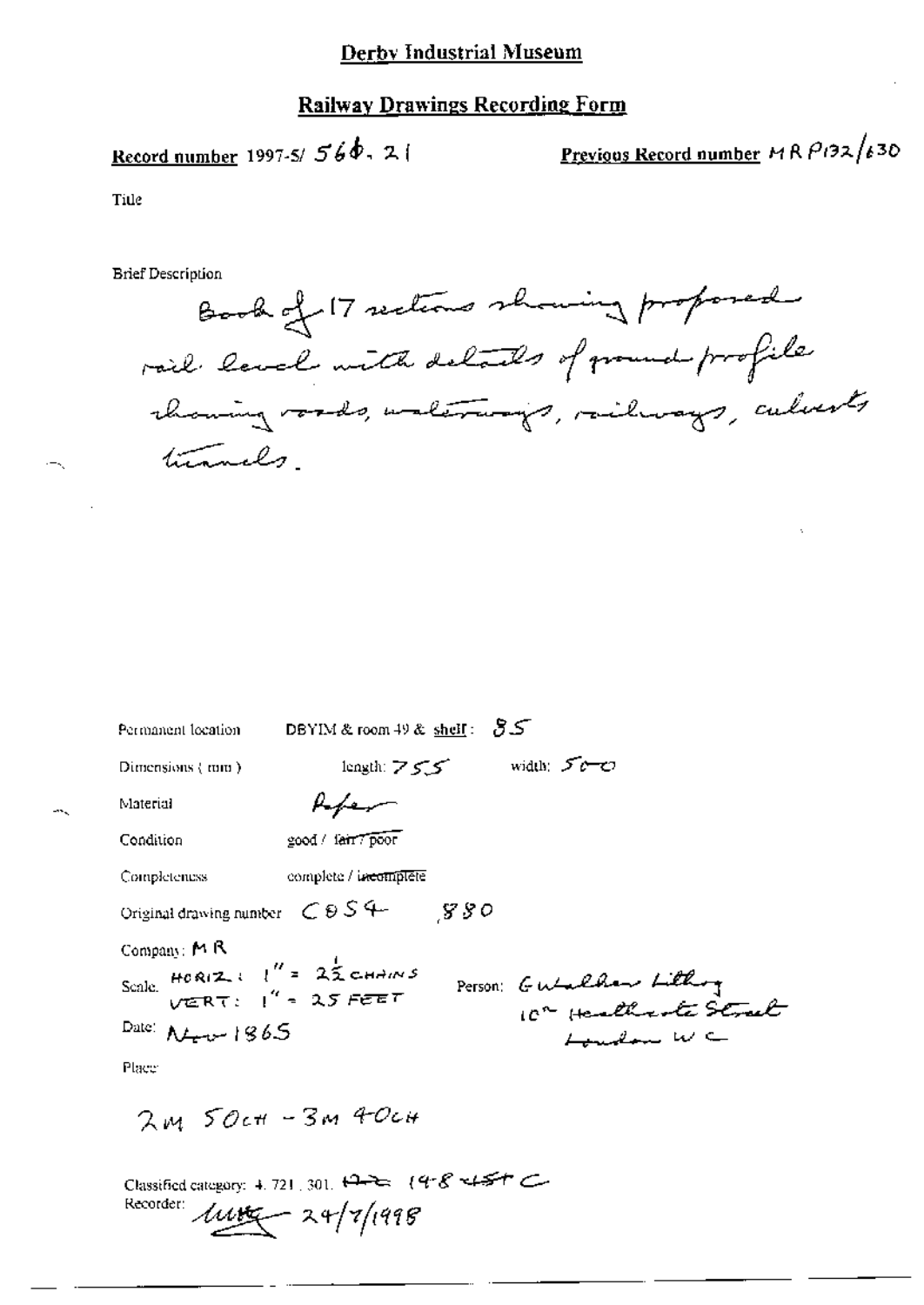### **Railway Drawings Recording Form**

Record number 1997-5/ 560. 22

Previous Record number  $MRP192/630$ 

Title

**Brief Description** 

Book of 17 sections showing proposed rail land with details of ground profile chancing rads, waterways, railways, culverts turnels.

| Permanent location                                   | DBYIM & room $49$ & shelf: $85$ |  |
|------------------------------------------------------|---------------------------------|--|
| Dimensions (mm)                                      | width: 50-0<br>length: $755$    |  |
| Material                                             |                                 |  |
| Condition                                            | good / fair / poor              |  |
| <b>Completeness</b>                                  | complete / incomplete           |  |
| Original drawing number $C \otimes S$ $S$            | 880                             |  |
| Company: $M$ R                                       |                                 |  |
| Scale: $HOR(Z) = \int_{0}^{R} = 2\frac{1}{2}$ channs | Person: Gutalher Lithog         |  |
| Date: $N_{\text{per}}$ 1865                          | Landon WC                       |  |
| Place:                                               |                                 |  |

 $3m90.74m30cm$ 

Classified category: 4, 721, 301, 422-148 -157 Recorder:  $118$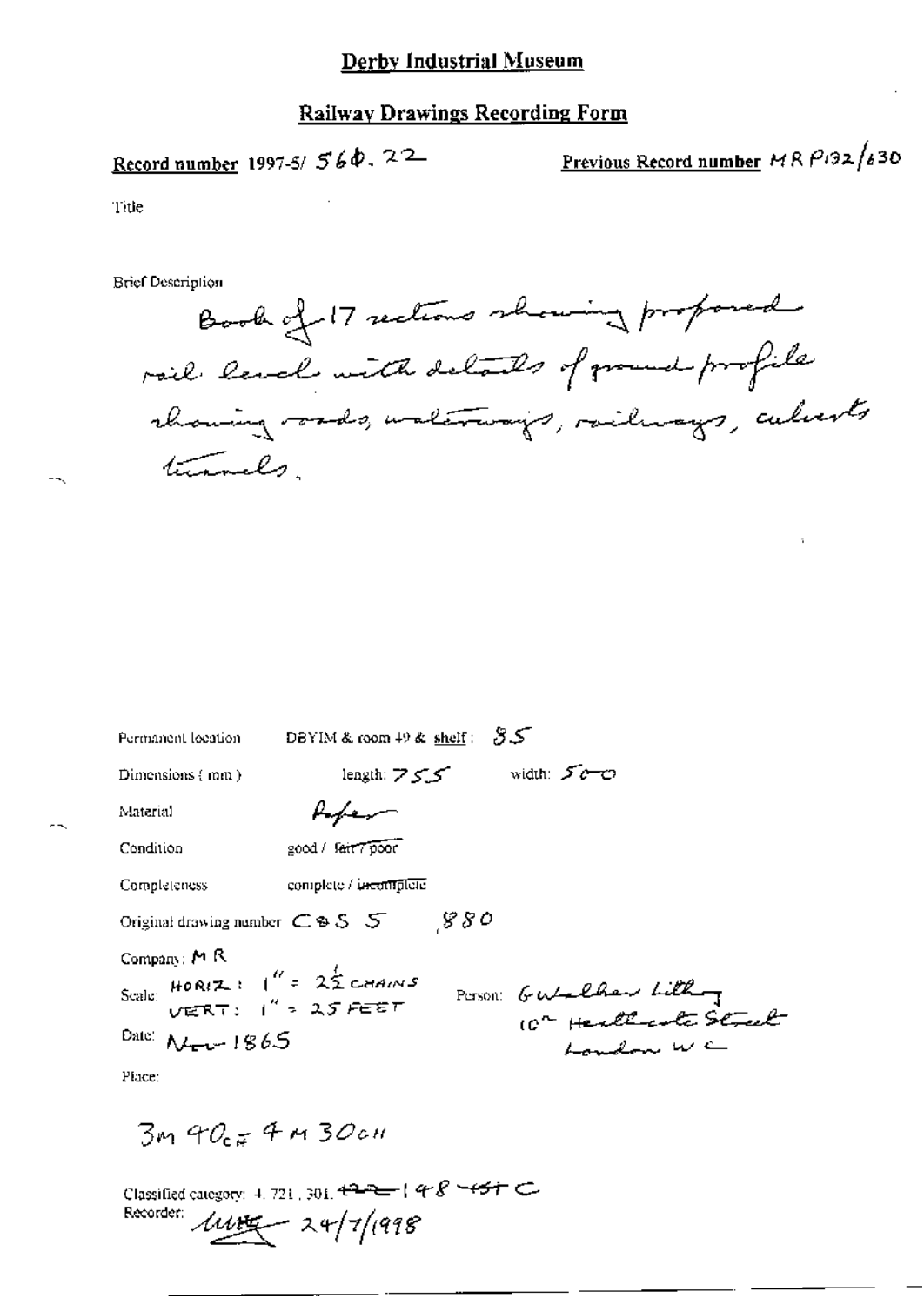### **Railway Drawings Recording Form**

### Record number 1997-5/ $560$ , 23

Previous Record number  $H R P132/630$ 

Title

**Brief Description** 

Book of 17 sections showing proposed rail level with details of ground profile rhowing roads, unterways, railways, calvests turnels

| Permanent location                                                                                                                                                | DBYIM & room 49 & shelf: $55$ |                                       |
|-------------------------------------------------------------------------------------------------------------------------------------------------------------------|-------------------------------|---------------------------------------|
| Dimensions (mm)                                                                                                                                                   | length: $\geq$ $\leq$ $\leq$  | width: 500                            |
| Material                                                                                                                                                          | fafer                         |                                       |
| Condition                                                                                                                                                         | good / fair / poor            |                                       |
| Completeness                                                                                                                                                      | complete / incomplete         |                                       |
| Original drawing number $\subset$ $9.5\measuredangle$                                                                                                             | -880                          |                                       |
| Company: $M R$<br>Scale: $HCRIZ \perp \parallel'' = 2\frac{1}{2}c_{HMIN}$<br>VERT: $\parallel'' > 25$ FeET<br>Date: $\Lambda$ <sub>tr</sub> $\sim$ 1865<br>Place: |                               | Person: Gutalhan Lithog<br>Landon W C |
| $4M304+5M20c$                                                                                                                                                     |                               |                                       |

Classified category: 4, 721, 301,  $\overbrace{1222}$   $148$   $\overbrace{167}$   $\subset$ Recorder:  $\mu v = 24/7/1998$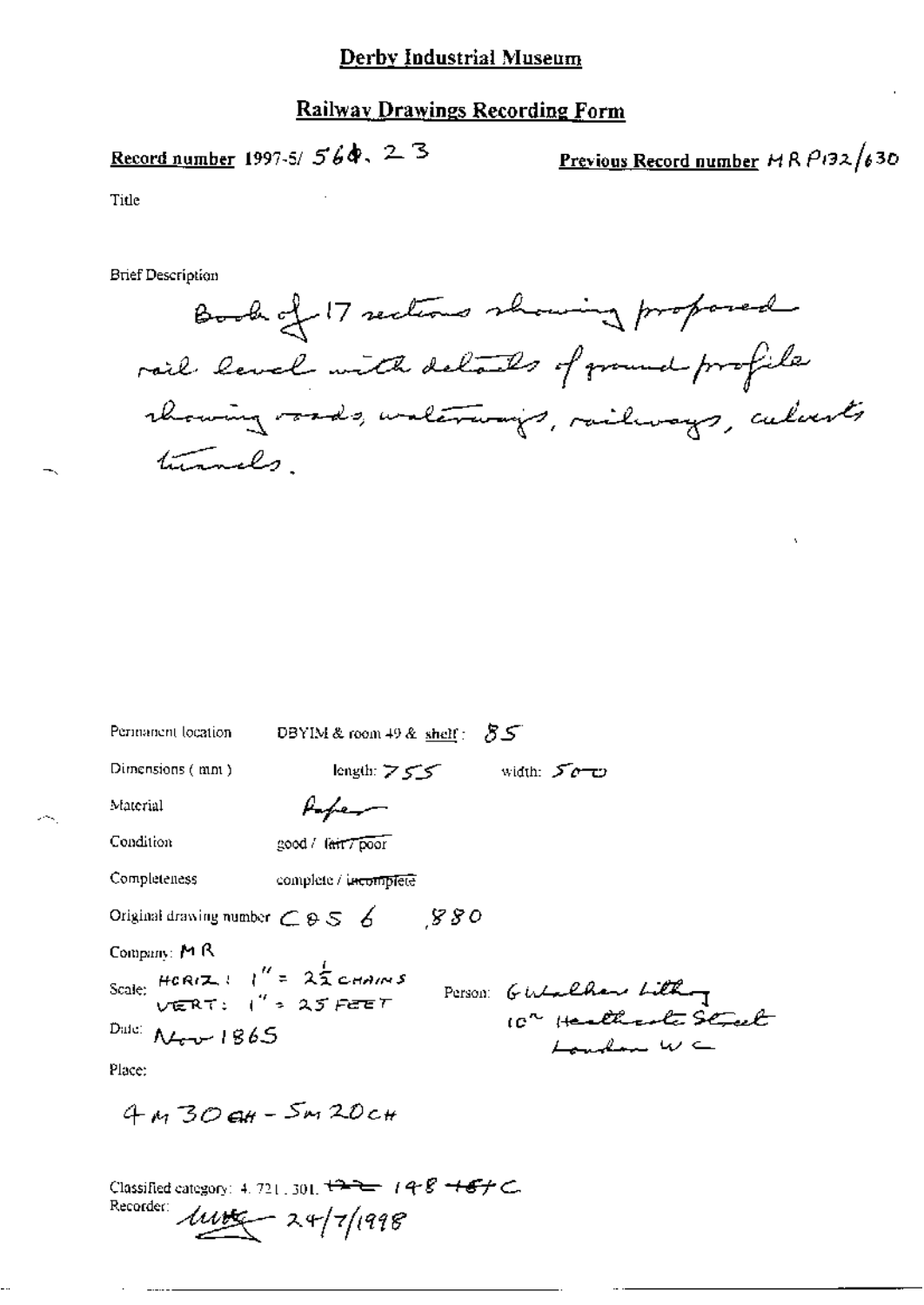### **Railway Drawings Recording Form**

# Record number 1997-5/ $560.24$

Previous Record number  $MRP(32/630)$ 

Title

**Brief Description** 

Book of 17 sections showing proposed rail level with delails of ground profile chancing roads, walerways, railways, calvests turnels

| Permanent location                                                                                                                                       | DBYIM & room 49 & shelf: $35$                                             |                                                                |
|----------------------------------------------------------------------------------------------------------------------------------------------------------|---------------------------------------------------------------------------|----------------------------------------------------------------|
| Dimensions (mm)                                                                                                                                          | length: $755$ width: $500$                                                |                                                                |
| Material                                                                                                                                                 | Paper                                                                     |                                                                |
| Condition                                                                                                                                                | good / fair7 poor                                                         |                                                                |
| Completeness                                                                                                                                             | complete / incomplete                                                     |                                                                |
|                                                                                                                                                          | Original drawing number $\subset_B$ S $\rightarrow$ $\degree$ S O         |                                                                |
| Company: $M R$<br>Scale: HORIZ: $1'' = 2\frac{1}{2}$ CHAINS<br>VERT: $1'' = 25$ FEET<br>Date: $N_{\text{env}}$ 1865<br>Place:<br>$5m$ $20cm$ $6m$ $10cm$ |                                                                           | Person Gutalhow Littling<br>10" Healthante Street<br>London WC |
| Recorder:                                                                                                                                                | Classified category: 4, 721, 301, $172$ $ 148$ $   -$<br>$444 - 247/1998$ |                                                                |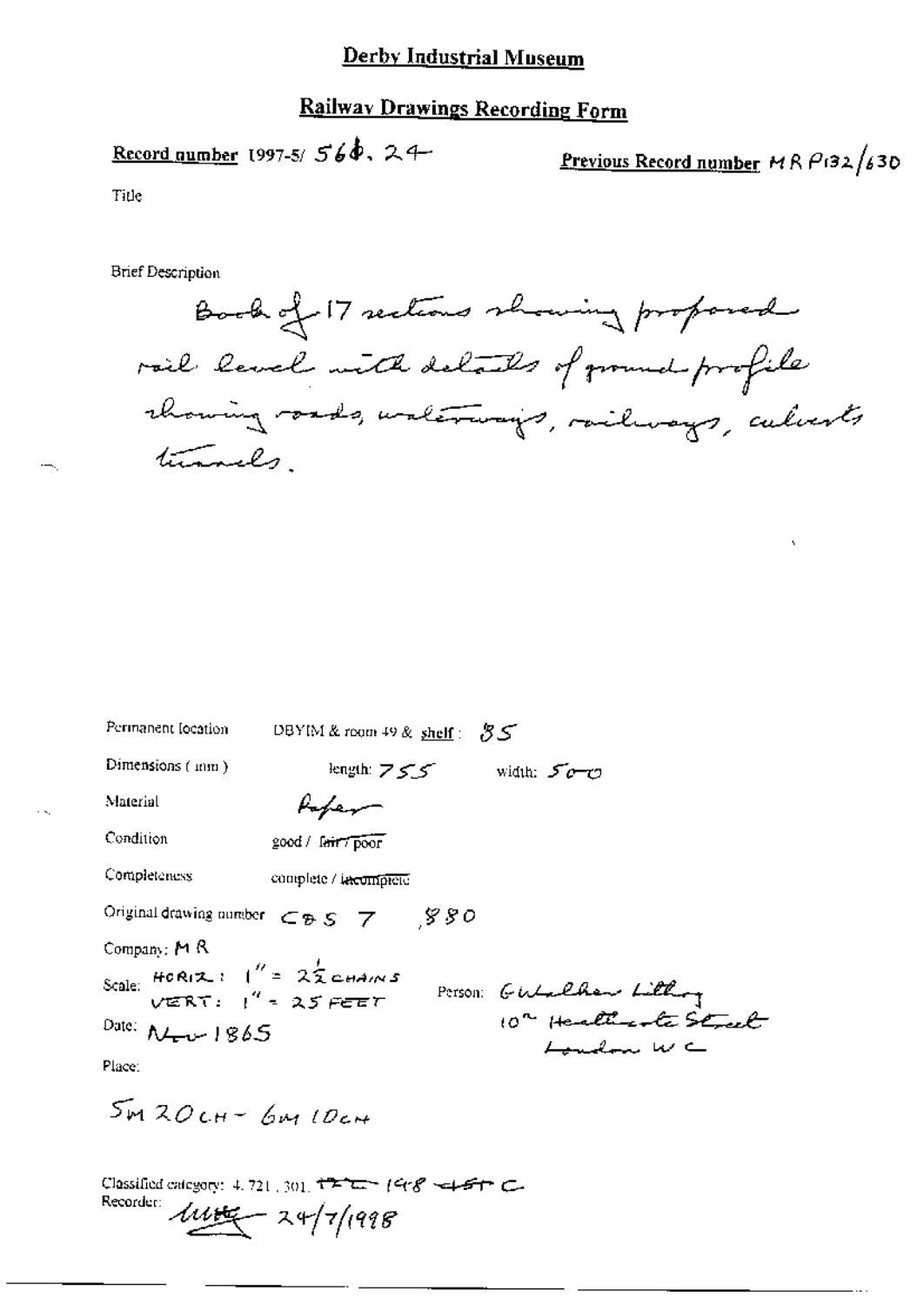# **Railway Drawings Recording Form**

# Record number 1997-5/ $56\dot{a}$ ,  $25$

Previous Record number  $ABP132/630$ 

Title

**Brief Description** 

Book of 17 sections showing proposed rail laval with delails of ground profile chancing rads, unlerways, railways, culverts turnels

| Permanent location                                                 | DBYIM&room 49& shelf: 85                                                    |
|--------------------------------------------------------------------|-----------------------------------------------------------------------------|
| Dimensions (mm)                                                    | length: $755$<br>width: 50-0                                                |
| Material                                                           | fafer                                                                       |
| Condition                                                          | good / fair7 poor                                                           |
| Completeness                                                       | complete / incomplete                                                       |
| Original drawing number $C_{\mathcal{B}} S$ $\mathcal{B}$          | 880                                                                         |
| Company: M R                                                       |                                                                             |
| Scale: HORIZ: $1'' = 2\frac{1}{2}$ CHAINS<br>VERT: $1'' = 25$ FEET |                                                                             |
| Date: $N_{\text{env}}$ 1865                                        | Person: Girlalder Littley<br>10 <sup>2</sup> Healthcote Stract<br>London WC |
| Place:                                                             |                                                                             |
| - 7 -                                                              |                                                                             |

Classified category: 4.721.301.  $H = 1 + 5 - 1 + 5$ Recorder:  $\mu \mu = 24/7/1998$ 

 $6410c + 7m$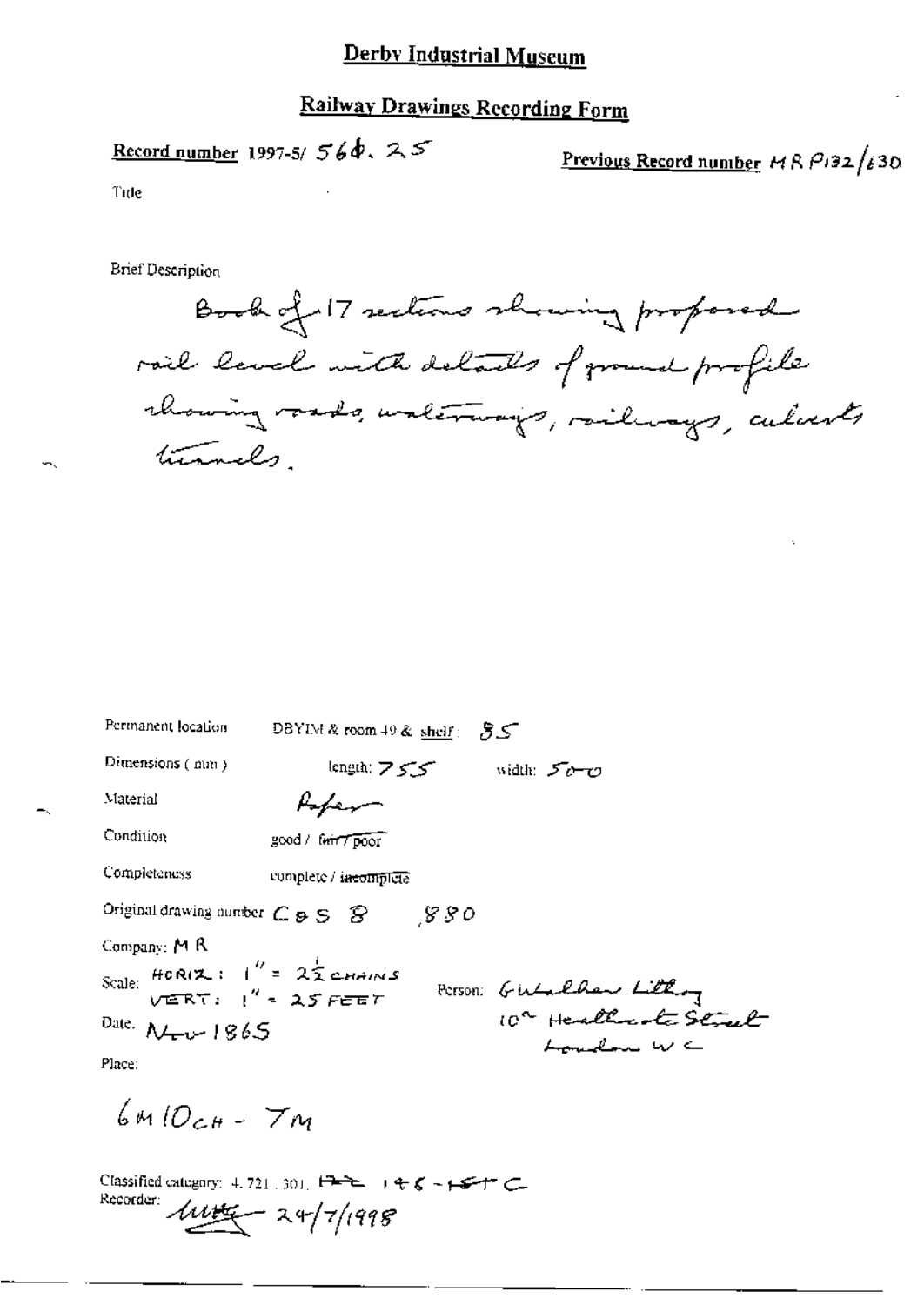# **Railway Drawings Recording Form**

# Record number 1997-5/ $560.26$

Previous Record number MR P132/630

Tide

**Brief Description** 

Book of 17 sections showing proposed rail land with delands of ground profile showing roads, waterways, railways, culverts turnals.

| Permanent location                                                                                              | DBYIM & room $49$ & shelf $35$ |                                                 |
|-----------------------------------------------------------------------------------------------------------------|--------------------------------|-------------------------------------------------|
| Dimensions (initi)                                                                                              | length: $755$                  | width: $50 - C$                                 |
| Material                                                                                                        | $k_{\text{e}}/k_{\text{v}}$    |                                                 |
| Condition                                                                                                       | good / lair7 poor              |                                                 |
| Completeness                                                                                                    | complete / incomplete          |                                                 |
| Original drawing number $\subset$ $\triangleright$ S $\cdot$ 9                                                  | - 880                          |                                                 |
| Company MR<br>Scale: $HCRIZ: I'' = 25 FEET$<br>$VERTI: I'' = 25 FEET$<br>Date: $N_{\text{grav}}$ 1865<br>Place: |                                | Person: Gutalhaw Lithog<br>10" Healtaste Street |

Classified category: 4, 721, 301, 477 (98 + 457 C Recorder:  $\mu v = x + |z|$ 1918

 $7m - 7M70c$ H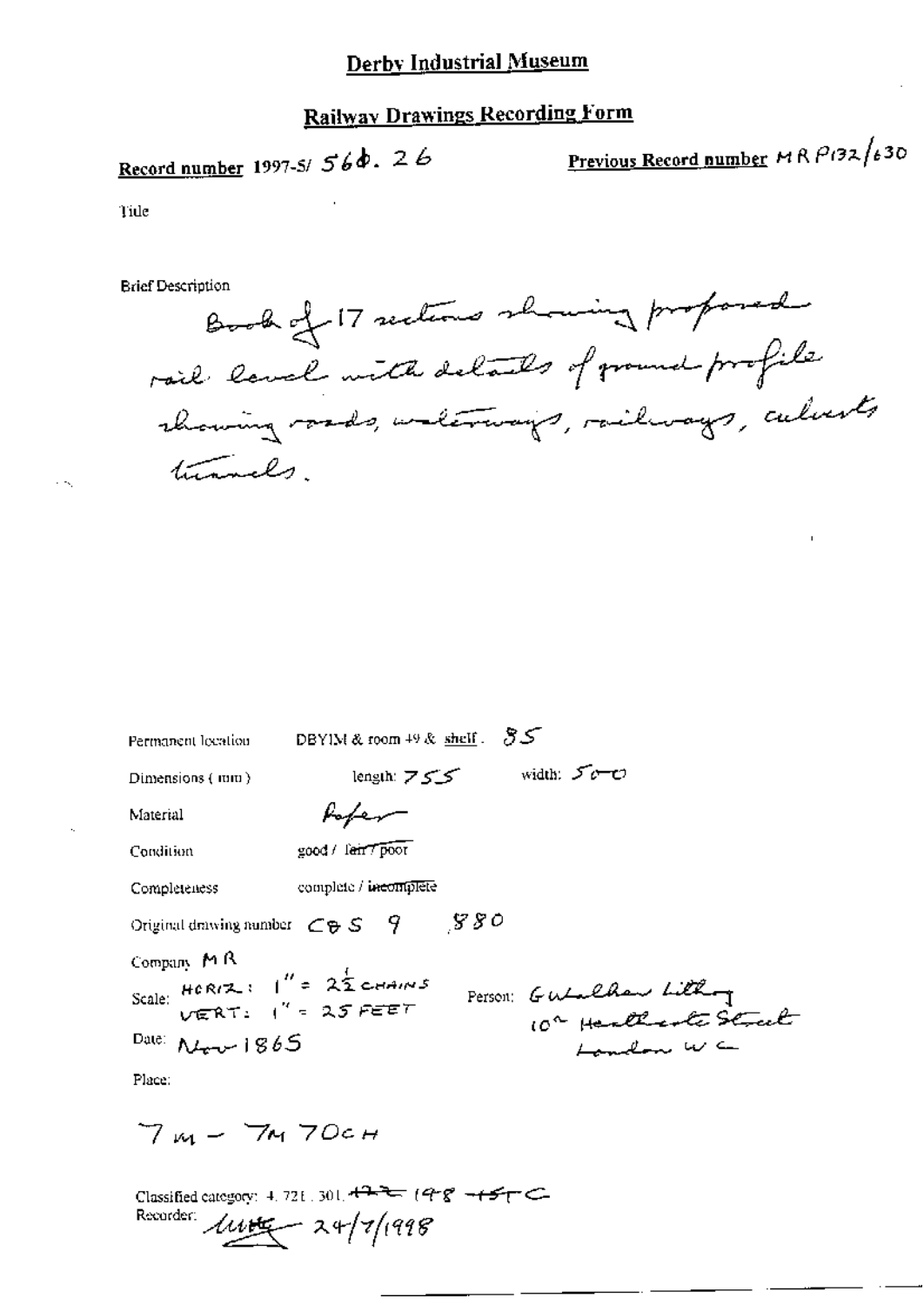### **Railway Drawings Recording Form**

# Record number 1997-5/ $560.27$

Previous Record number  $MRP/32/630$ 

Title

- 3

÷.

**Brief Description** 

Book of 17 sections showing proposed rail laval with delails of ground profile chancing rads, waterways, railways, calvests turnels

| Permanent location                                       | DBYIM & room 49 & shelf: $85$                      |                         |
|----------------------------------------------------------|----------------------------------------------------|-------------------------|
| Dimensions (mm)                                          | length: ファン                                        | width: 500              |
| Material                                                 | Popen                                              |                         |
| Condition                                                | good / fair7 poor                                  |                         |
| Completeness                                             | complete / incomplete                              |                         |
|                                                          | Original drawing number $C\oplus S$ / $O$ $S$ $SO$ |                         |
| Company: M R                                             |                                                    |                         |
| Scale: $HCR(Z)$ $I'' = 2ZCHAMS$<br>$VERT: I'' = 2S FEFF$ |                                                    | Person: Gutalhow Lithog |
| $Dale$ $N_{\text{dev}}$ 1865                             |                                                    | London WC               |
| Place:                                                   |                                                    |                         |
|                                                          | $-7m70c$ tt - 8 $MbOc$ H                           |                         |
|                                                          |                                                    |                         |

Classified category: 4, 721, 301, 17 - 198+51 Recorder  $11/1998$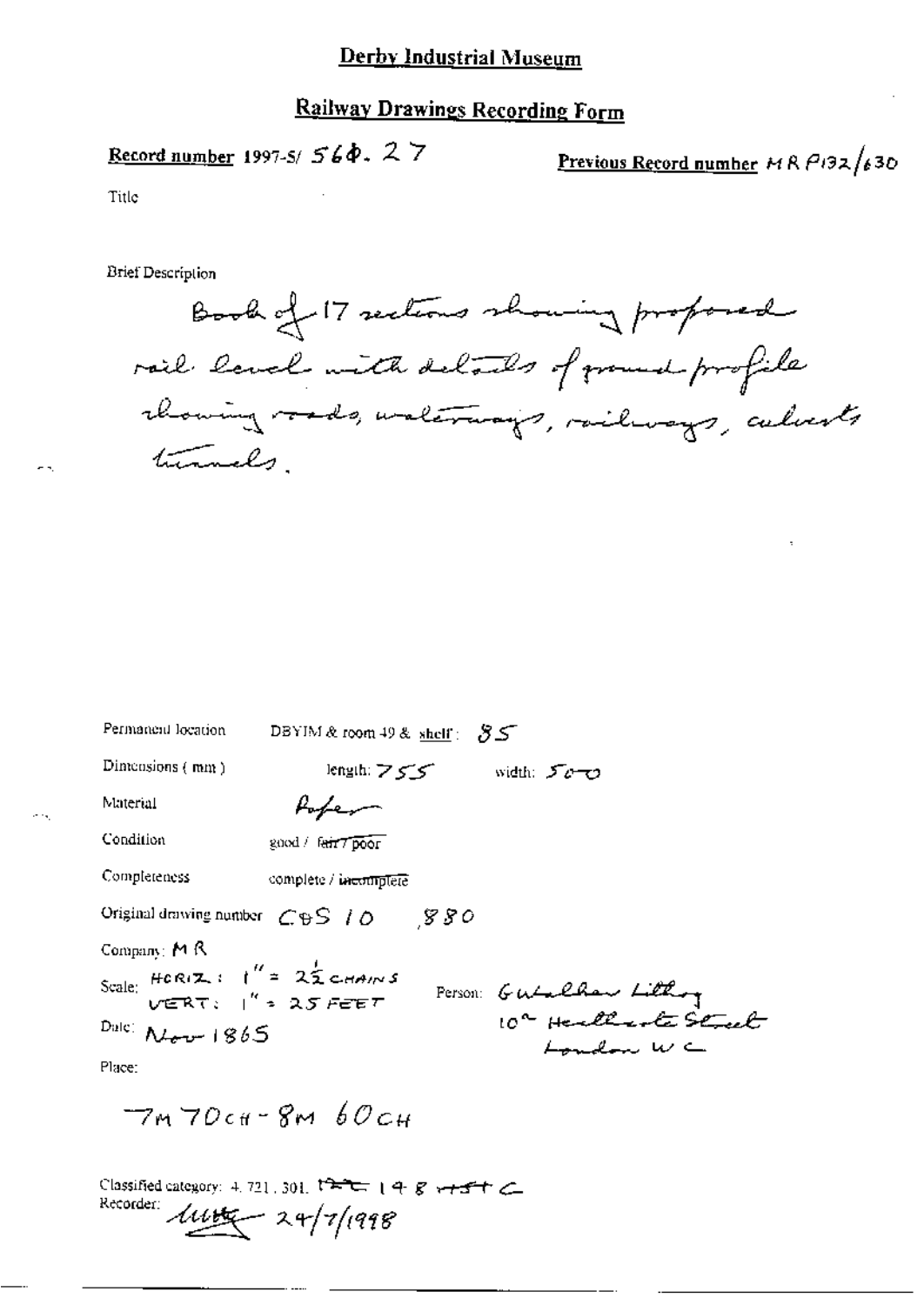# **Railway Drawings Recording Form**

Record number 1997-5/  $56\dot{\phi}$ ,  $28$ 

Previous Record number  $MRP132/630$ 

Title

**Brief Description** 

Book of 17 sections showing proposed rail land with details of ground profile chancing roads, walerways, railways, culverts turnals

| Permanent location                                        | DBYIM & room 49 & shelf: $85$          |
|-----------------------------------------------------------|----------------------------------------|
| Dimensions $(mn)$                                         | $length: Z \subseteq Z$<br>width: 50-0 |
| Material                                                  | Laber                                  |
| Condition                                                 | good / fair 7 poor                     |
| Completeness                                              | complete / incomplete                  |
| Original drawing number $\mathbb{C} \oplus \mathbb{S}$ // | -880                                   |
| Company: $M$ $R$                                          |                                        |
| Scale: $HOR(Z) = 1'' = 25$ channs                         | Person: Gutalhow Lithog                |
| Date: $N \rightarrow$ 1865                                | London WC                              |
| Place:                                                    |                                        |

 $8MbOCH - 9M5OCH$ 

Classified category: 4, 721, 301,  $\overleftrightarrow{P}$ , 1987 Recorder:  $\mu \rightarrow 24/7/1998$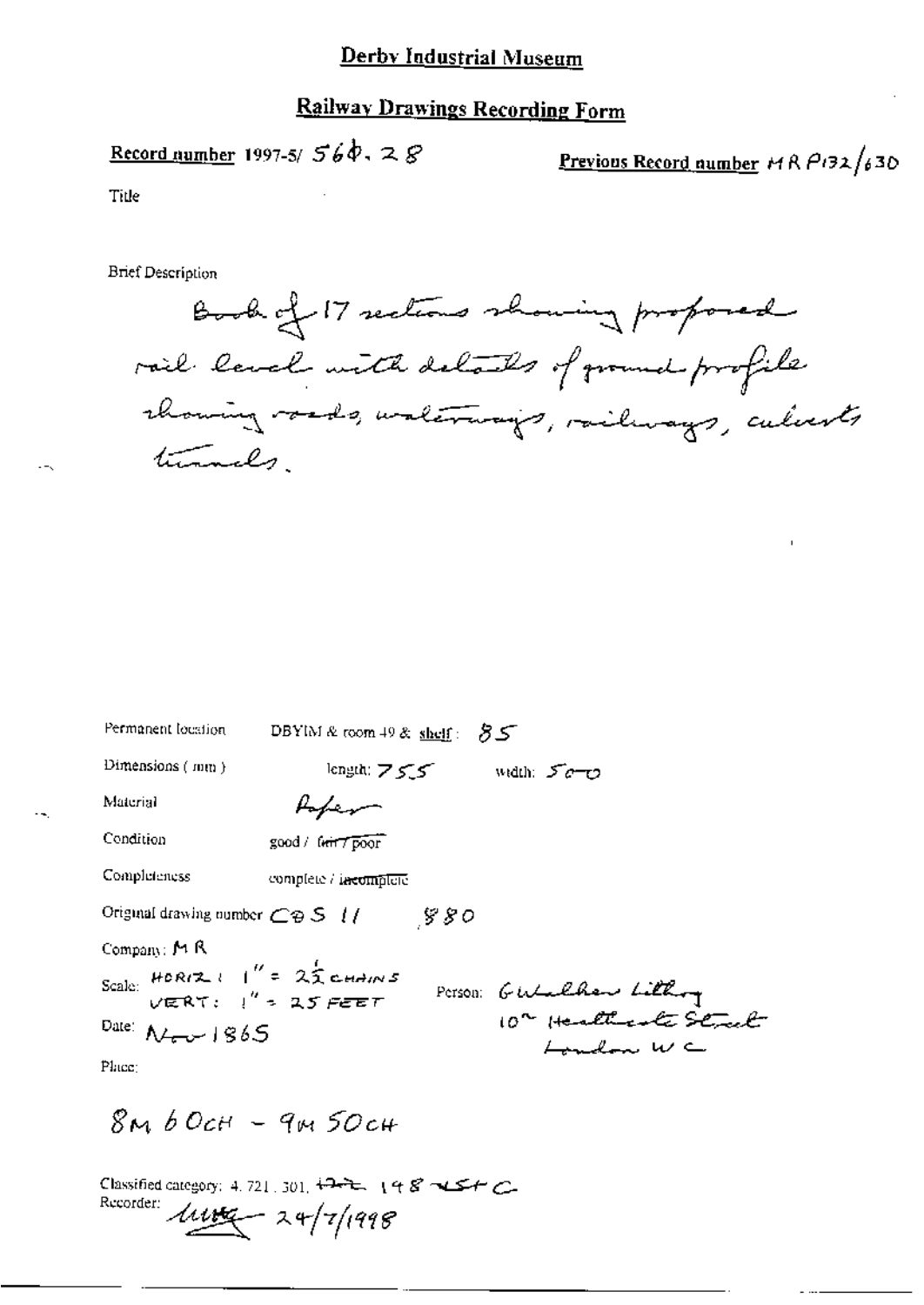### **Railway Drawings Recording Form**

Record number 1997-5/ $564.29$ 

Previous Record number  $HRRP$ 132/630

Title

**Brief Description** 

Book of 17 sections showing proposed rail land with delands of ground profile channing roads, underways, railways, calverts turnels

| Permanent location                                                  | DBYIM & room 49 & shelf $35$ |       |                        |  |
|---------------------------------------------------------------------|------------------------------|-------|------------------------|--|
| Dimensions $(mn)$                                                   | kingth: フェニ                  |       | width: $5 - 72$        |  |
| Material                                                            | fober                        |       |                        |  |
| Condition                                                           | good / fair / pour           |       |                        |  |
| Completeness                                                        | complete / incomplete        |       |                        |  |
| Original drawing number $\subset \mathfrak{G} \setminus \{2\}$ .    |                              | - 880 |                        |  |
| Company: $M$ $R$                                                    |                              |       |                        |  |
| Scale: HORIZ : $1'' = 2\frac{1}{2}$ CHAINS<br>VERT: $1'' = 25$ FEET |                              |       | PUTSON: GWalkaw Lithog |  |
| Date: $\Lambda$ <i>two-</i> $1865$                                  |                              |       | London WC              |  |
| Place:                                                              |                              |       |                        |  |

 $9m50cm - 10m$  40 cm

Classified category: 4.721.301.4334 1978 >154 C Recorder  $11/1998$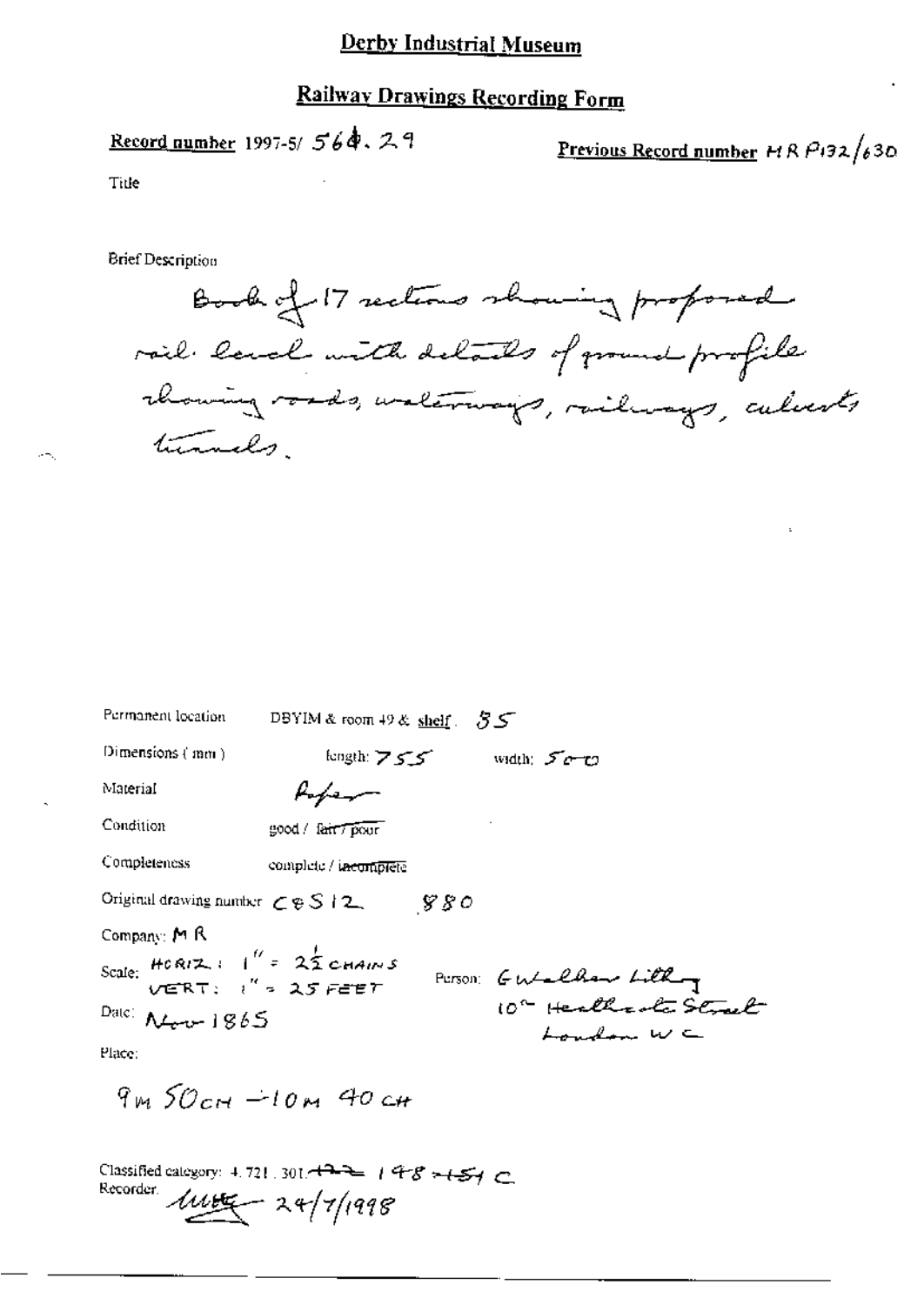### **Railway Drawings Recording Form**

$$
\underline{\text{Record number}} 1997.5 / 560.30
$$

Previous Record number 
$$
MRP132/630
$$

Title

**Brief Description** 

Book of 17 sections showing proposed rail laval with delails of ground profile rhowing roads, unterways, railways, culverts turnals

| Permanent location                                                                                                  | DBYIM & room $49$ & shelf: $55$ |     |                                     |
|---------------------------------------------------------------------------------------------------------------------|---------------------------------|-----|-------------------------------------|
| Dimensions (mm)                                                                                                     | kngth: フェニ                      |     | er width: گر                        |
| Material                                                                                                            | Hober –                         |     |                                     |
| Condition                                                                                                           | good / fair / poor              |     |                                     |
| Completeness                                                                                                        | complete / incomplete           |     |                                     |
| Original drawing rumber                                                                                             |                                 | 880 |                                     |
| Company: $M R$<br>Scale: HORIZ: $1'' = 2\frac{1}{2}$ CHAINS<br>Date: $N_{\text{c}} - 1865$<br>Place:<br>$OM - 36c4$ |                                 |     | Person: GWelher Lithog<br>Landon WC |

Classified category: 4.721.301. <sup>1727</sup> 148 - 157 C Rucarder  $\mu v = 24/7/1998$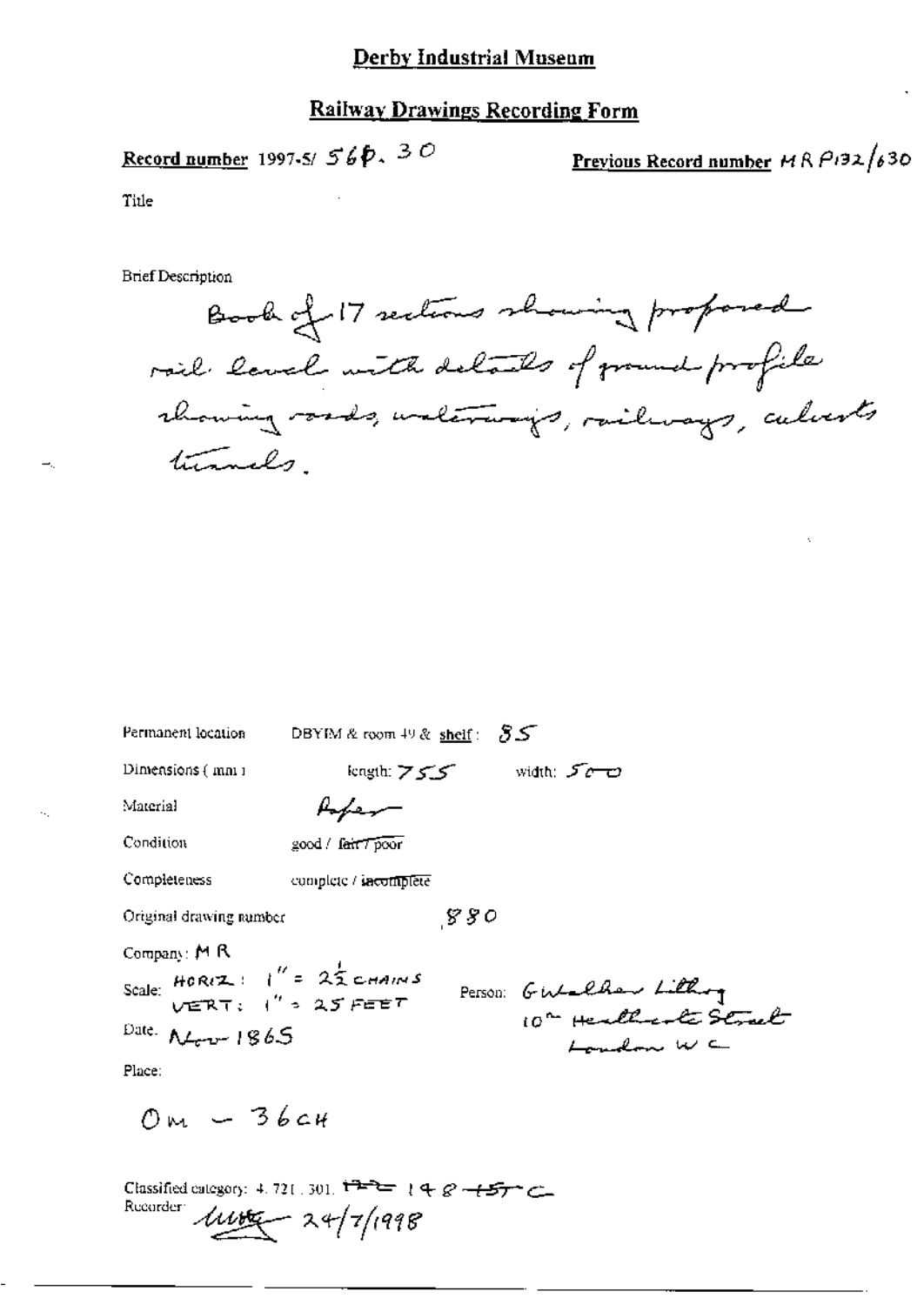### **Railway Drawings Recording Form**

# Record number 1997-5/ $560.31$

Previous Record number  $H$ R  $P$ 192/630

Title

**Brief Description** 

Book of 17 sections showing proposed rail laval with delails of ground profile rhowing vards, unterways, railways, calverts turnels

| Permanent location                                                                                                                | DBYIM & room 49 & shelf $35$                                                |
|-----------------------------------------------------------------------------------------------------------------------------------|-----------------------------------------------------------------------------|
| Dimensions $(mn)$                                                                                                                 | length: 755 width: 500                                                      |
| Material                                                                                                                          | Lfer-                                                                       |
| Condition                                                                                                                         | good / fair / poor                                                          |
| Completeness                                                                                                                      | complete / meomplete                                                        |
| Original drawing number                                                                                                           | $_{\mathcal{S}}$ 80                                                         |
| Company, MR<br>Scale: $HOR(Z) = 1'' = 25 \text{ cm}4/8$<br>VERT: $1'' = 25 \text{ FEET}$<br>Date: $N_{\text{rev}}$ 1865<br>Place: | Person: Gutalhar Littling<br>10° Health to Start<br>Landon WC               |
|                                                                                                                                   | $ilm$ $BCH - 11m$ $SLCH$ $(l$ $044 - 52cm)$                                 |
| Recorder:                                                                                                                         | Classified category: 4, 721, 301, $t^2$ + 1 4 $8 + 5 +$<br>$444 - 247/1998$ |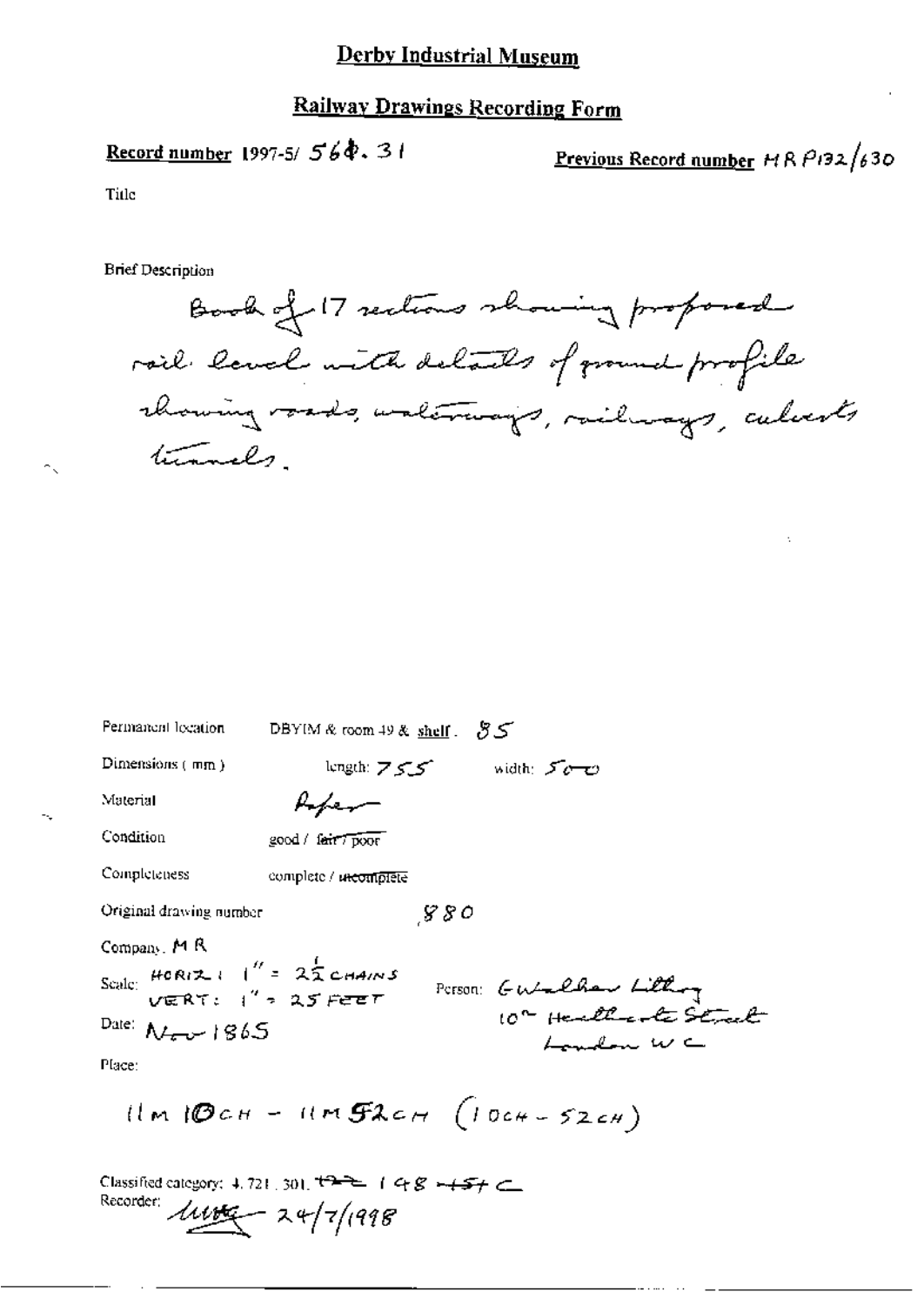### **Railway Drawings Recording Form**

# Record number 1997-5/  $56b.32$

Previous Record number  $ABP132/630$ 

Title

**Brief Description** 

Book of 17 sections showing proposed rail land with details of ground profile rhowing roads, unterways, railways, calvests turnels

| Permanent location                      | DBYIM & room 49 & shelf $55$ |     |                                      |  |
|-----------------------------------------|------------------------------|-----|--------------------------------------|--|
| Dimensions $(mn)$                       | kngth: フェニ                   |     | width: 500                           |  |
| Material                                |                              |     |                                      |  |
| Condition                               | good / lait / poor           |     |                                      |  |
| Completeness                            | complete / incomplete        |     |                                      |  |
| Original drawing number                 |                              | 880 |                                      |  |
| Company: $M R$                          |                              |     |                                      |  |
| Scale: $HOR(Z)$ $I'' = 2ZQ$ chains      |                              |     | Person: Gutalhan Litting             |  |
| Date: $\Lambda$ <sub>1</sub> $\mu$ 1865 |                              |     | 10" Healthcooke Strach<br>Lunchan WC |  |
| Place:                                  |                              |     |                                      |  |
|                                         | $11m52c$ H - 12m 42cw        |     |                                      |  |

Classified category: 4, 721, 301,  $\sqrt{2} = 148 - 154$ Recorder:  $\mu$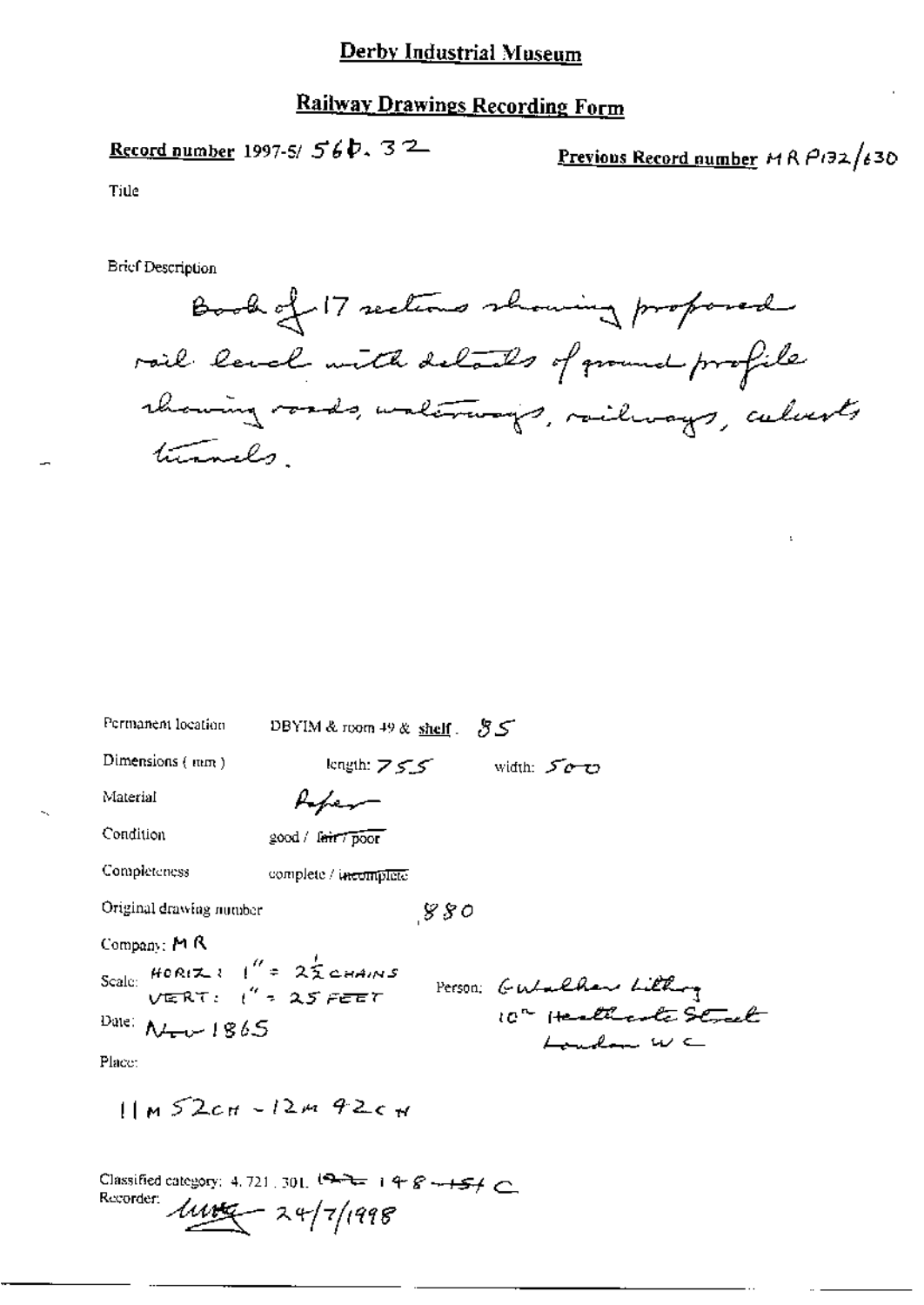### **Railway Drawings Recording Form**

# Record number 1997-5/ 564. 33

Previous Record number  $MRP/32/630$ 

Title

**Brief Description** 

Book of 17 sections showing proposed rail level with details of ground profile rhowing roads, waterways, railways, culverts turnels

| Permanent location                                                                                                                                                       | DBYIM & room 49 & shelf: $55$ |      |                                      |
|--------------------------------------------------------------------------------------------------------------------------------------------------------------------------|-------------------------------|------|--------------------------------------|
| Dimensions (mm)                                                                                                                                                          | length: フェニ                   |      | width: $5\sigma$ $\sigma$            |
| Material                                                                                                                                                                 | Popen                         |      |                                      |
| Condition                                                                                                                                                                | good / fair 7 poor            |      |                                      |
| Completeness                                                                                                                                                             | complete / incomplete         |      |                                      |
| Original drawing number                                                                                                                                                  |                               | -880 |                                      |
| Company: M R<br>Scale: $HOR(Z) = \begin{pmatrix} 1 & 2 & 2 \\ 1 & 3 & 2 \end{pmatrix}$ CHAINS<br>Date: $\Lambda$ Lever 1865<br>Place:<br>$12m$ $42c$ $4 - 13m$ $26c$ $H$ |                               |      | Person Gutalher Lithog<br>London W C |
|                                                                                                                                                                          |                               |      |                                      |

Classified category: 4.721, 301,  $127 = 148 - 154$ Recorder: 1118 - 24/7/1998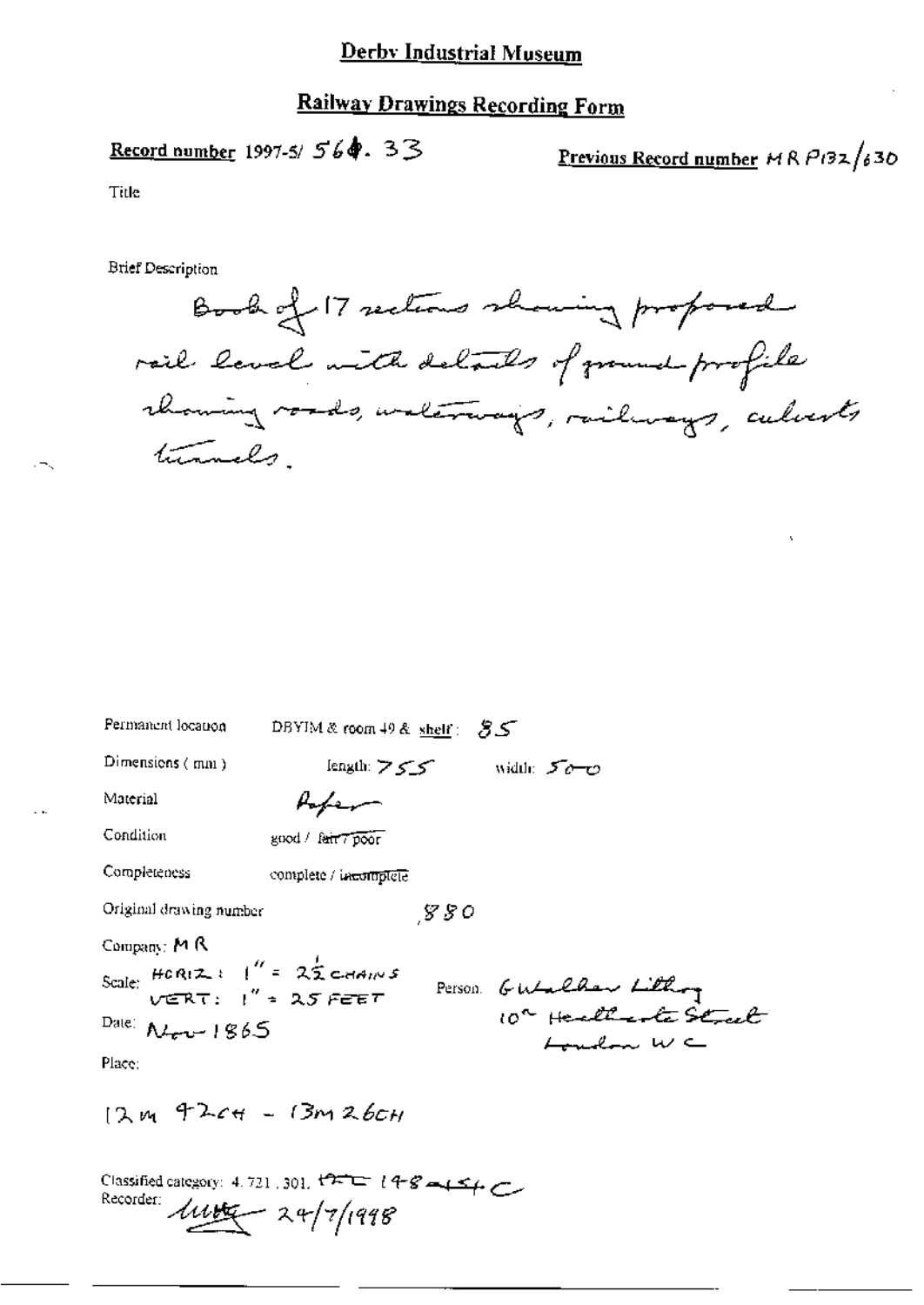### Railway Deawines Described Female

width:  $400$ 

Material

Condition

Completeness

Track poper good / fair / poor lease complete / incomplete

Original drawing number

Company: M S & L Scale:  $i^{\prime\prime}$  = 40 FEET

Person:

Date Monde 1892 Place:

Chesterfield

Classified category: 4.721.301.00, 148C, 148A.<br>Recorder:<br> $\mathcal{W}(\mathcal{L}) = \frac{1}{2} \int_0^1 (\sqrt{2\pi} \cdot 3) \frac{1}{2} \cdot 3$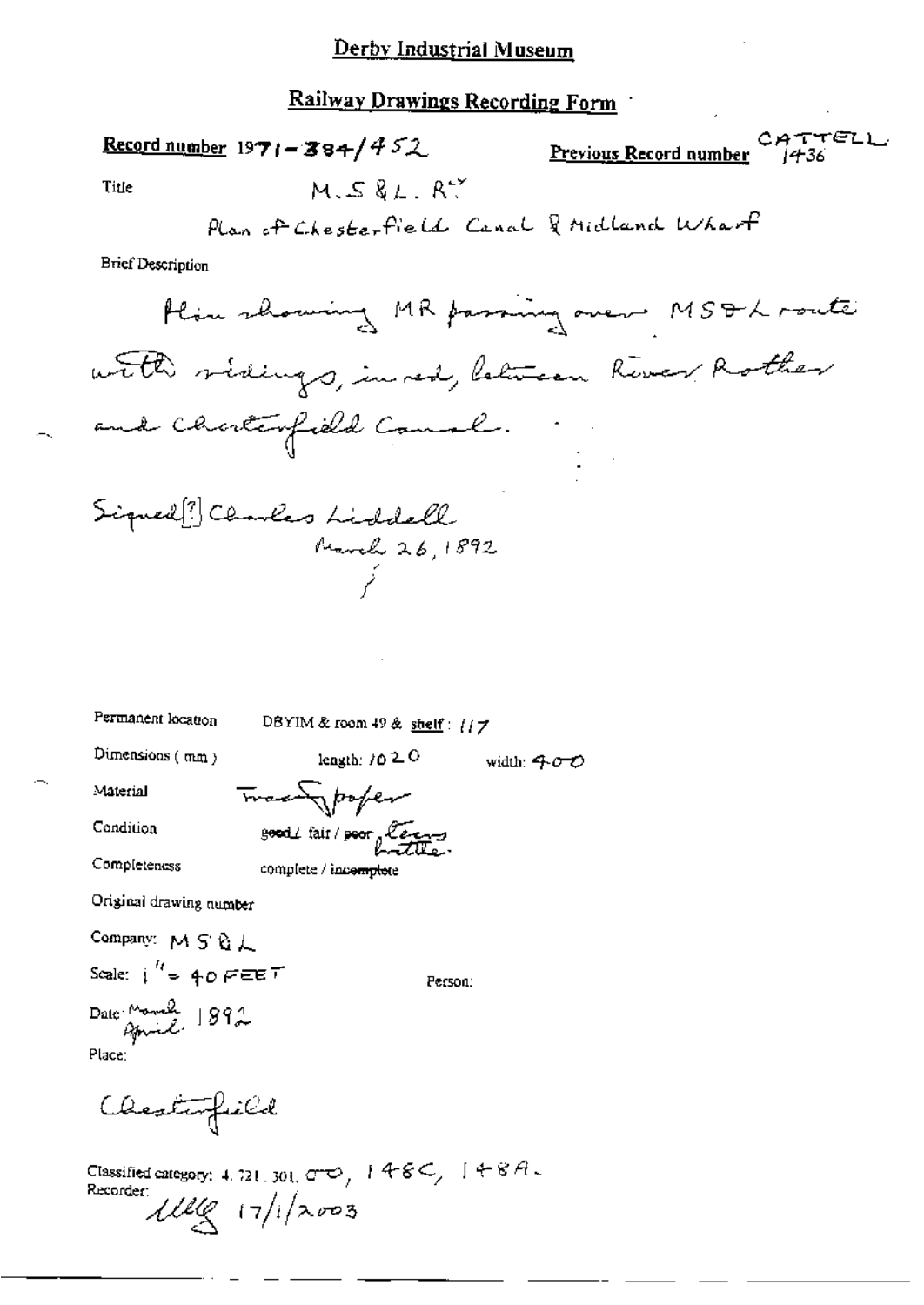### **Railway Drawings Recording Form**

Record number 1997-5/89 (

Previous Record number  $\mu$   $\beta$   $\beta$  32/983 MIOLAND RAILWAY

**Brief Description** 

Title

| Permanent location                                                                              | DBYIM & room $49$ & shelf : $(2.7)$    |
|-------------------------------------------------------------------------------------------------|----------------------------------------|
| Dimensions $(mn)$                                                                               | length: $5010$<br>width: $240$         |
| Material                                                                                        | Tracing folice                         |
| Condition                                                                                       | good / fair / poor                     |
| Completeness                                                                                    | complete / incomplete-                 |
|                                                                                                 | Original drawing number $29/409$ $505$ |
| Company: 14 P                                                                                   |                                        |
| Scale: HORIZ: $1^{\prime\prime} = 2^{\frac{1}{2}}$ CHAINS<br>vert: $1^{\prime\prime} = 25$ FEET | Person:                                |
| Date:                                                                                           |                                        |
|                                                                                                 |                                        |

Place:

Charlesfield to Shaffield

Classified category: 4.721.301. / 4-8  $\epsilon$ <br>Recorder:  $\mathcal{L}ue_{\alpha}^2 2.4/7/1999$ 

 $\sim$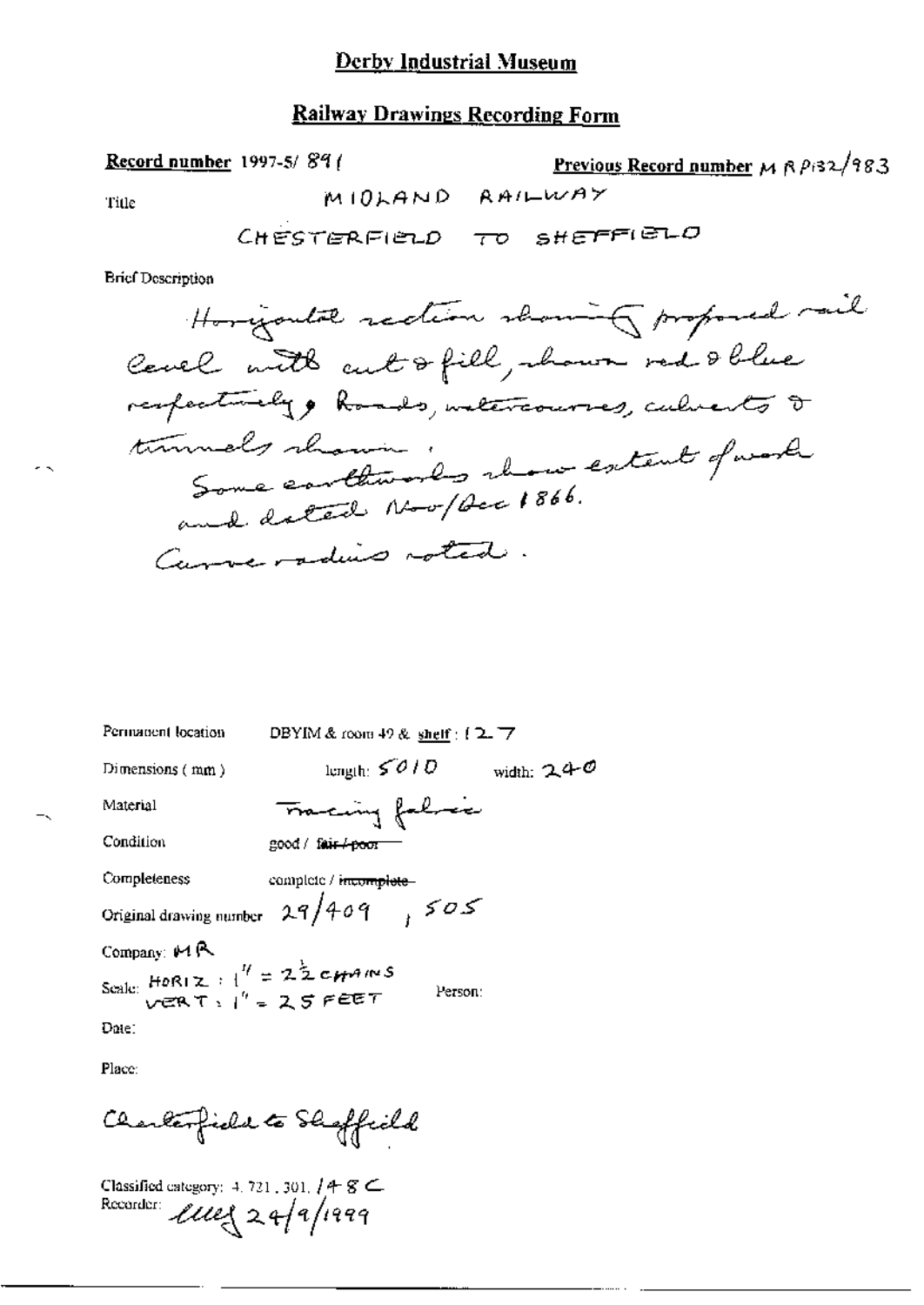### **Railway Drawings Recording Form**

Record number 1997-5/93/

Previous Record number 
$$
\mu R \rho R
$$
 1029

,

Title

**Brief Description** 

Permanent location

DBYIM & room 49 & shelf . 129

Dimensions (mm)

length:  $845$  width:  $4-75$ 

Material

Condition

Completeness

Paperon folice good / fair / peatr

complete / incomplete

Original drawing number  $\overline{\mathbf{\Sigma}}\overline{\mathbf{\Sigma}}$   $\overline{\mathbf{\Sigma}}$ 

Company: MR

Scale:  $\int_{0}^{t} f(x) d\theta dx$ 

Person:  $C$   $J$   $O$ 

Place:

Faplon

Classified category:  $4.721.301.$   $48 \leftarrow$ Recorder *Luiz* 22/10/1999

 $-1$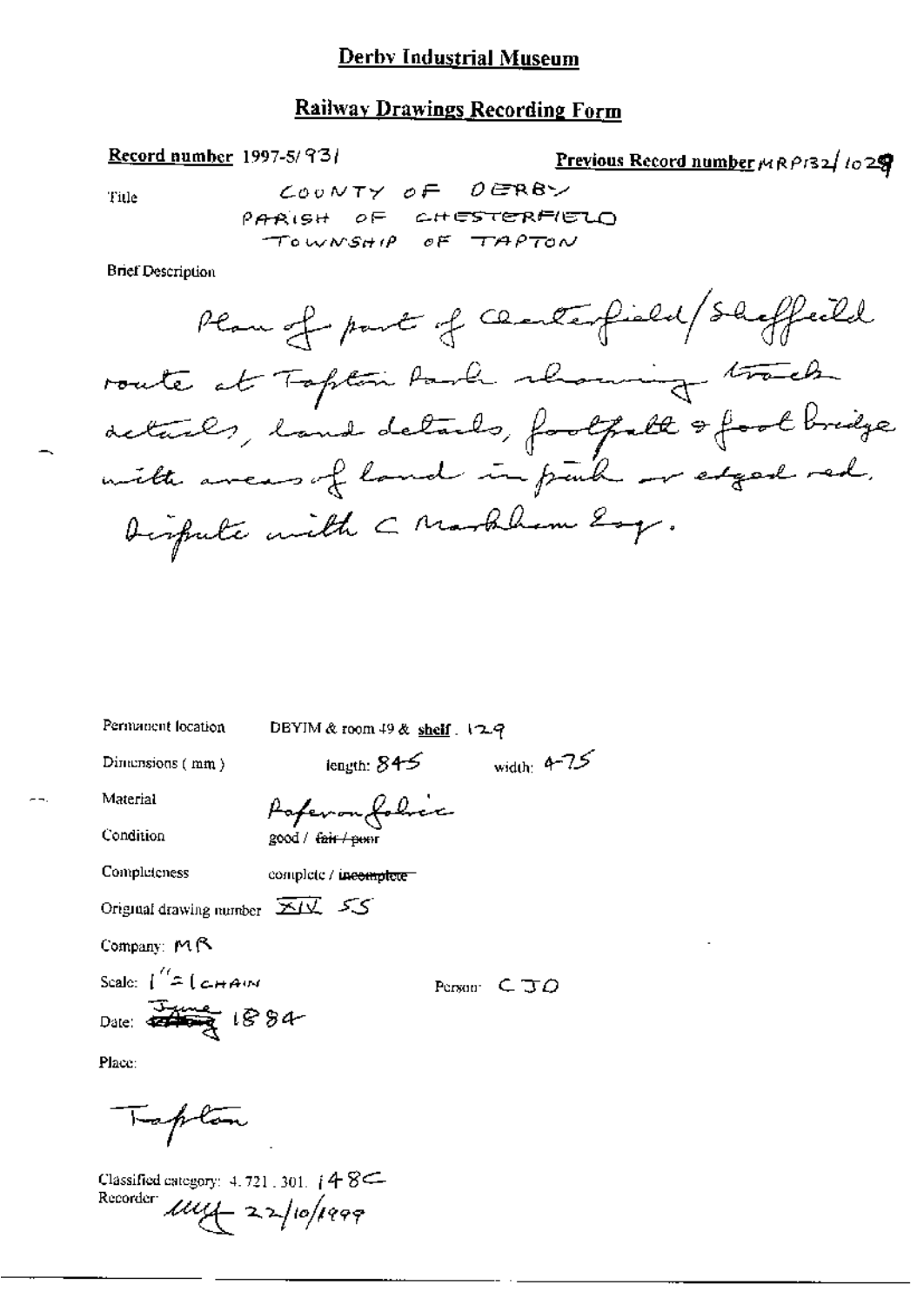÷

Record number  $1971 - 384/706.18$ 

 $\frac{CATTELL}{1494}$ **Previous Record number** 

Title

**Brief Description** 

Bridge rebuild

| Permanent location      | DBYIM & room $\frac{33}{50}$ & shelf: |         |
|-------------------------|---------------------------------------|---------|
| Dimensions (mm)         | length:                               | width:  |
| Material                |                                       |         |
| Condition               | good / fair / poor                    |         |
| Completeness            | complete / incomplete                 |         |
| Original drawing number |                                       |         |
| Company: $M R$          |                                       |         |
| Scale: $1'' = 2' 9 8'$  |                                       | Person: |
| Date: 1915              |                                       |         |

Place:

Sheephredge

Classified category: 4.721.301. 148C Recorder:

MISSING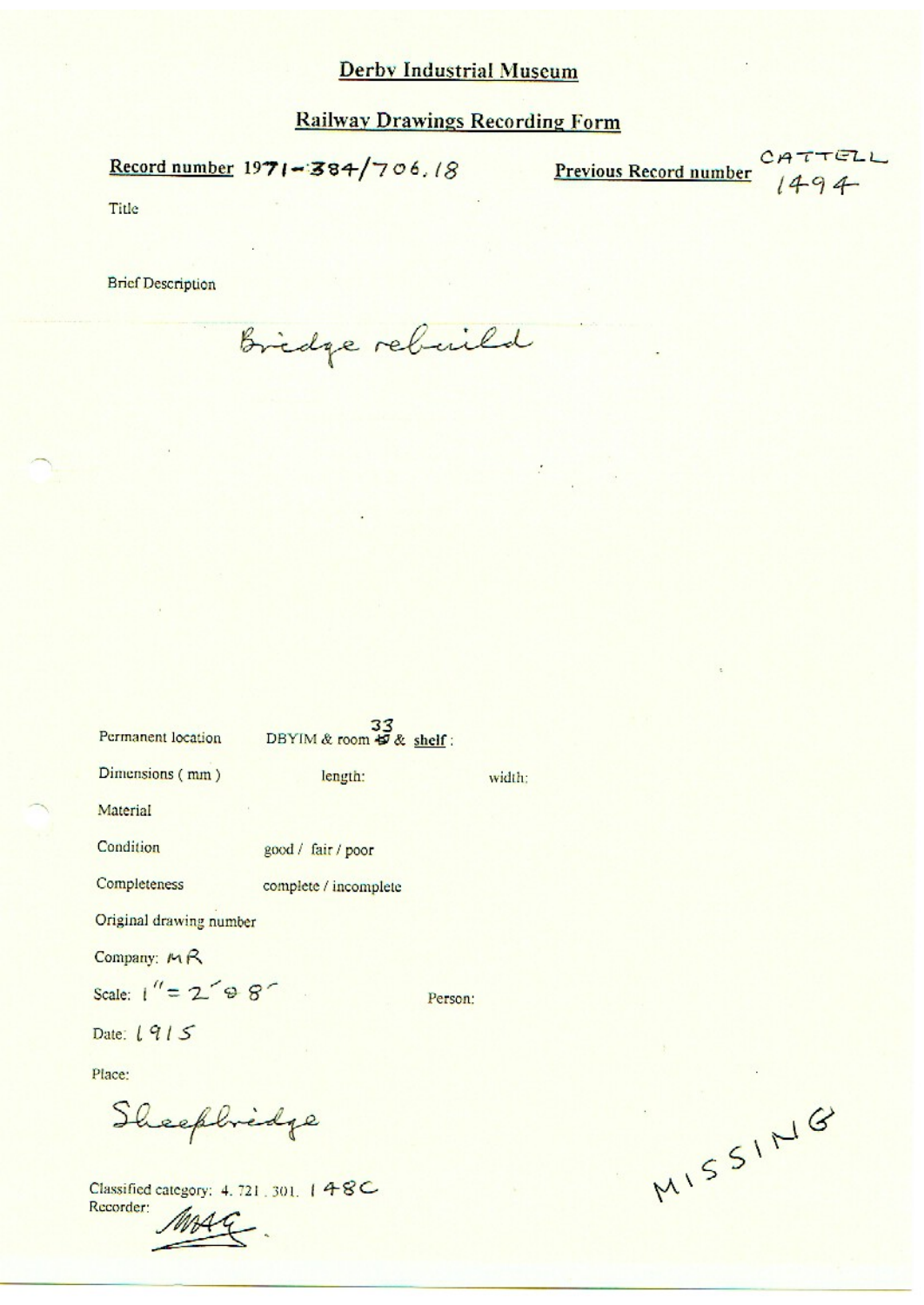### **Railway Drawings Recording Form**

### Record number 1997-5/ $351$

Previous Record number MRP132/395

Title

÷ч.

ч.

 $\ddot{\phantom{a}}$ 

**Brief Description** 

| Permanent location                                                     | DBYIM & room 49 & shelf: 7 $\sqrt{3}$ |
|------------------------------------------------------------------------|---------------------------------------|
| Dimensions $(mn)$                                                      | length: $585$<br>width: $380$         |
| Material                                                               | Arfeman foliac                        |
| Condition                                                              | good / fair / poor                    |
| Completeness                                                           | complete / incomplete                 |
| Original drawing number $\overline{\mathbf{X}}\overline{\mathbf{Y}}$ 6 | 571                                   |
| Company: J + R                                                         |                                       |
| Scale: $1'' = 40$ FeFET                                                | Person: $\mathsf{CID}$                |
| Date: $2F_{\rm eff}$ $1885$                                            |                                       |
| Place:                                                                 |                                       |
|                                                                        |                                       |

Promfield

Classified category: 4, 721, 301,  $\longrightarrow$  14  $\%$ Recorder:  $\mathcal{U}(\mathbb{Q})$  10/2/98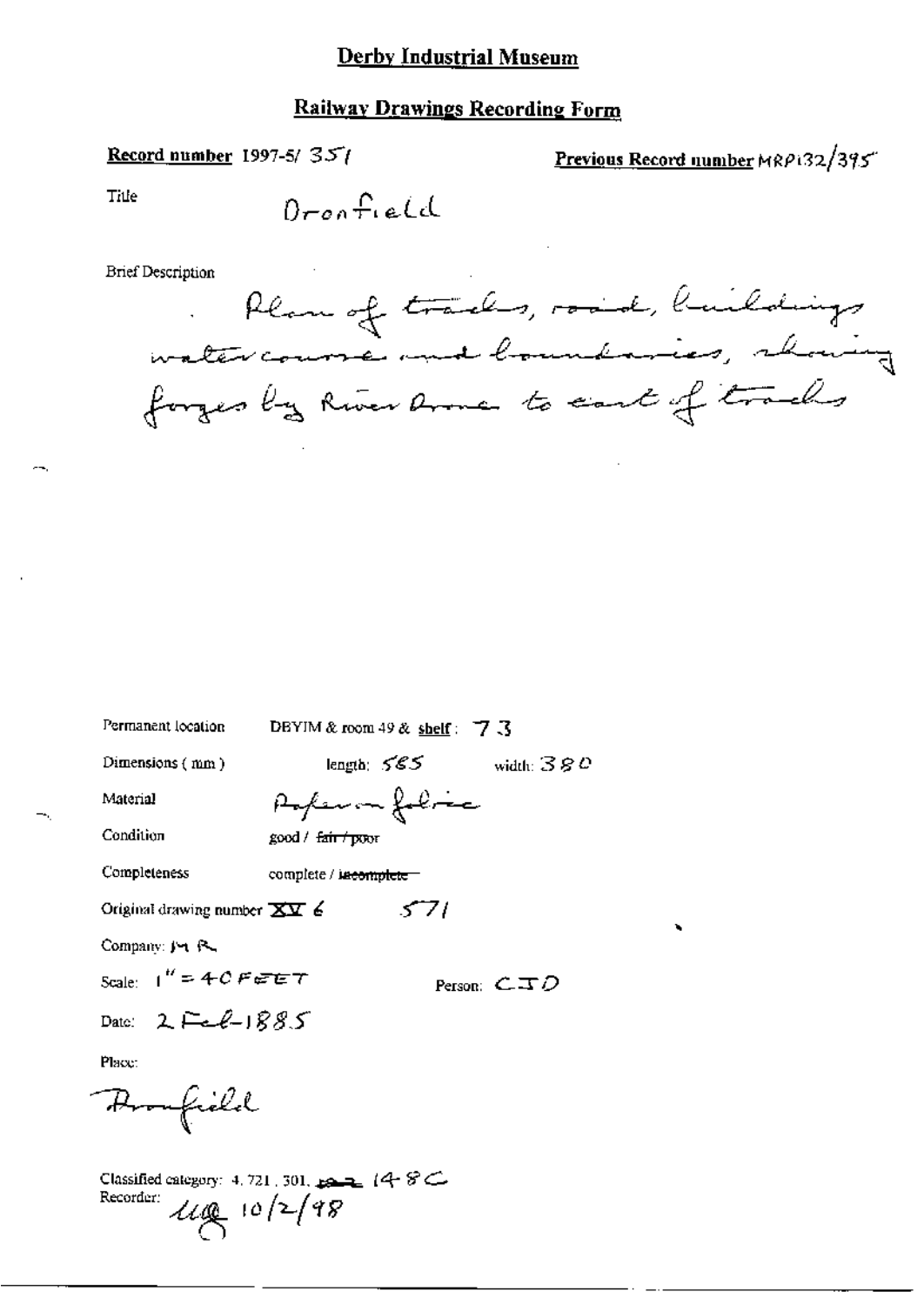### Railway Drawings Recording Form

Previous Record number MRP132/1180 Record number 1997-5/ $(105.4 M, R$ . Title DORE AND SHEFFIELD WIDENING BRIDGE Nº 53. WIDENLING DOWN SIDE FOR NEW // **Brief Description** GOODS LINE. Plans, elevations 0 rections changes

Permanent location

DBYIM & room 49 & shelf:  $(7-1)$ 

Dimensions (mm)

Paperon folice

Condition

Material

Completeness

complete / incomplete-

good / fair+poor

Original drawing number

Company:  $M$ <sup>Q</sup> Scale:  $\int_{1}^{R} = \int_{1}^{R} 4^{H}$ Date: May 1902

Person:

 $\frac{1}{2}$  iength;  $12.10$  width;  $665$ 

Place:

Shoffeeld

Classified category:  $4.721$ ,  $301$ ,  $14-8$ C, Recorder:  $1114 + 19/42000$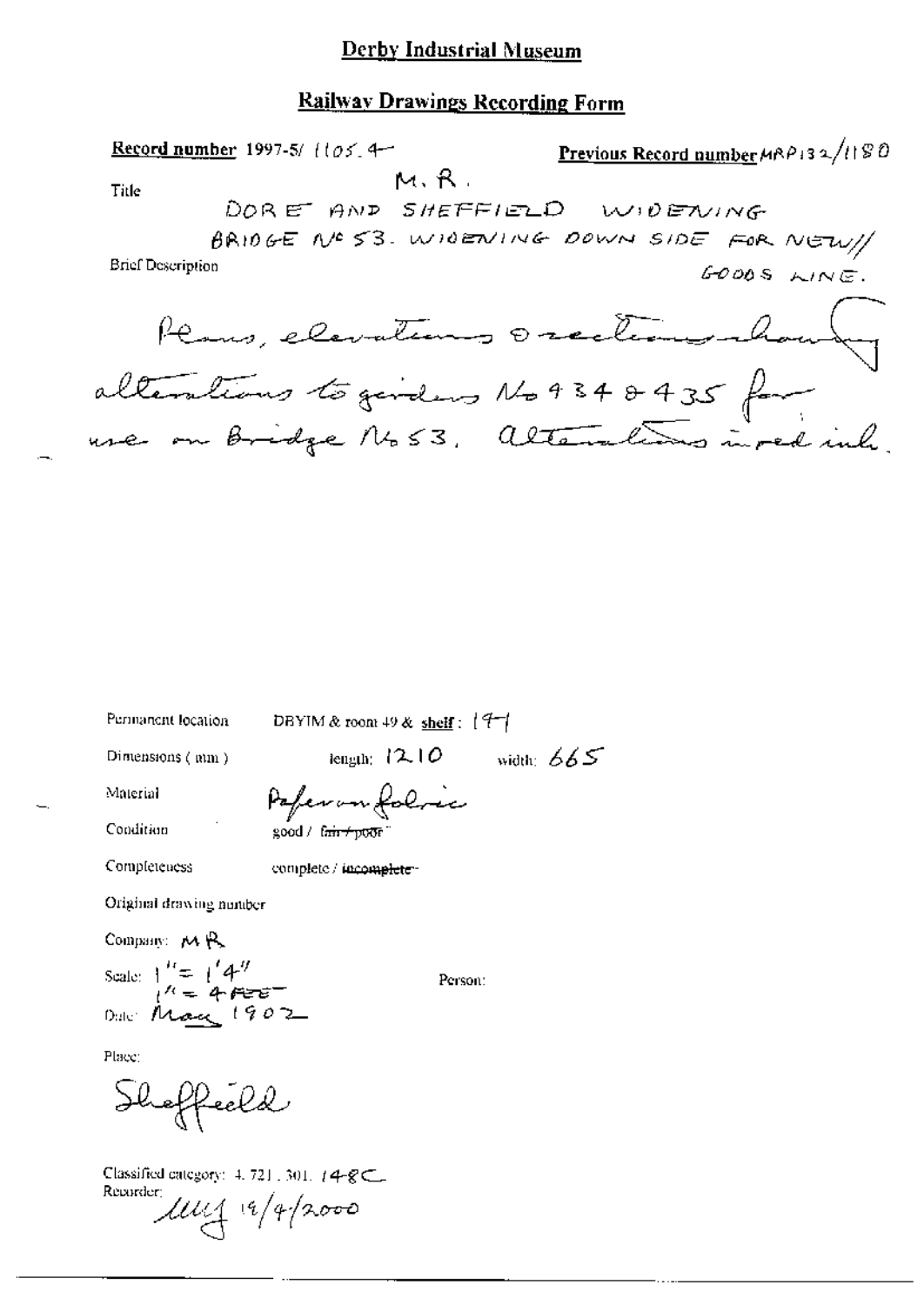### Railway Drawings Recording Form

Record number 1997-5/11  $0 \leq .5$ Previous Record number MRP132/1180 M. R<sup>wy</sup> Dore & Sheffield Widening Title BRIDGE Nº53, Widening downside for New Goods Line **Brief Description** Plan showing new lineage over River Sheep advancent to executing Bridge No 53. Good rection shows bridge construction. Permanent location DBYIM & room 49 & shelf:  $/4$ - $/$ length:  $780$  width,  $420$ Dimensions (mm) Trace poper Material Condition  $good /$  fair  $+$   $p$ oor<sup>-</sup> Completeness complete / tracomplete -Original drawing number  $Common$   $M$  $\sim$ 

Scate:  $1^{''}=2$  FB BT<br> $1^{''}=8$  FBBT<br>Date: 28, 2, 1902

Person:

Place:

Shoffeeld

Classified category:  $4, 721, 301, 14, 8 \leq$ Recorder:  $114 + 19/4$  2000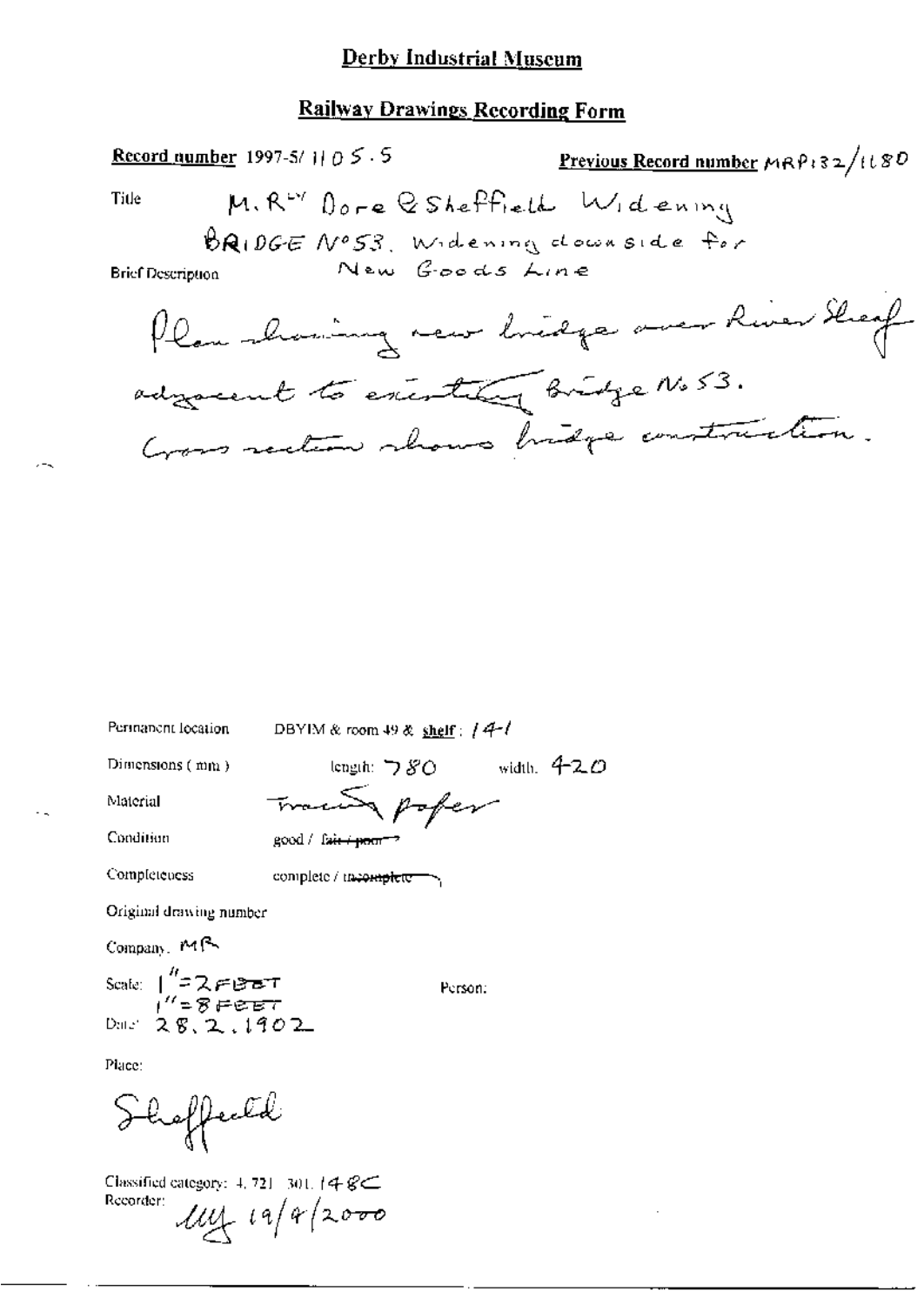### **Railway Drawings Recording Form**

Record number 1997-5/ $1105.4$ <sup>-1</sup> Previous Record number  $\ln RPI3 \ge \ln 80$ DORE & SHEFFIELD WIDENING Title

EXTENSION OF FOOTBRIDGE AT DORE STATION

**Brief Description** 



Permanent location

DBYIM & room 49 & shelf :  $/4$ 

Dimensions ( mm )

length:  $1830$  width: 660

Material

**Completeness** 

Condition

Paperonfolmic good / farr / poor-

complete / incomplete

Original drawing number

Compain, MR

Scale:  $\begin{cases} k_{\text{C}} & \text{Foo } \tau \\ l' = 4 \text{ KCES} \\ \text{Date } \mathbb{N}0 \vee 7, \quad \bigoplus 1901 \end{cases}$ 

Person:

Place.

مرجههه

Classified category:  $4.721$ ,  $30$ ],  $4.8$ C Recorder  $\mu\mu\chi$  28/a/2000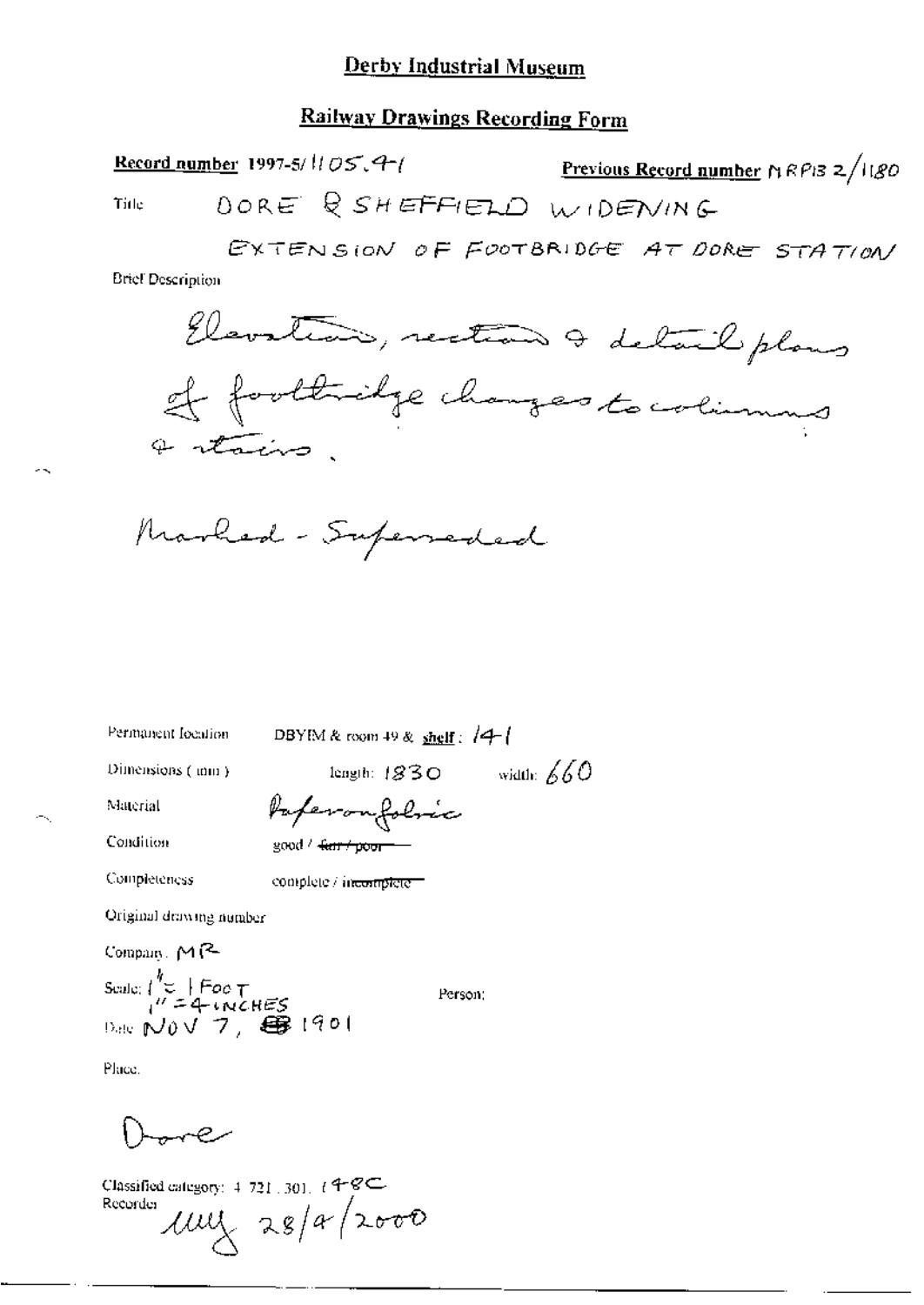### **Railway Drawings Recording Form**

Record number 1997-5/ $559$ 

Previous Record number  $MRP/32/628$ MIDLAND RAILWAY Title DORE & SHEFFIELD WIDENING CONTRACT Nº 1 **Brief Description**  $CovERED$  WAYS  $N^{AS}$  | 283 Plan with cross sections & elevations of the concred ways 1,283 forming the widening from 2 to 4 tracks by hurrowing junited Road, Farm Road. Original tracks - Clue. New tracks - pink. Original covered way - brown New covered way - yellow. Permanent location DBYIM & room 49 & shelf:  $S5$ length:  $4510$  width: 670 Dimensions (mm) Reper on folice Material Condition good / fair / poor Completeness complete / incomplete  $158$ Original drawing number Company: MR Scale:  $1'' = 8$  FEET Person: -1899 Date: Place: Dore OShaffield Classified category: 4.721, 301,  $\overline{42}$   $\overline{43}$   $\overline{48}$ Recorder: MANy 29/7/1998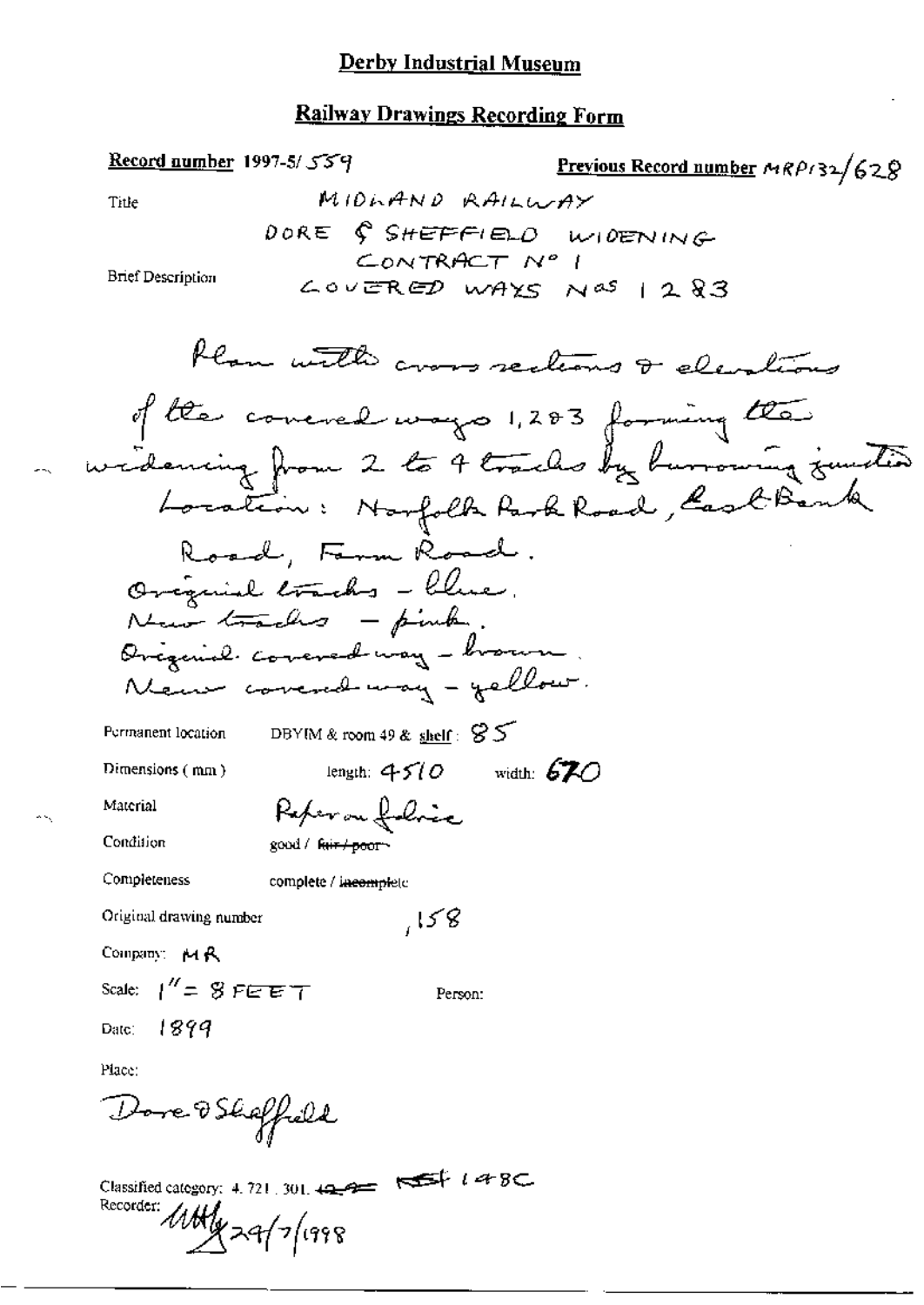# **Railway Drawings Recording Form**

Record number 1997-5/199.1 Previous Record number  $\mu$ RP132/221 DORE & SHEFFIELD WIDENING Title HEELEY **Brief Description** 

| Permanent location                  | DBYIM & room 49 & $\frac{\text{shell}}{5.5}$                      |
|-------------------------------------|-------------------------------------------------------------------|
| $Dimensions$ ( $mn$ )               | length: $3520$ width: $570$                                       |
| Material                            | Paper                                                             |
| Condition                           | good/fair/poor Tommone and                                        |
| Completeness                        | complete / i <del>ncomplete</del>                                 |
| Original drawing number             | 690                                                               |
| Company: $M R$                      |                                                                   |
| Scale: $1^k = 41.66$ FEET           | Person:                                                           |
| Date: Aug 1900                      |                                                                   |
| Place:<br>Healong.<br>10 = MP - 9 } |                                                                   |
| Recorder $\mu$ 10 $(2.3, 10.97)$    | Classified category: 4, 721 . 301, $\Box \Box \Box$ $(4 - 8 \Box$ |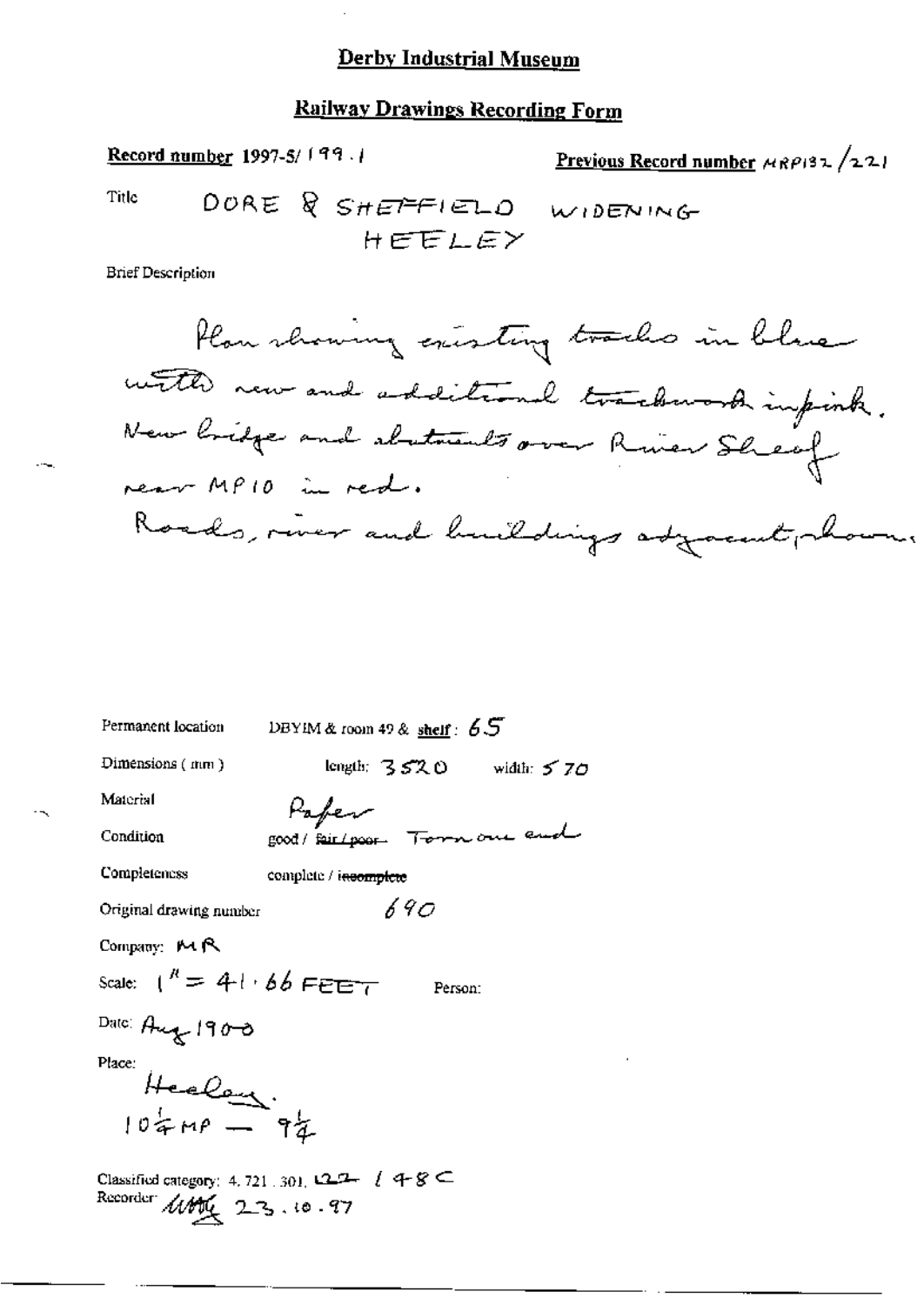**Railway Drawings Recording Form** Record number 1997-5/ $(99, 2)$ Previous Record number HRP 32/22/ Title DORE AND SHEFFIELD WIDENING **Brief Description** flaw showing existing tracks in blue with new and additional trackwork impirite, New boundary hour in red, Roads, river and buildings adjacent, thou Surveyed Gradient profile choun for 26 cx from BMISCH to 3m41cH [ford mileage, offrox 10M73cH-104MP] Permanent location DBYIM & room 49 & shelf:  $65$ length:  $2560$  width: 680 Dimensions (mm) Paper Material Condition good / fair / peer-Completeness complete / incomplete..... 13 Original drawing number Company:  $MR$ Scale:  $I'' = 4I \cdot 66$  FEET Person: Date: 28 May 1898

Place:

Heeley  $9M50cH - 10M35cH$ 

Classified category: 4, 721, 301,  $\tau^{\frac{m}{2m-1}}$  /  $\tau$   $\in$ Recorder:  $MML$  3( $.10.97$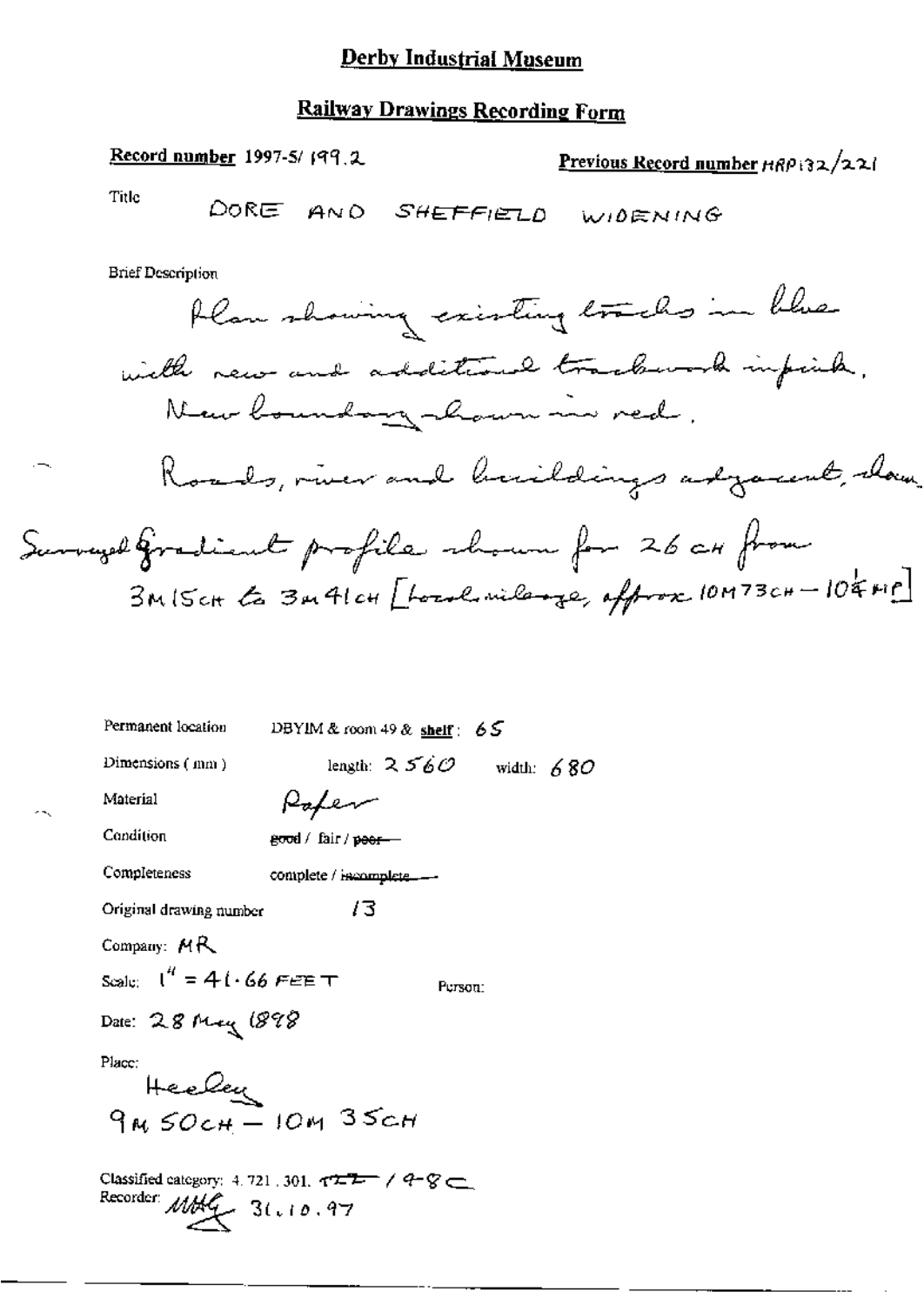#### **Railway Drawings Recording Form**

Record number 1997-5/199, 3 Previous Record number HRP132/221 DORE AND SHEFFIELD WIDENING Title

**Brief Description** 

Plan showing existing tracks in helme with widered lines - purple, Femporary lines -Red, New Down Goods-Brown, professed extension to NOG - green. Roads, river and buildings adjournt, show.

| Permanent location               | DBYIM & room 49 & shelf: $65$                        |              |
|----------------------------------|------------------------------------------------------|--------------|
| Dimensions $(mn)$                | length: $3300$                                       | width: $575$ |
| Material                         | Ropen                                                |              |
| Condition                        | good / fair / peer-                                  |              |
| Completeness                     | complete / incomplete -                              |              |
| Original drawing number          | 12                                                   |              |
| Company: $M$ $R$                 |                                                      |              |
| Scale: $1'' = 41.66$ FEET        |                                                      | Person:      |
| Date: $4\sqrt{374} \times 3.005$ |                                                      |              |
| Place:<br>Heeley                 |                                                      |              |
| $9m50c$ # - $10m52c$ #           |                                                      |              |
| Recorder:<br>4456, 31, 10, 97    | Classified category: 4.721.301.444 / 4 $\mathscr{C}$ |              |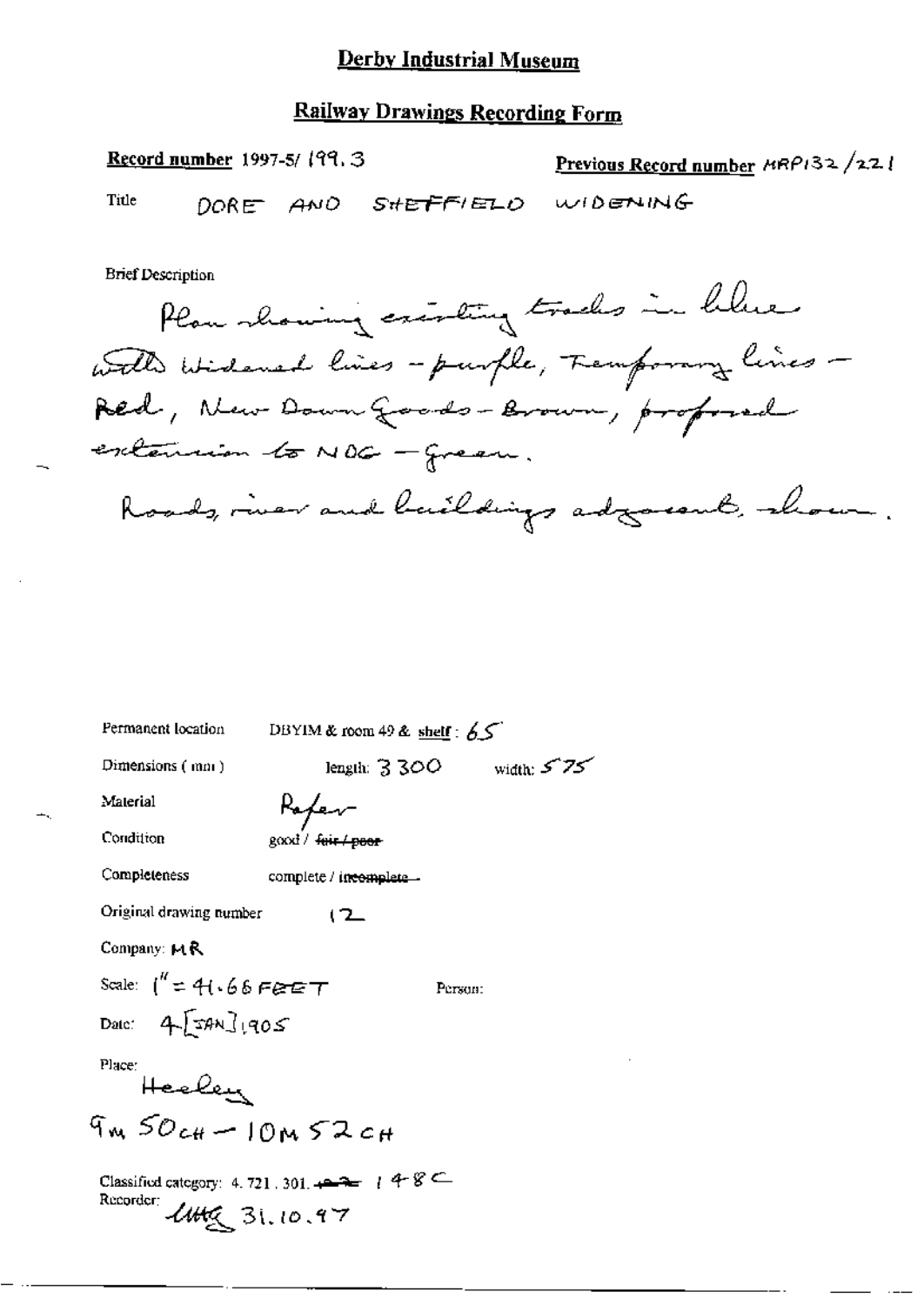### **Railway Drawings Recording Form**

#### Record number 1997-5/203

Previous Record number HRP132/232

Fitle

$$
{\rm Heelex}
$$

**Brief Description** 



| Permanent location               | DBYIM & room 49 & shelf: 65                                                    |
|----------------------------------|--------------------------------------------------------------------------------|
| Dimensions $(mn)$                | length: $680$ width; $350$                                                     |
| Material                         | Popen on fabrice                                                               |
| Condition                        | good / fa <del>ir / pom -</del>                                                |
| Completencss                     | complete / i <del>ncomplete</del>                                              |
|                                  | Original drawing number $w$ 39, $\alpha$ 57                                    |
| Company: MR                      |                                                                                |
| Scale: $\int_0^R = \int C H H M$ | Person:                                                                        |
| Date: $\overline{3}$ and $1890$  |                                                                                |
| Place:<br>Heeley                 |                                                                                |
|                                  | $\frac{\text{Classified category}}{4.721.701}$ and $\frac{\text{Area}}{4.721}$ |

 $\frac{1}{2}$  1 48 Recorder: *UH*<sup>(</sup> 31-10-97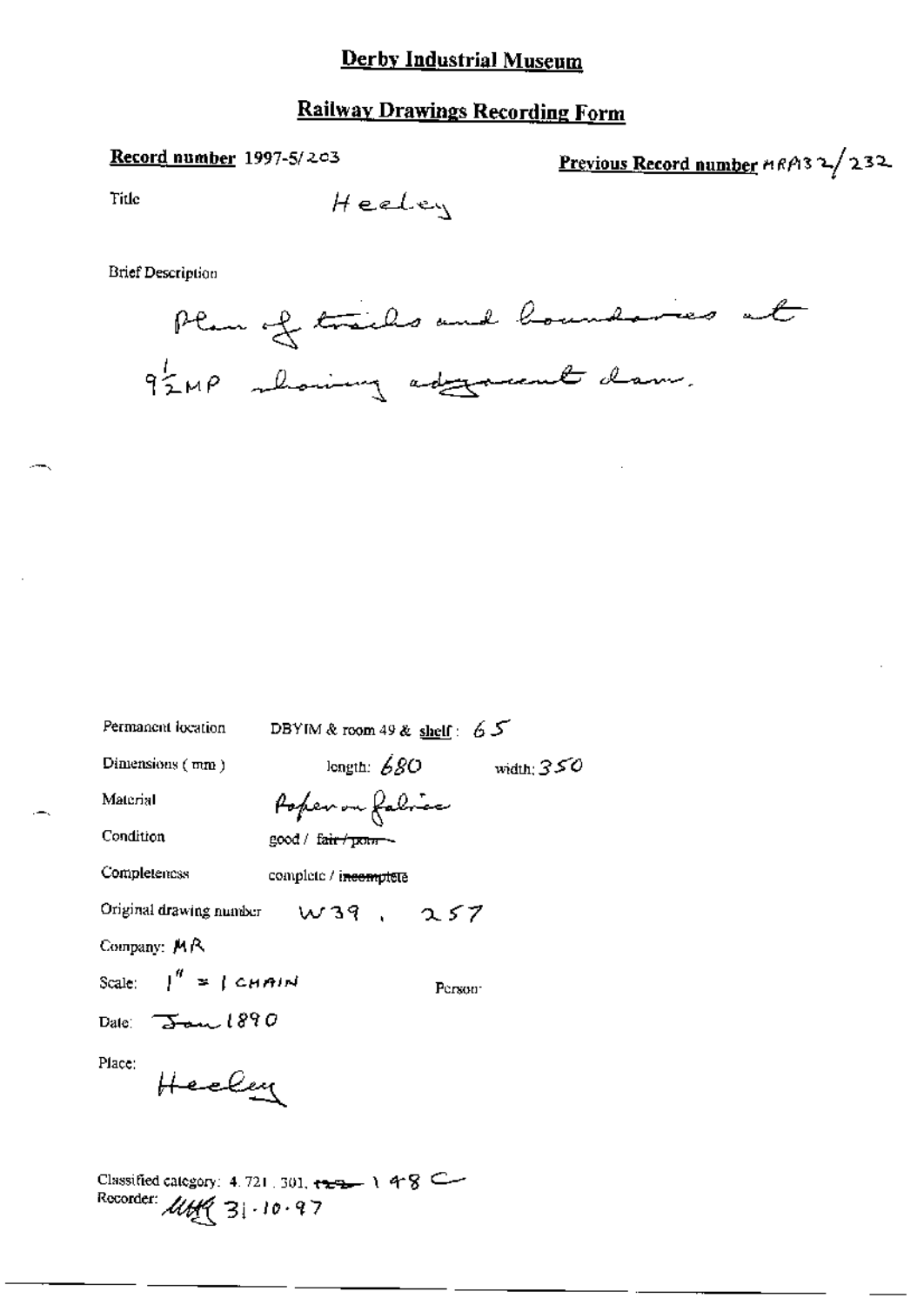#### Record number 1997-5/ $30$ 7

Previous Record number HRP132/343

Title

**Brief Description** 

Plan showing tracks and embedements North of Myster Road / River Sleep, MP104. Disputal boundary line on east ride marked for 160 yards.

| Permanent location                                                                                                         | DBYIM & room 49 & shelf: 7 $\uparrow$ |                 |                                   |
|----------------------------------------------------------------------------------------------------------------------------|---------------------------------------|-----------------|-----------------------------------|
| Dimensions $(mm)$                                                                                                          |                                       |                 | length: $860$ width: $515$        |
| Material                                                                                                                   |                                       | Paper on fabric |                                   |
| Condition                                                                                                                  | good / fa <del>ir / poor =</del>      |                 |                                   |
| Completeness                                                                                                               | complete Aincomplete -                |                 |                                   |
| Original drawing number $\ast$ 5 6 $\overline{\text{KU}}$ .                                                                |                                       | 7(8)            |                                   |
| Company: MR                                                                                                                |                                       |                 |                                   |
| Scale: $1'' = 40$ Fere T                                                                                                   |                                       |                 | Person: $\angle \exists \bigcirc$ |
| Date: Aug 1884                                                                                                             |                                       |                 |                                   |
| Place:<br>Healey.                                                                                                          |                                       |                 |                                   |
| Classified category: 4, 721, 301, $\bullet$ $\bullet$ $\bullet$ $(48\text{C})$<br>Recorder: $\mu$ erg <sub>16</sub> . 1-98 |                                       |                 |                                   |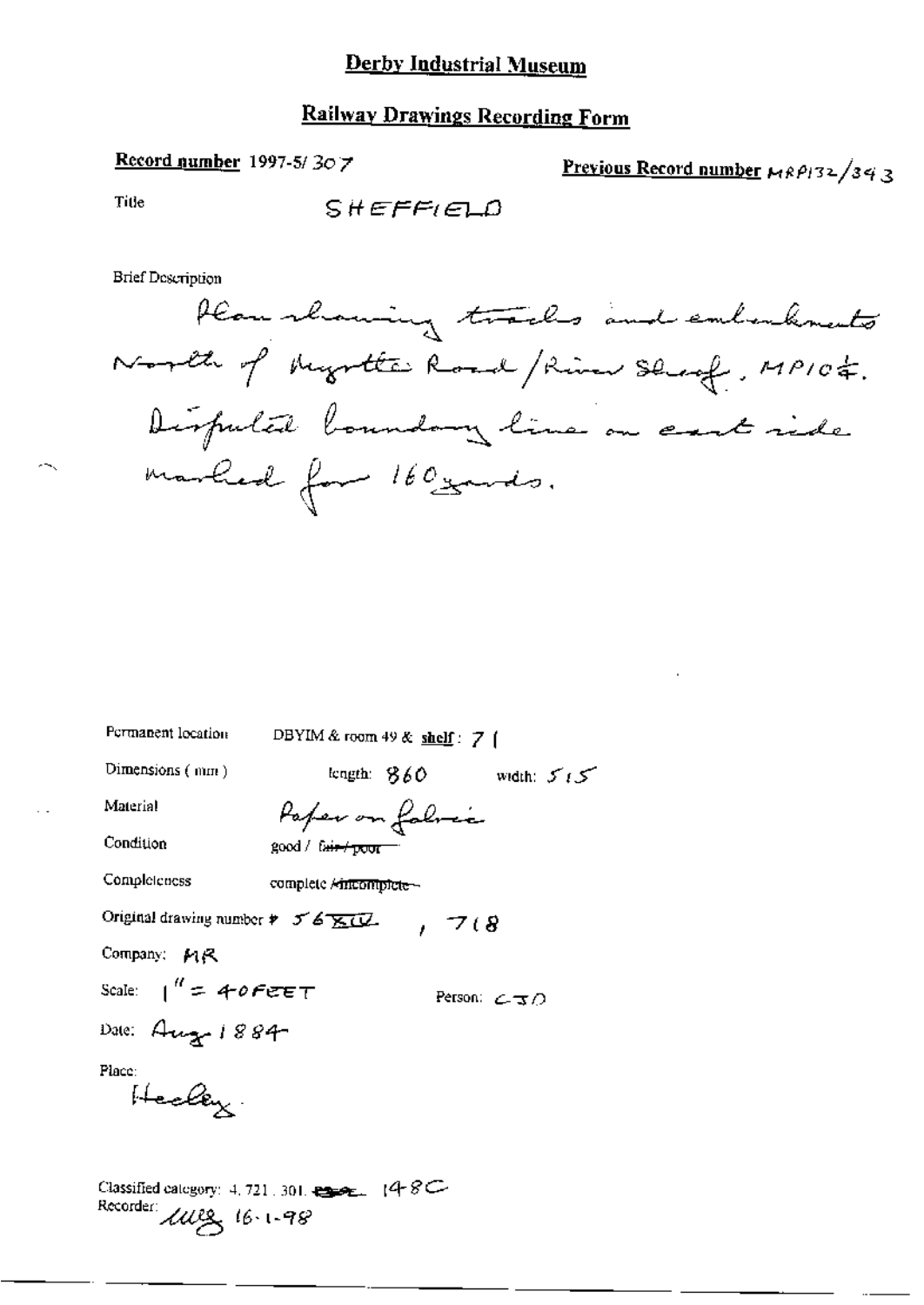# **Railway Drawings Recording Form**

Record number 1997-5/ $49$ .

Previous Record number  $\mu$ RP132/4-2

Title

**Brief Description** 

Track plan rhowing alterations to lives Of Heeley Station. Land & buildings to he Existing lines - blue parchared on London Road Widemed " - purple South, Gleadless Road  $Q$  alters. New Down Goods - brown Entension of Down Goods - green

| Permanent location                           | DBYIM & room $+9$ & shelf: $\frac{1}{2}$ + 56           |            |
|----------------------------------------------|---------------------------------------------------------|------------|
| Dimensions (mm)                              | length: $34$ 50 $^\circ$                                | width: 575 |
| Material                                     | Poferon folic                                           |            |
| Condition                                    | $\mathsf{good} \wedge \mathsf{fair} \neq \mathsf{poor}$ |            |
| Completeness                                 | complete / meomplete                                    |            |
| Original drawing number                      | 73 I                                                    |            |
| Company: $M \cap \mathbb{R}$                 |                                                         |            |
| Scale: $l'' = 41 - 66$                       | Person:                                                 |            |
| Date: $\theta \in \subset \mathcal{C}$ (9.01 |                                                         |            |
| Place:                                       |                                                         |            |
|                                              |                                                         |            |

Classified category: 4, 721, 301,  $/4 - 8$  C Recorder *ULLY* 

Heeley